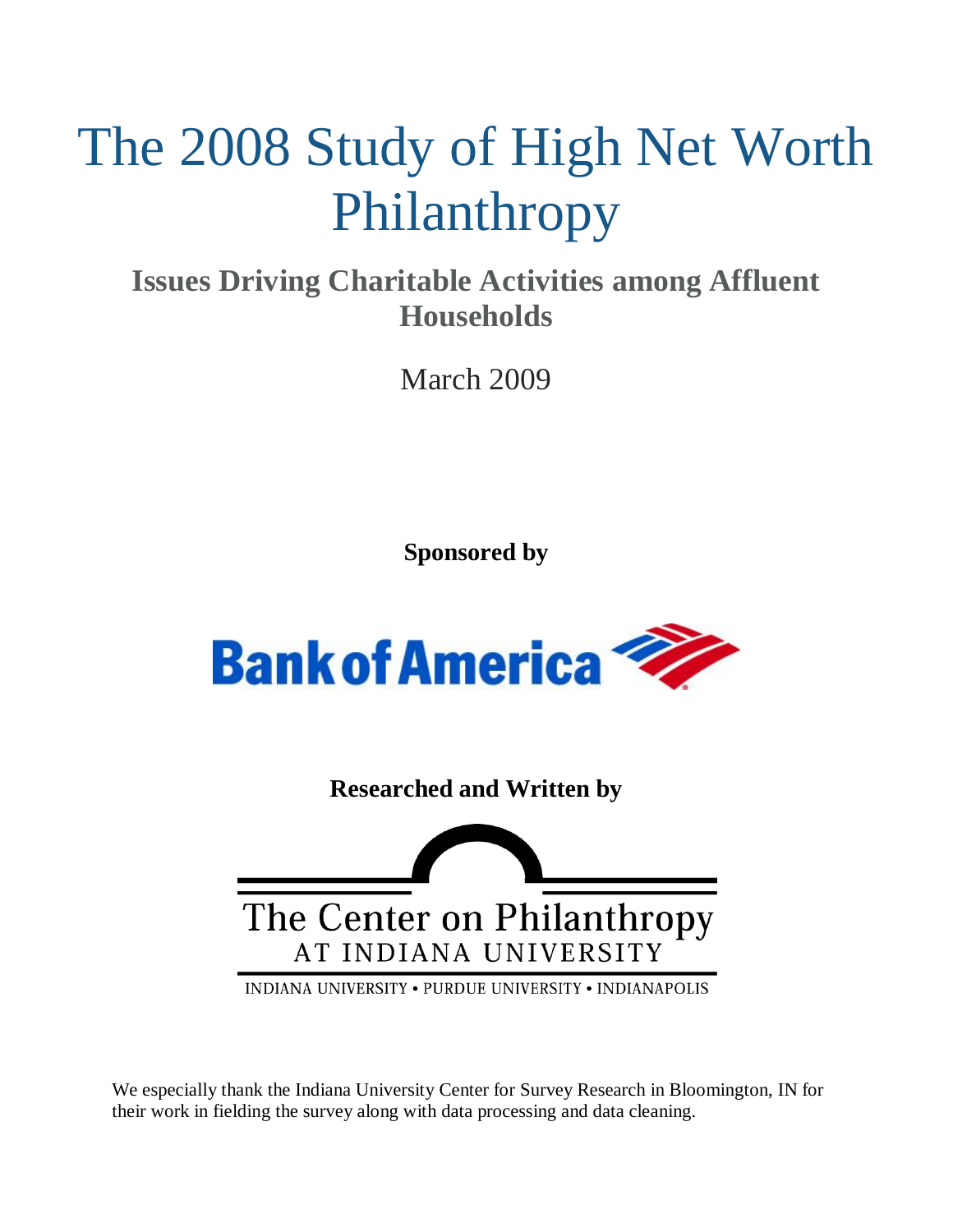#### **Bank of America**

Bank of America Philanthropic Management delivers innovative investment and advisory solutions that help more than 9,000 not-for-profit institutions, individuals, and families build and sustain their missions. By leveraging the company's financial strength, extensive resources, and intellectual capital with a holistic understanding of our clients' needs, we enable them to achieve their organizational and philanthropic goals with greater efficiency, effectiveness, and confidence.

#### **The Center on Philanthropy at Indiana University**

Every culture depends on philanthropy and nonprofit organizations to provide essential elements of a civil society. Effective philanthropy and nonprofit management are instrumental in creating and maintaining public confidence in the philanthropic traditions – voluntary association, voluntary giving, and voluntary action. The Center on Philanthropy at Indiana University increases the understanding of philanthropy and improves its practice through programs in research, teaching, public service, and public affairs. The Center on Philanthropy at Indiana University is a part of the IU School of Liberal Arts at Indiana University-Purdue University Indianapolis. The Center has academic and research programs on the IUPUI and the IU-Bloomington campuses.

Center on Philanthropy Project Team

Patrick M. Rooney, Ph.D., Interim Executive Director and Principal Investigator Una Osili, Ph.D., Interim Director of Research Heidi K. Frederick, Assistant Director of Research and Project Manager Reema Bhakta, Research Development Specialist Ke Wu, Applied Statistician Ani Muradyan and Kirk Ralston, Research Assistants

Bank of America Editorial Review Board

Cary Grace, National Executive, Philanthropic Management Gillian Howell, Private Philanthropy Executive, Philanthropic Management Don Greene, Strategy & Product Development Executive, Philanthropic Management Claire Costello, National Practice Executive, Philanthropic Management Michele Courton Brown, National Practice Advisor, Philanthropic Management Ramsay Slugg, Senior Wealth Strategist, U.S. Trust, Bank of America Private Wealth Management Bonnie Benhayon, Strategic Marketing Executive, Institutional Retirement & Philanthropy Marketing Jeffrey Briskin, Vice President, Institutional Retirement & Philanthropy Marketing

Matt Card, Vice President, Media Relations, Global Wealth & Investment Management

Indiana University 100 Federal St. 550 W. North St., Suite 301 Boston, MA 02110 Indianapolis, IN 46202-3272 617-434-6057 www.philanthropy.iupui.edu

The Center on Philanthropy at Bank of America Philanthropic Management 317-274-4200 https://www.bankofamerica.com/philanthropic

© 2009 Trustees of Indiana University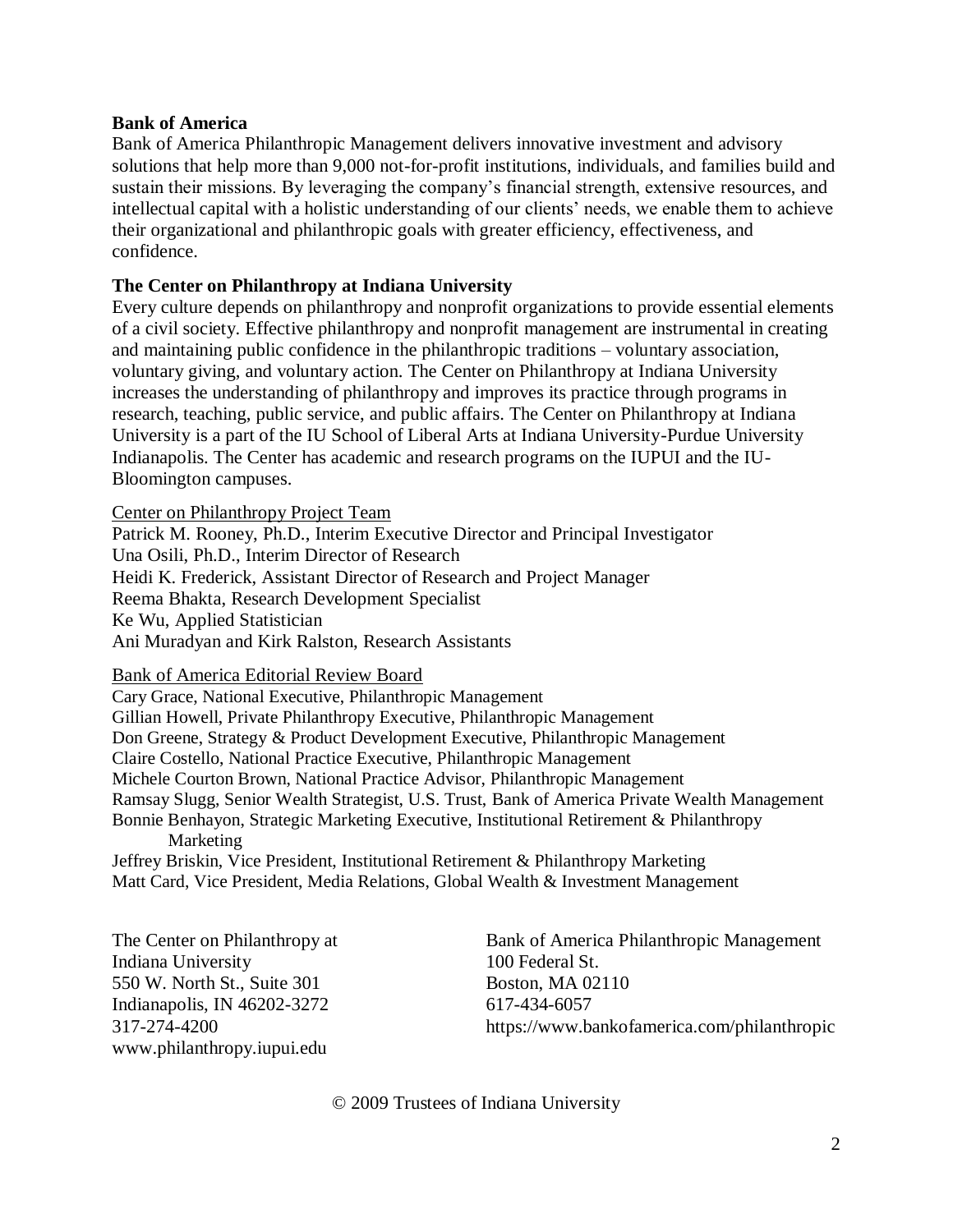### **Table of Contents**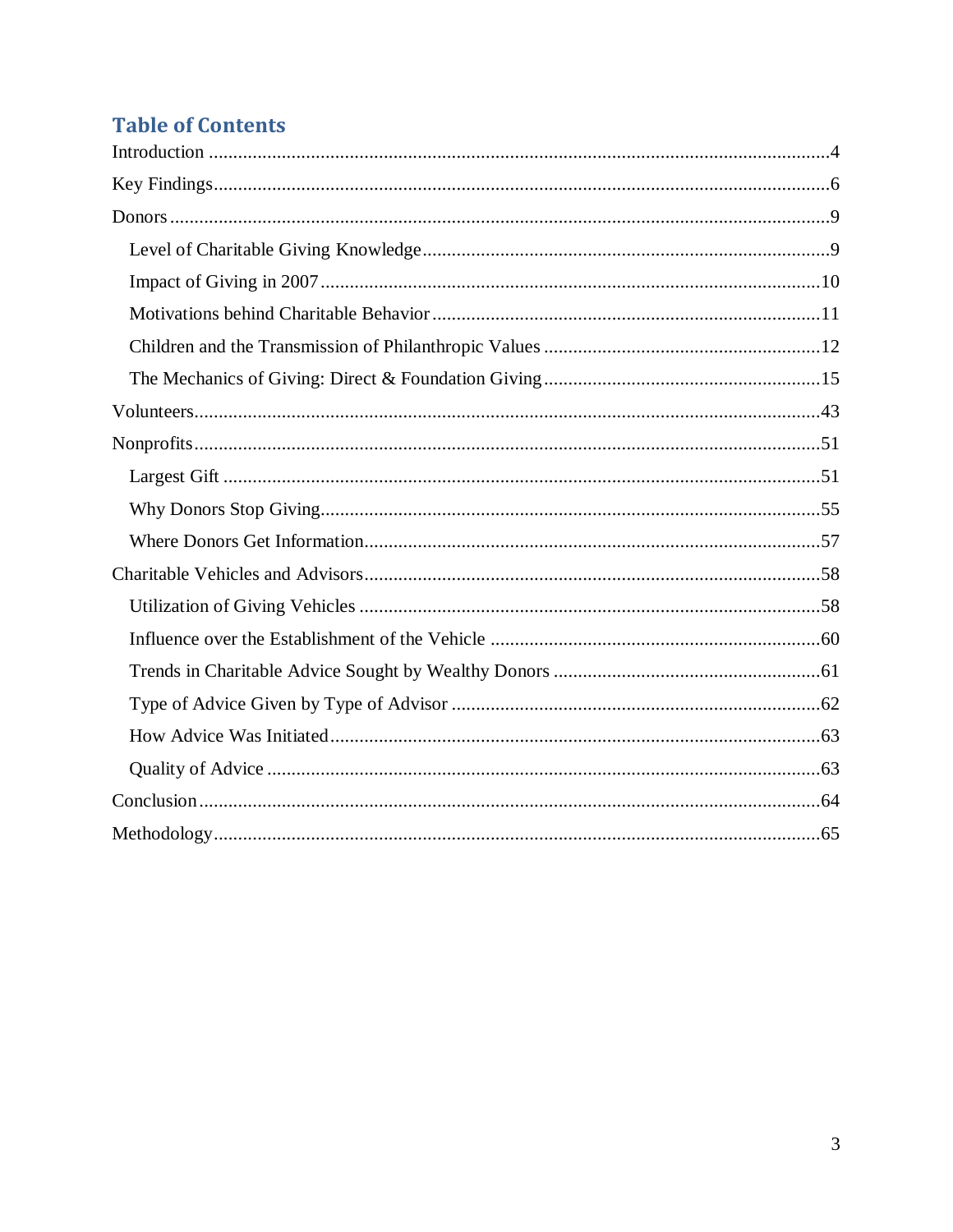# <span id="page-3-0"></span>**Introduction**

*The 2008 Bank of America Study of High Net Worth Philanthropy* offers new insights into the philanthropy of wealthy donors. Conducted by the Center on Philanthropy at Indiana University for Bank of America, the 2008 research follows an initial landmark study published through this partnership in 2006.

The original 2006 study–which has become a leading resource for the philanthropic sector for understanding the philanthropic behaviors of wealthy donors–was the largest survey of wealthy Americans ever conducted on this topic. The new 2008 study is the result of randomly surveying over 20,000 households in high net worth neighborhoods across the country about their giving in 2007. This study reflects the opinions of nearly 700 respondents throughout the United States with household income greater than \$200,000 and/or net worth (excluding the value of their residence) of at least \$1,000,000. The average wealth of respondents was \$12.6 million. Half of those who responded had a net worth of between \$3 million and \$20 million.

#### **New in 2008**

The new study offers an analysis of how high net worth giving has changed over time, from giving in 2005 to 2007. For the first time the study separates high net worth households' giving into those donations made from their own personal income or assets, referred to as "direct" giving," from those donations made from their private foundations, donor-advised funds, or charitable trusts, referred to as "foundation giving" in this report. The study combines direct and foundation giving, referred to as "aggregate giving," in order to understand the comprehensive nature of all high net worth giving. Like the initial study, the 2008 study identifies key trends and provides even deeper insights into the motivations and attitudes of America's wealthiest donors.

The information about these motivations and attitudes provides insight about the perceived impact high net worth donors are having with their philanthropy, the role of values in modeling philanthropy to their children, and a look at the kinds of volunteer services that expand their philanthropic reach beyond dollars donated.

Nonprofit professionals, volunteers and charitable advisors will be particularly interested to read new information about what high net worth donors expect for nonprofit operations, hope to achieve through major gifts, and list as reasons to stop giving to particular organizations. The 2008 report also reveals new information on the role charitable or financial advisors play in high net worth philanthropy, including the initiation of charitable advice, the utilization of charitable giving vehicles, and the motivation behind the creation of such vehicles.

#### **The Effects of the Economy**

Crucial to understanding high net worth giving is having a contextual awareness of the economic environment that surrounds giving. Research at the Center on Philanthropy at Indiana University shows the direct relationship between giving and changes in the overall economy. <sup>[i]</sup> During good economic times, giving tends to grow robustly. On the other hand, when the economy grows at a moderate or slow rate, philanthropy continues at a slower rate of growth, and giving generally tends to decline during recessions, after adjusting for inflation.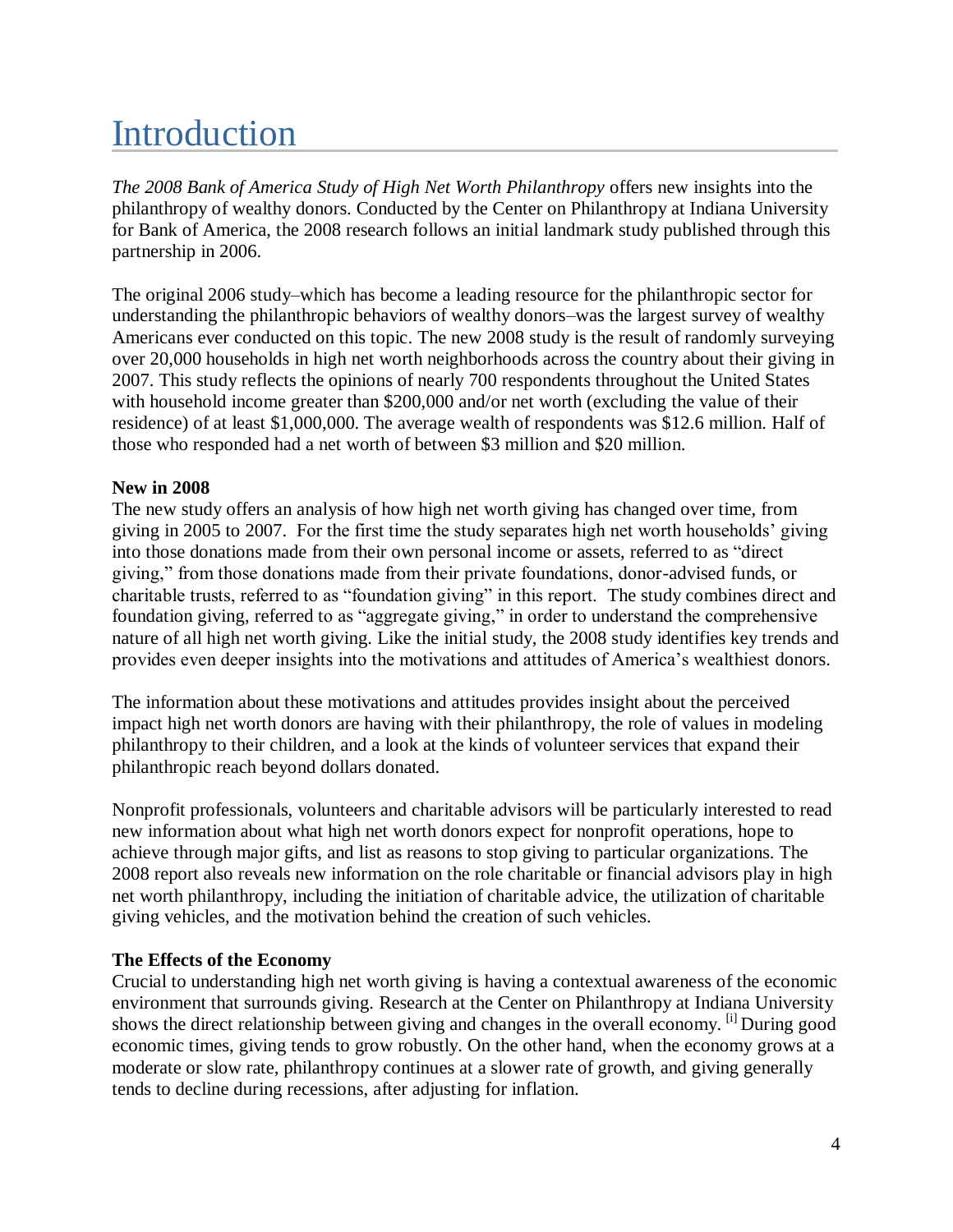Charitable giving was shaped by the economic climate in 2007, the time period covered by this report. Based on several indicators, the National Bureau of Economic Research, which monitors the economic cycle, announced in November 2008 that a recession began in December 2007. During the calendar year of 2007 the economy grew, but at a slower rate than in 2006, particularly slowing in the last two quarters of 2007. Gross Domestic Product increased 2.2 percent in 2007, down from 2.9 percent in growth from 2006.[ii] The unemployment rate increased 0.6 percentage points from 2006 and the Consumer Price Index for all urban consumers increased 4.1 percent, with energy prices alone increasing 17.4 percent in  $2007$ .<sup>[iii]</sup> Further, according to Harvard University's Joint Center for Housing Studies, "Housing markets" contracted for a second straight year in 2007. …Lenders responded by tightening underwriting standards and demanding a higher risk premium, accelerating the ongoing slide in sales and starts."<sup>[iv]</sup>

The changing economy affected giving. According to *Giving USA 2008* estimation models, all giving decreased 1.8 percent between 2005 and 2007, after adjusting for inflation. Individual giving decreased 2.6 percent from 2005 to 2007, after adjusting for inflation.<sup>[v]</sup> High net worth households influence this giving. They give between 65 and 70 percent of all individual giving, and between 49 and 53 percent of giving from all sources, which includes giving from corporations, foundations, and living and deceased individuals.<sup>[vi]</sup> Analysis of IRS charitable tax deduction records for those who itemized their charitable giving shows that the average amount deducted for charity by high income households decreased 9.7 percent from 2005 to 2006 (latest year available), after adjusting for inflation.<sup>[vii]</sup> These numbers corroborate what we found in the 2008 Bank of America study, that giving by high net worth households decreased 9.7 percent between 2005 and 2007. Further, all indications, including economic markers and estimating models, suggest that giving in 2008 may have decreased even more than it did in 2007.

The economic climate makes the *2008 Bank of America Study of High Net Worth Philanthropy*  all the more important. High net worth households are working to balance their charitable giving and volunteering with their own financial portfolios. The nonprofit sector is working to reach out to its most loyal donors, and charitable and financial advisors are working with high net worth households to maximize philanthropic objectives.

#### **Reading the 2008 Report**

<span id="page-4-0"></span>The report is divided into four sections: donors, volunteers, nonprofits, and charitable vehicles and advisors. The donors section explores high net worth households as charitable givers. It includes analysis on their motivations and attitudes towards giving along with the mechanics of what and how high net worth households give. The volunteers section reports on high net worth households as volunteers and includes analysis of the hours volunteered along with the type of volunteering and the interaction between giving and volunteering. In the nonprofit section, we report on high net worth households' expectations of nonprofits and why they stop giving to organizations. In the last section on charitable vehicles and advisors, we present the ways high net worth households make philanthropic gifts along with the advice they seek in doing so.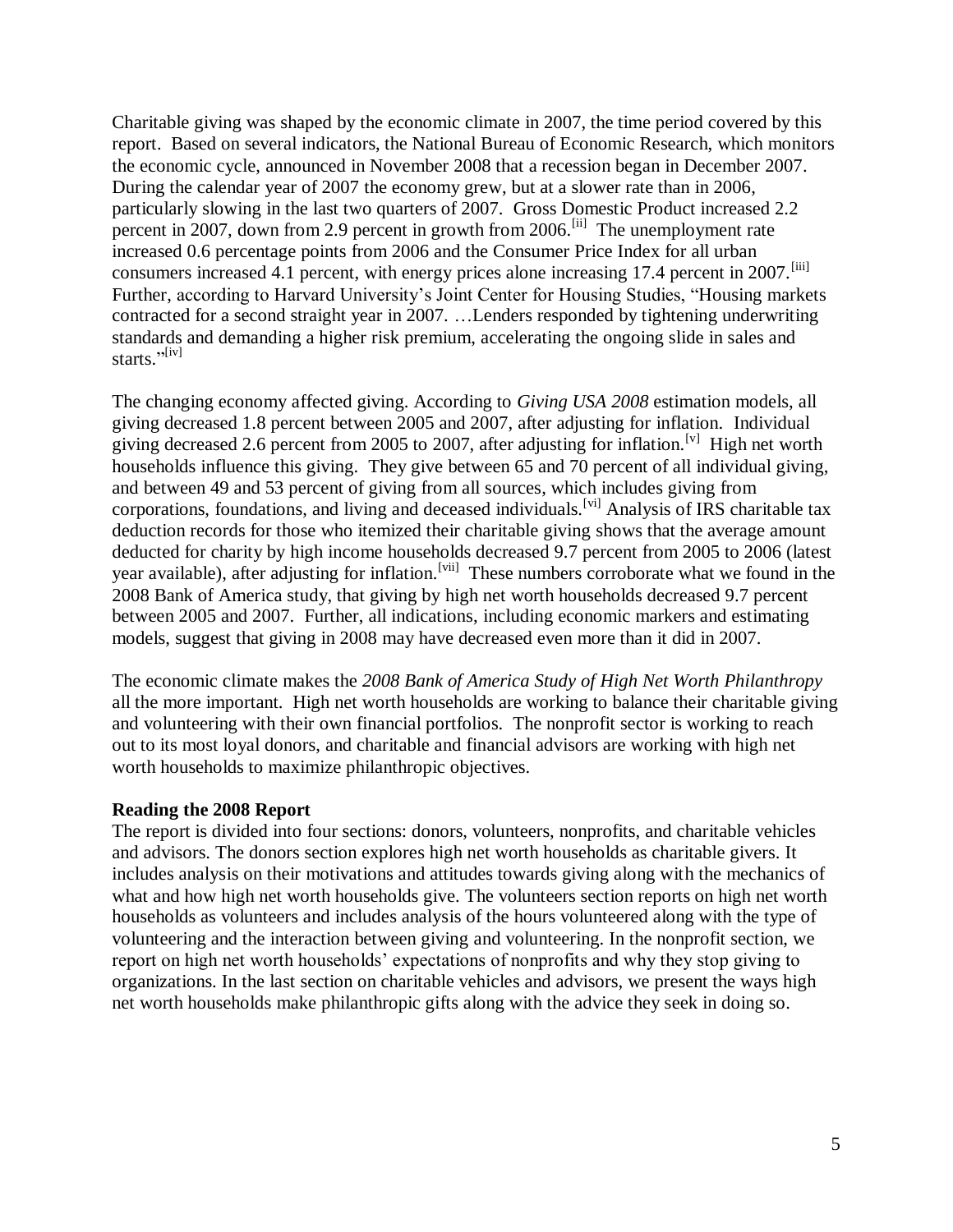# Key Findings

*The 2008 Bank of America Study of High Net Worth Philanthropy* tracks significant shifts as well as certain consistencies among the giving behaviors of the wealthiest donors. The findings highlight the philanthropic legacy of high net worth households and offer valuable information to nonprofit organizations hoping to attract, sustain, and deepen relationships with these donors. The study also offers insights to people who advise the wealthy on their charitable giving strategies.

- **A Change in Giving.** Average charitable giving increased for nearly all high net worth households between 2005 and 2007. One exception was households with \$5 million or more in income. When the wealthiest families are included in the analysis, average charitable giving dropped 9.7 percent from \$88,845 in 2005 to \$80,249 in 2007, after adjusting for inflation. This drop in giving had the most impact on arts organizations. Average giving to the arts decreased from \$16,465 in 2005 to \$4,792 in 2007. Arts giving as a share of all high net worth giving dropped from 13.2 percent to only 4.2 percent across the two studies.
- **The Wealthy as Volunteers.** Volunteering and giving remain part of the philanthropic efforts of wealthy individuals. High net worth individuals volunteered an average of 241 hours in 2007 (a median of 130 hours in 2007). It is notable, however, that fewer high net worth individuals reported volunteering in 2007 (75 percent) than in 2005 (90 percent). Still, giving and volunteering complement each other. The more high net worth individuals volunteered, the more they gave. Non-volunteers gave \$35,127, on average, in 2007 while those who volunteered between 101 and 200 hours donated on average \$124,267 in 2007, and those who volunteered more than 200 hours donated on average \$132,315 to charity in 2007.
- **Board Service.** Nearly half of high net worth individuals reported service to their  $\bullet$ community by serving on at least one board of directors of a nonprofit organization in 2007. When the wealthy served on at least one board of directors of a nonprofit, they volunteered, on average, 147 hours for all of their board service and donated, on average, \$137,449 to all nonprofits in 2007.
- **In Support of Education.** High net worth households are supporters of education. Threefourths of high net worth households donated to educational organizations from their personal assets in 2007, while 21.5 percent donated to education through their foundations, funds, or trusts. Educational organizations also received the highest average donation in 2007, \$27,379, of any type of organization besides giving to a private foundation, fund, or trust. Finally, educational organizations received the largest share of all high net worth giving, 27.1 percent in 2007.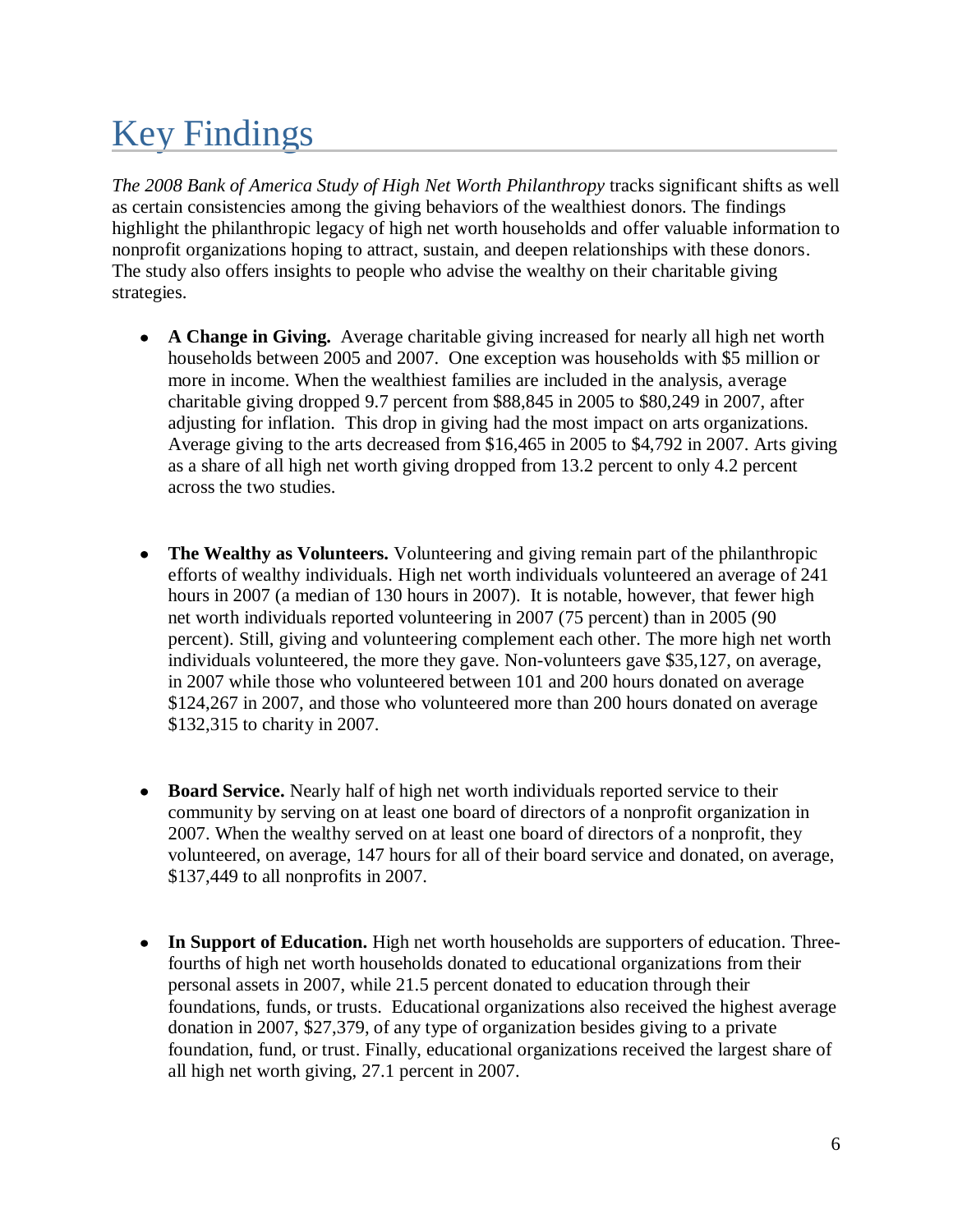- **Locally and Personally Motivated, with Little Need for Public Recognition.** Over 80 percent of high net worth households reported they usually give in order to give back to the community (81.2 percent) and are motivated to give to make an immediate difference (66.9 percent) in the world around them, according to the survey. Other leading motivations include these individuals' social (70.4 percent) and political (58.5 percent) beliefs, as well as their loyalty to certain causes and organizations (70.7 percent). Many donors (57.5 percent) give to support charities whose missions seek to remedy an issue that may have affected the donor personally or someone close to them. In a continuing trend from the previous study, only 5 percent of wealthy donors said they are motivated to give based on public recognition; in fact, when asked what they expected from nonprofits when they make a donation, only 10.2 percent expected public recognition.
- **Trying to Make an Impact.** Wealthy donors believe that their charitable contributions have a greater impact on their own personal fulfillment (46.0 percent) than on those who receive their gifts. Just less than 20 percent of donors believe that their donations make a major impact on the organizations they support, and only 6.1 percent believe they are making significant contributions to the improvement of society in general. However, wealthy individuals said the leading objective for their largest gifts to charitable organizations last year was "general operating support" (56.7 percent). Start-up funding (10.1 percent) and venture philanthropy funding (2.5 percent) were among the least common recipients of the largest donations last year.
- **Raising Philanthropic Children.** According to the survey, "setting an example for  $\bullet$ children or other young people" is also an important motivator for donors (45.6 percent), with more and more parents actually involving their young and adult-age children in decisions about grant-making (40.8 percent) and the charitable organizations they choose to support (53.2 percent). In fact, the vast majority (95.9 percent) of high net worth households instruct their children about philanthropy and the value of giving. More than 60 percent of wealthy donors actively involve their children in philanthropy. Demonstrating the effectiveness of their parents' teaching, adult-age children of nearly 40 percent of wealthy families surveyed now give through their own private foundation or donor-advised fund.
- **Religion's Role in Philanthropy.** About half (51.0 percent) of those surveyed cited "religious beliefs" among their top motivations for giving. Nearly 70 percent of wealthy households receive information about charitable organizations from religious institutions, and approximately 80 percent indicated that their children learned about giving, in part, through programs offered by these institutions. When high net worth households attended religious services regularly they gave more, on average, to charity in 2007. Those who attended religious services once a week gave \$111,137, on average, and those who attended more than once per week gave \$124,510, on average, while those who did not attend religious services gave \$76,112, on average, in 2007.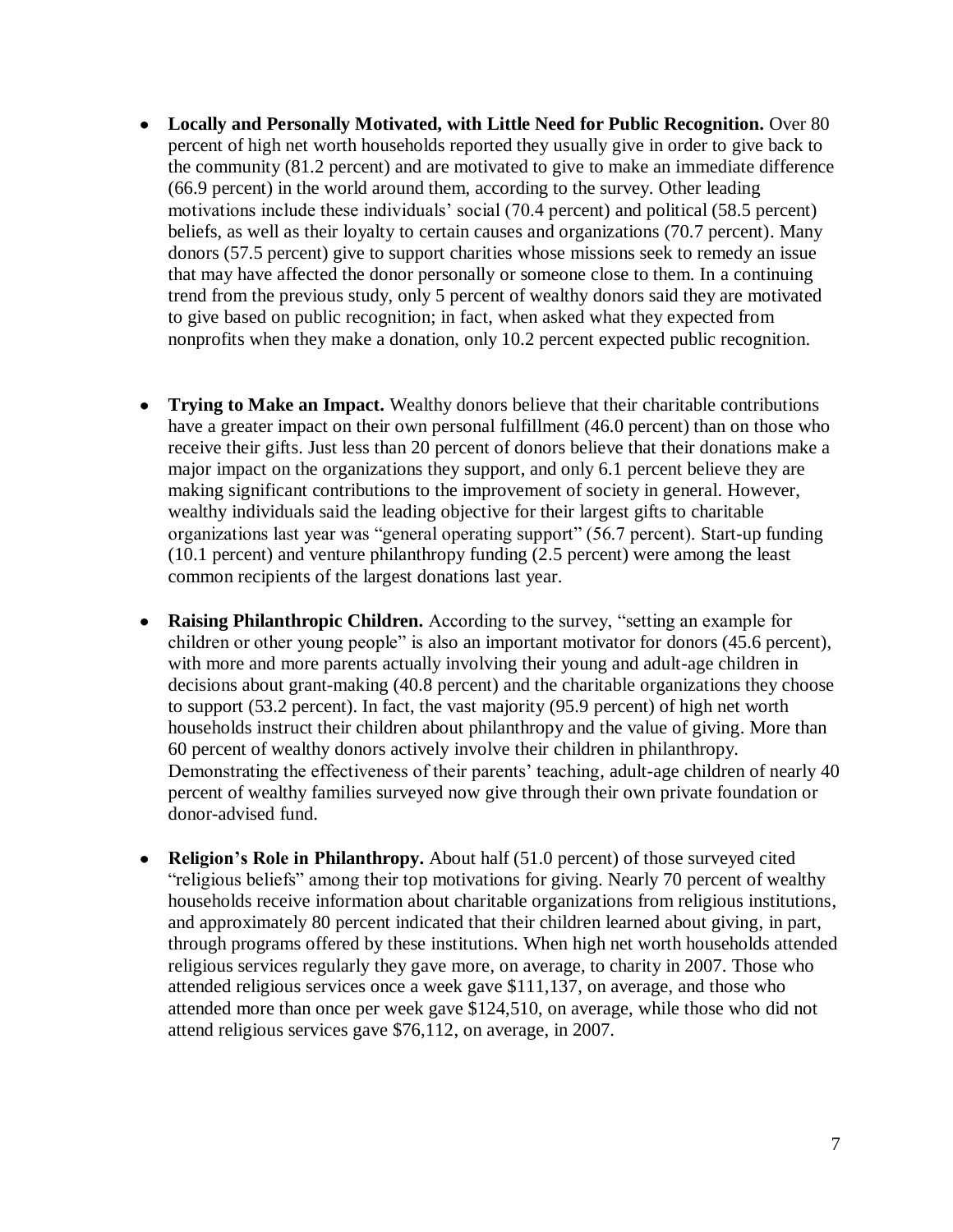- **Great Expectations.** In a continuing trend from the previous study, this new study finds that wealthy donors have high expectations of charitable organizations, ranking the following factors among those most important when determining which to support:
	- o Sound business and operational practices (93.0 percent)
	- o Spend appropriate amount on overhead (88.3 percent)
	- o Acknowledgement of contributions (including receipts) (83.7 percent)
	- o Protection of personal information (82.7 percent)
	- o Full financial disclosure (77.7 percent)
- **Why Did My Wealthy Donors Stop Donating?** In 2007, 38.0 percent of donors stopped supporting a charitable organization, with more than one-quarter of those surveyed (26 percent) discontinuing support for at least two organizations. The top three reasons why donors reported they stopped giving to a particular charity included "no longer feeling connected to the organization" (57.7 percent), "deciding to support other causes" (51.3 percent), and "feeling they were being solicited too often" (42.3 percent). Very few donors, however, said that they stopped giving to an organization because of "mismanagement of donations" (12.7 percent), "mismanagement of assets" (6.7 percent), or "inaccurate record-keeping of donations" (5.3 percent). This indicates that wealthy donors believe that the organizations they support demonstrate sound business practices, which may be one reason why more than 70 percent of donors give to the same organization year after year.
- **Strategic Use of Charitable Vehicles.** Among the many reasons for establishing one or  $\bullet$ more charitable vehicles are personal financial benefits such as maximizing income tax deductions, avoiding capital gains and estate taxes, and a desire for control over how dollars are used. As a result, donor-advised funds, while still a relatively new vehicle when considering all that are available, have become one of the preferred giving vehicles utilized by donors, with more than 20 percent of survey respondents currently using them and another 20 percent saying they would consider using them in the next three years. In addition, approximately 56 percent of wealthy donors today have a charitable provision in their will – a total that could climb to a staggering 93 percent in 2010, because an additional 37 percent of donors would consider establishing a charitable provision in their wills in the next three years.
- <span id="page-7-0"></span>**Major Shift in the Source of Charitable Advice.** One of the most striking differences  $\bullet$ between findings from the 2006 and 2008 studies is the dramatic increase in donors' use of legal and financial professionals to help them make charitable giving decisions. The 2006 study found that donors relied on non-profit personnel (40.2 percent) and their own peers (35.6 percent) more than any other source for advice in this area. The 2008 data finds accountants (44.3 percent), attorneys (42.9 percent) and financial/wealth advisors (27.8 percent) to be among the leading sources of charitable advice.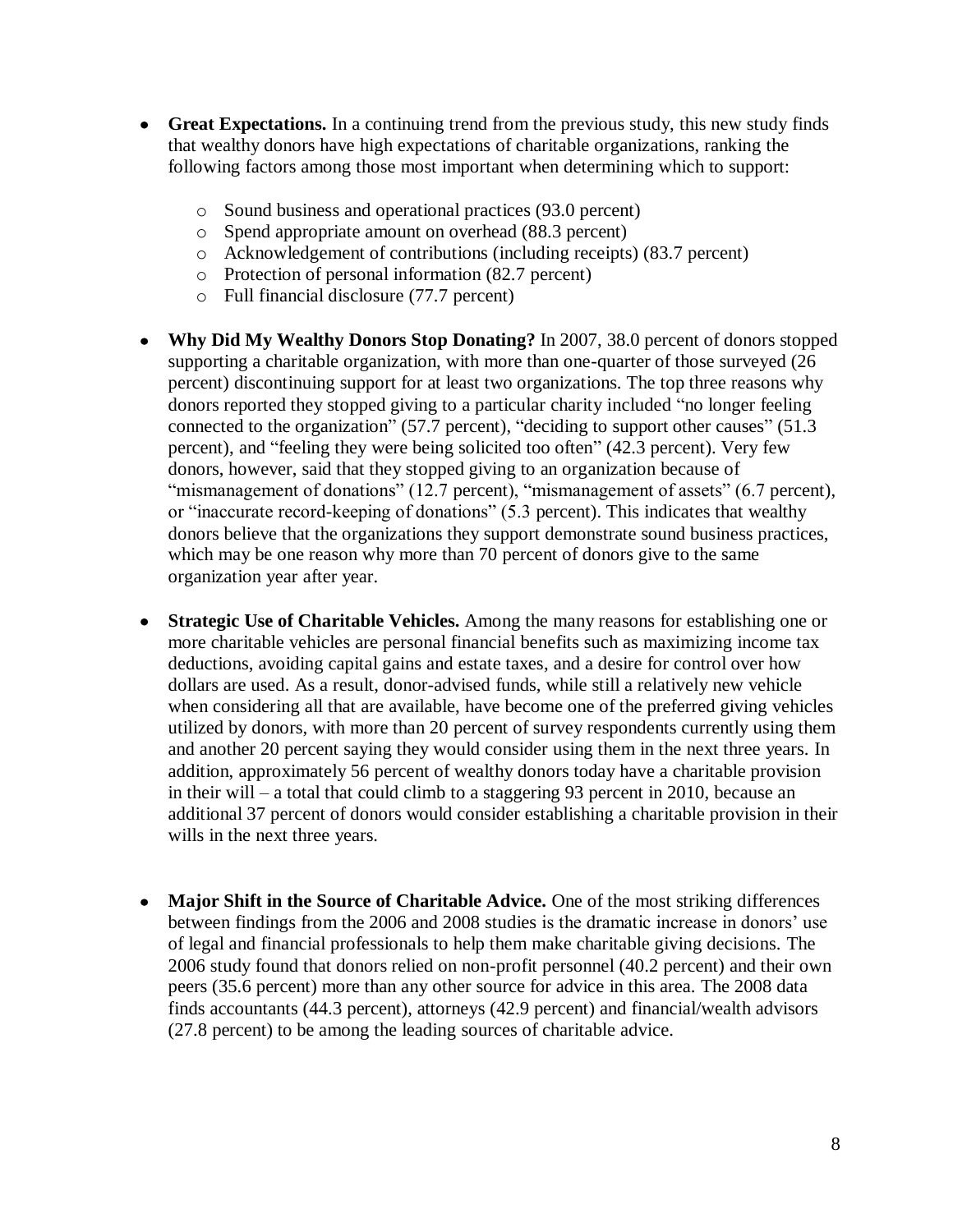# Donors

Most high net worth households are charitable donors. In the *2008 Bank of America Study of High Net Worth Philanthropy* we explore the attitudinal and motivational differences in giving, the transmission of philanthropic values to children, and the mechanics of high net worth households' giving. We examine how their giving has changed over the past two years, and how various demographic and social factors influence their giving.

# <span id="page-8-0"></span>Level of Charitable Giving Knowledge

Only 5.4 percent of high net worth households consider themselves experts in charitable giving strategies. The majority of wealthy households, 54.1 percent, consider themselves knowledgeable, while 40.5 percent reported that they are novices in terms of their level of charitable giving knowledge (see Figure 1).



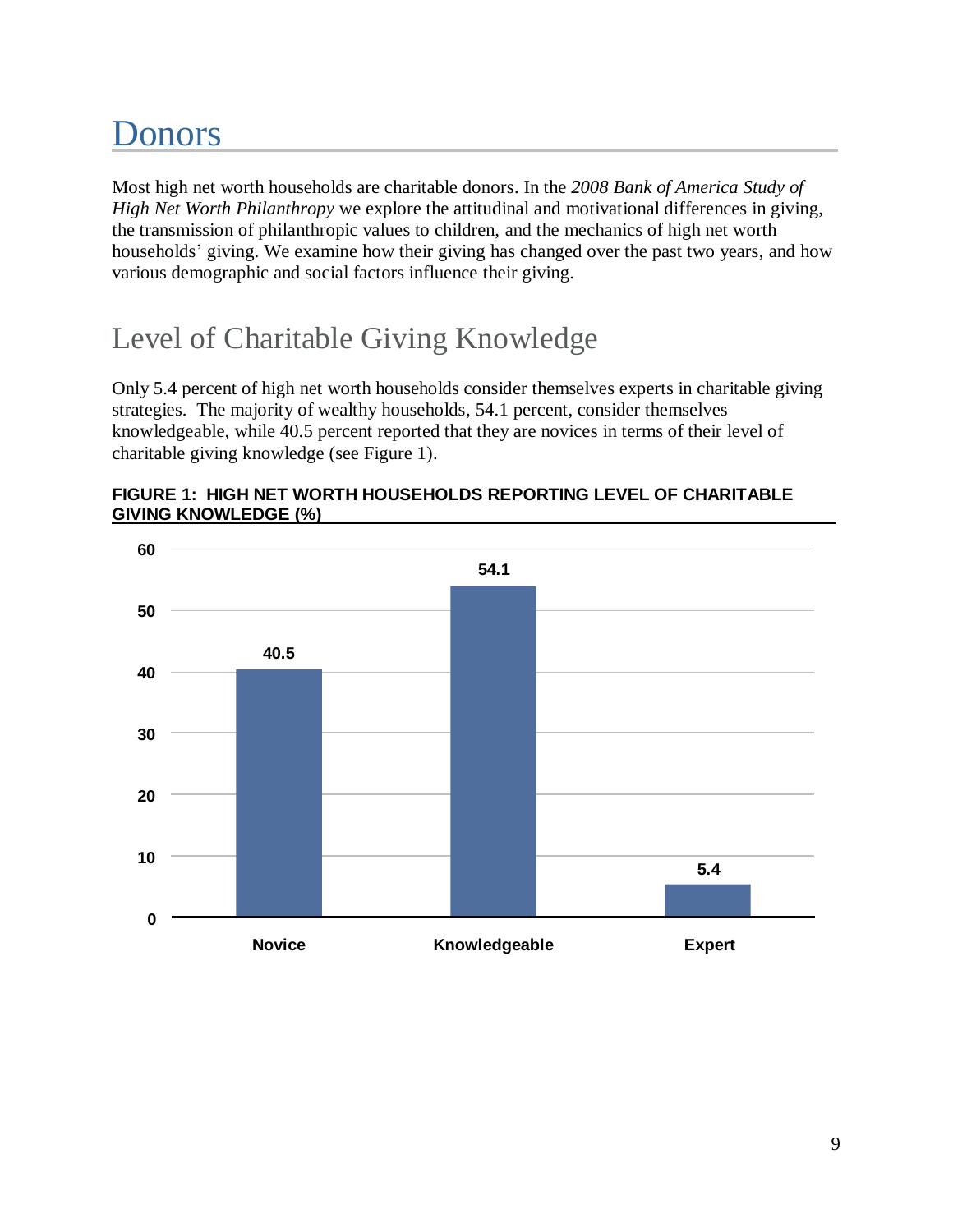# <span id="page-9-0"></span>Impact of Giving in 2007

As shown in Figure 2, nearly half of all high net worth households (46 percent) indicated that their giving has a major impact on their personal fulfillment. In addition, high net worth households felt their giving was having an impact on the quality of their family life (major impact: 19.5 percent; minor impact: 54.6 percent) and at least a minor impact on society in general (58.3 percent). Only 19.5 percent felt their giving has a major impact on the nonprofits receiving their donations. Furthermore, only one-third believe their giving is having a minor impact on nonprofit recipients. Combining those who said their gift has a major or minor impact on nonprofit recipients suggests that the remaining households, 45.9 percent, believe their giving is having very little or no impact on the nonprofits receiving their donations.

#### **FIGURE 2: HOW DONORS BELIEVE THEIR GIVING IMPACTS SOCIETY, CHARITIES, AND THE QUALITY OF THEIR OWN LIVES IN 2007 (%)**

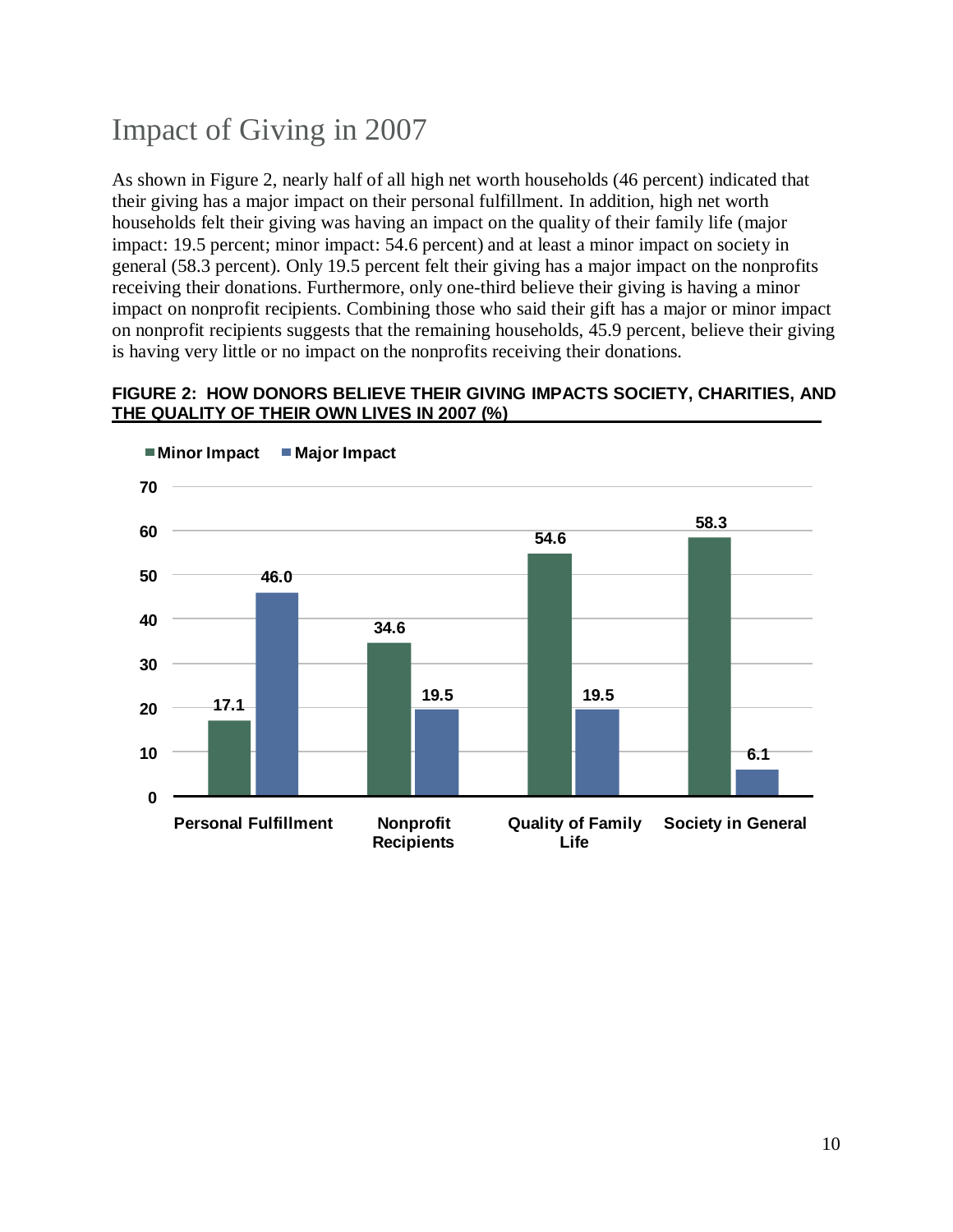# <span id="page-10-0"></span>Motivations behind Charitable Behavior

The top motivation for giving to charity reported by high net worth households was giving back to the community (81.2 percent). Wealthy households also reported that they usually give to the same organizations or causes year after year (70.7 percent) and that they give because of their social beliefs (70.4 percent). Few high net worth households reported giving to further their career (2.7 percent), for public recognition (5.3 percent), or to further their business interests (5.3 percent) (see Figure 3).



#### **FIGURE 3: WHAT MOTIVATES HIGH NET WORTH HOUSEHOLDS TO GIVE (%) \_\_\_\_ \_**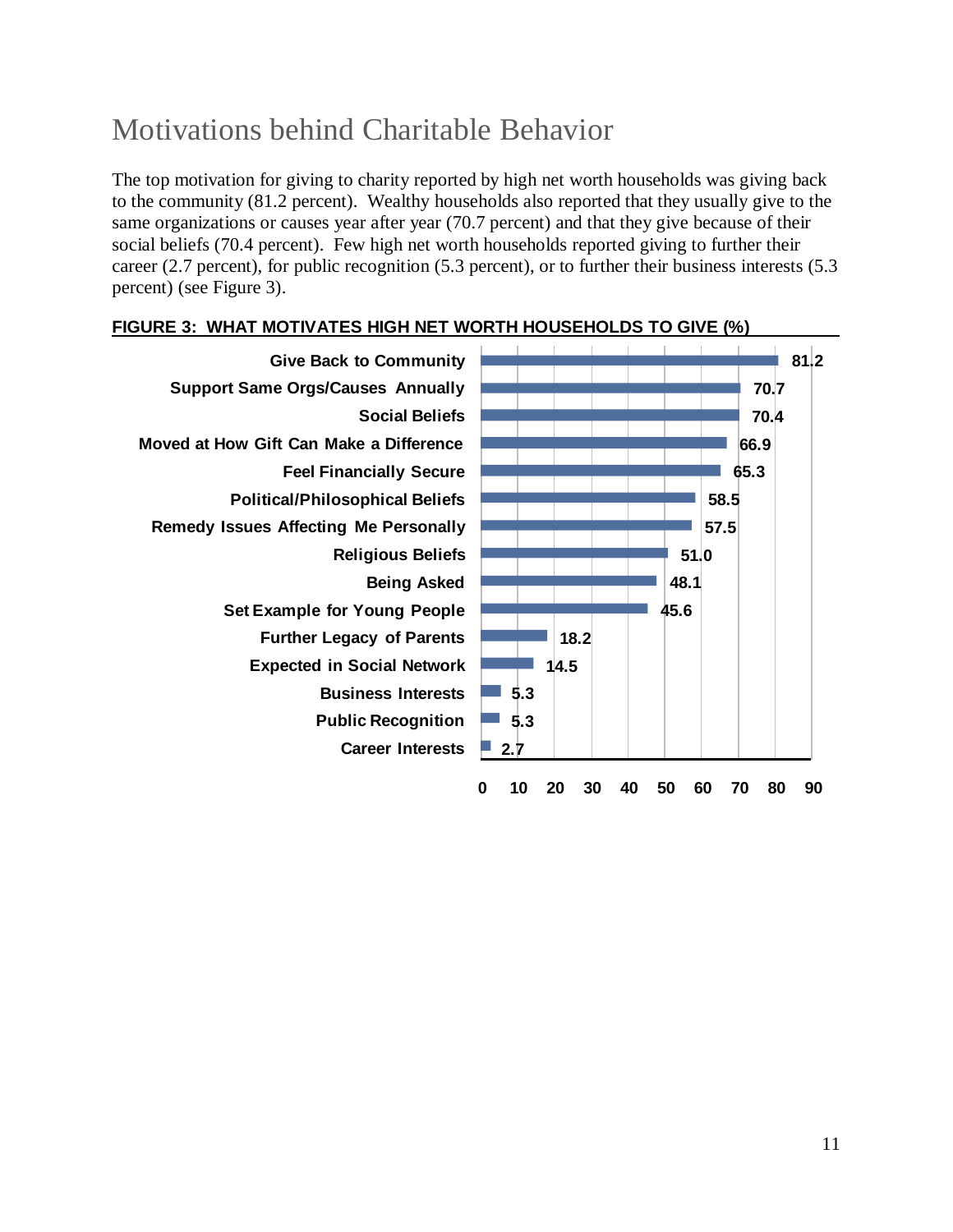# <span id="page-11-0"></span>Children and the Transmission of Philanthropic Values

Building on a theme from two years ago, the *2008 Bank of America Study of High Net Worth Philanthropy* explored the transmission of philanthropic values to children in depth. This includes the role of children in their family's philanthropy and how children learn about philanthropy. The children of high net worth households in this study are generally adults. The average age of the children in the study is 34.

#### **Role of Children in Family Philanthropy**

Nearly 62 percent of high net worth households involved and educated their own children in their family philanthropy. Over half, 53.2 percent, allowed their children to participate in determining charities and issues the family gave to each year or long-term. Over 40 percent allowed children to make grantmaking decisions for their foundation or donor-advised fund, while 30.3 percent allowed children to serve as directors, managers, other decision-makers for their family foundations (see Figure 4).



#### **FIGURE 4: TRANSMITTING PHILANTHROPIC VALUES: ROLE CHILDREN PLAY IN CHARITABLE GIVING (%)**

Note: DAF is Donor-Advised Funds. Average age of children is 34.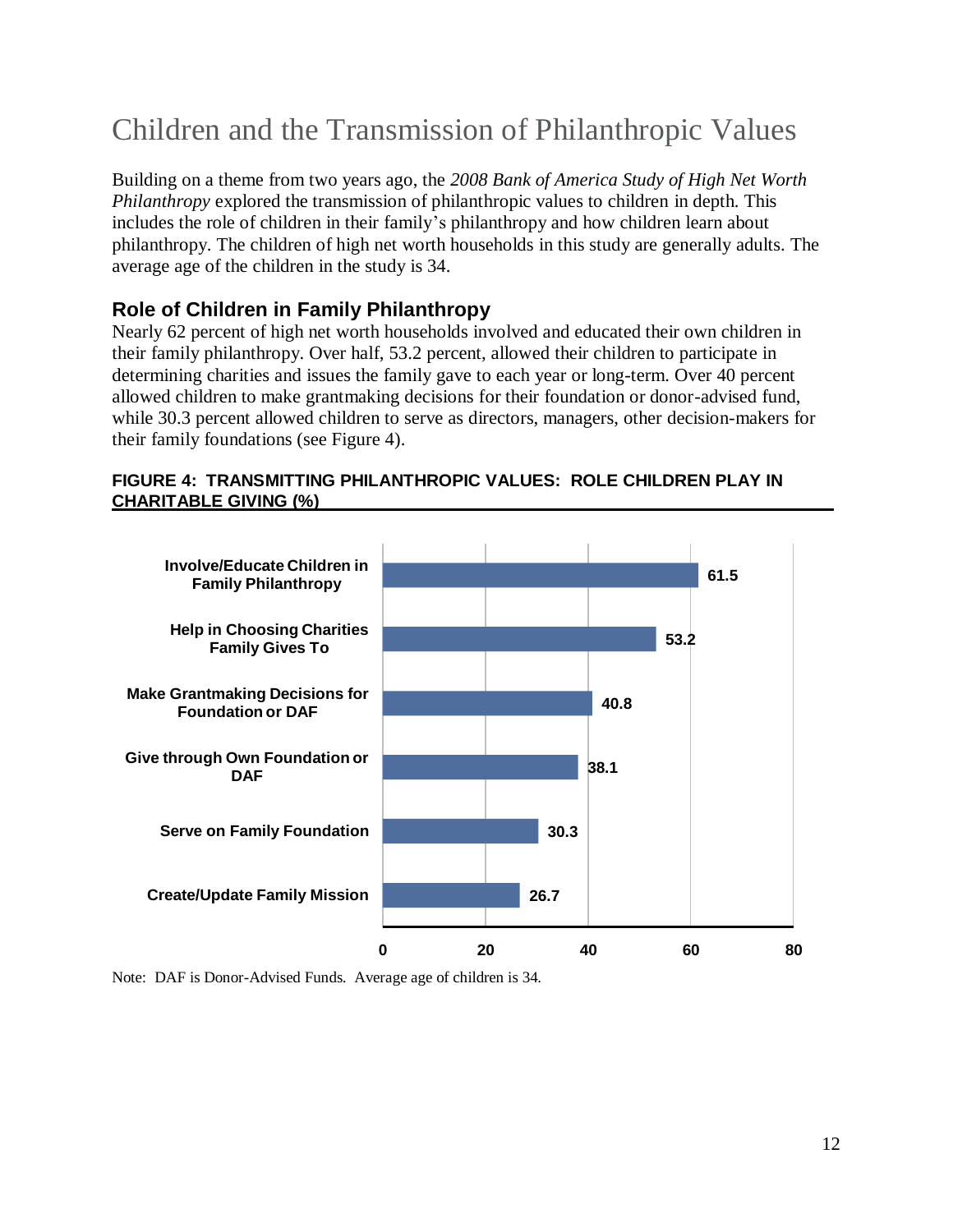#### **Giving Amounts by Role of Children in Family Philanthropy**

Figure 5 shows that those donors whose children were not involved in their charitable giving gave less, on average, than those donors whose children were involved. In addition, donors whose children were actively involved in the family foundations' or donor-advised funds' grantmaking decisions gave, on average, more than triple the amount than those whose children were uninvolved (\$243,935 vs. \$67,398). Those survey respondents who reported that they involved or educated their own children in supporting their family's philanthropic objectives gave \$100,911, on average, which is about one and a half times more than the average amount given by donors whose children were uninvolved (\$100,911 vs. \$67,398). Other than when children were uninvolved in their philanthropic activities, this was the lowest average giving reported by donors, based on the role of their children.

#### **FIGURE 5: TRANSMITTING PHILANTHROPIC VALUES: AVERAGE AGGREGATE GIVING BY ROLE CHILDREN PLAY IN FAMILY PHILANTHROPY, 2007 (\$)**



\* May not be statistically meaningful because the sample contains fewer than 50 respondents. Note: Average age of children is 34. Aggregate giving includes direct giving through personal assets and giving from foundations, funds, or trusts.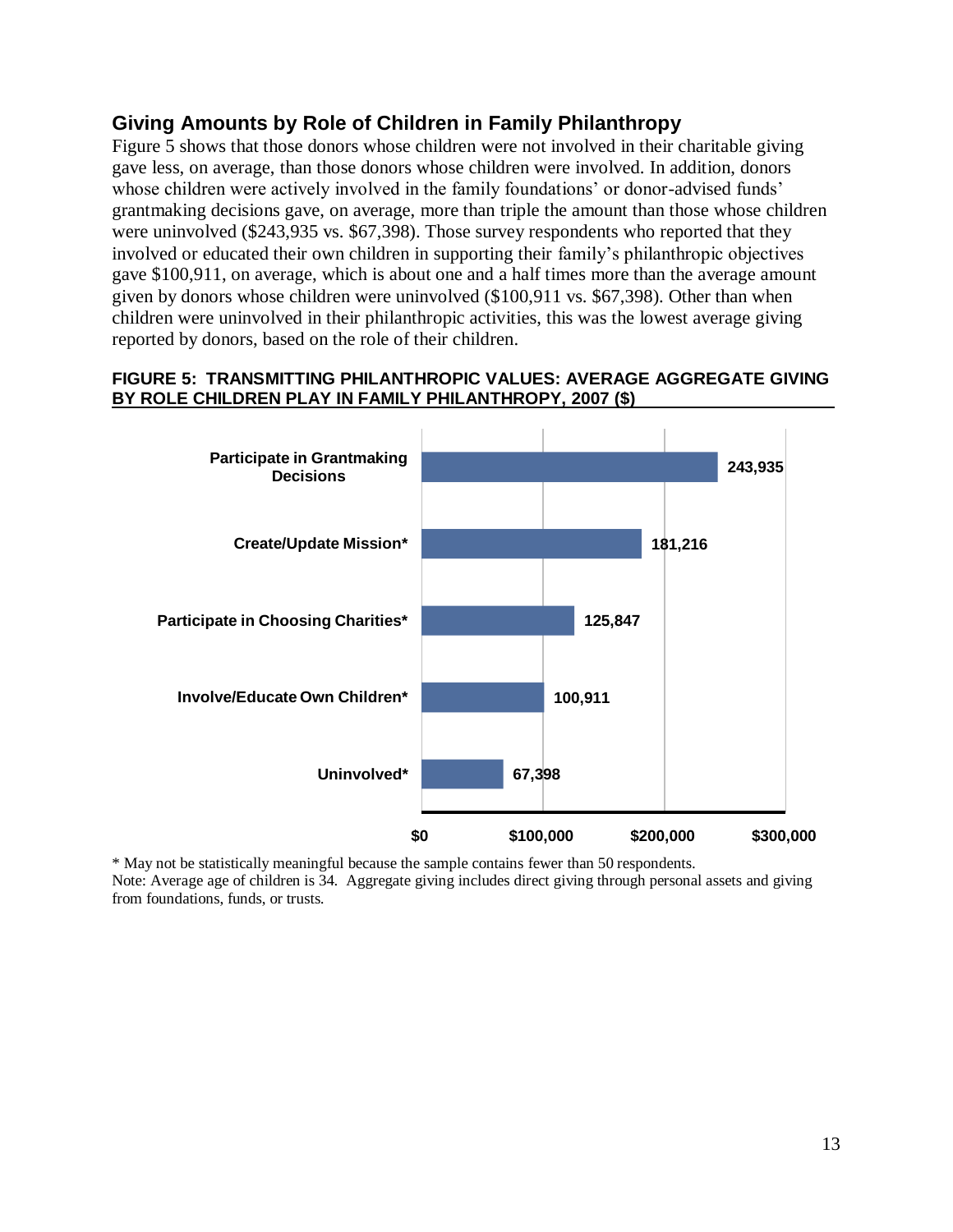#### **How Children Learn about Giving**

Figure 6 shows that 95.9 percent of high net worth households educate their children about charitable giving, while 80.5 percent reported that their children learn about charitable giving through programs offered by a religious institution. Seventy-three percent reported that their children learned through their own personal efforts. Only 4.6 percent reported that their children learn about charitable giving through a family philanthropy program offered by an independent philanthropic advisor.

|            | FIGURE 6: TRANSMITTING PHILANTHROPIC VALUES: HOW CHILDREN LEARN ABOUT |  |
|------------|-----------------------------------------------------------------------|--|
| GIVING (%) |                                                                       |  |

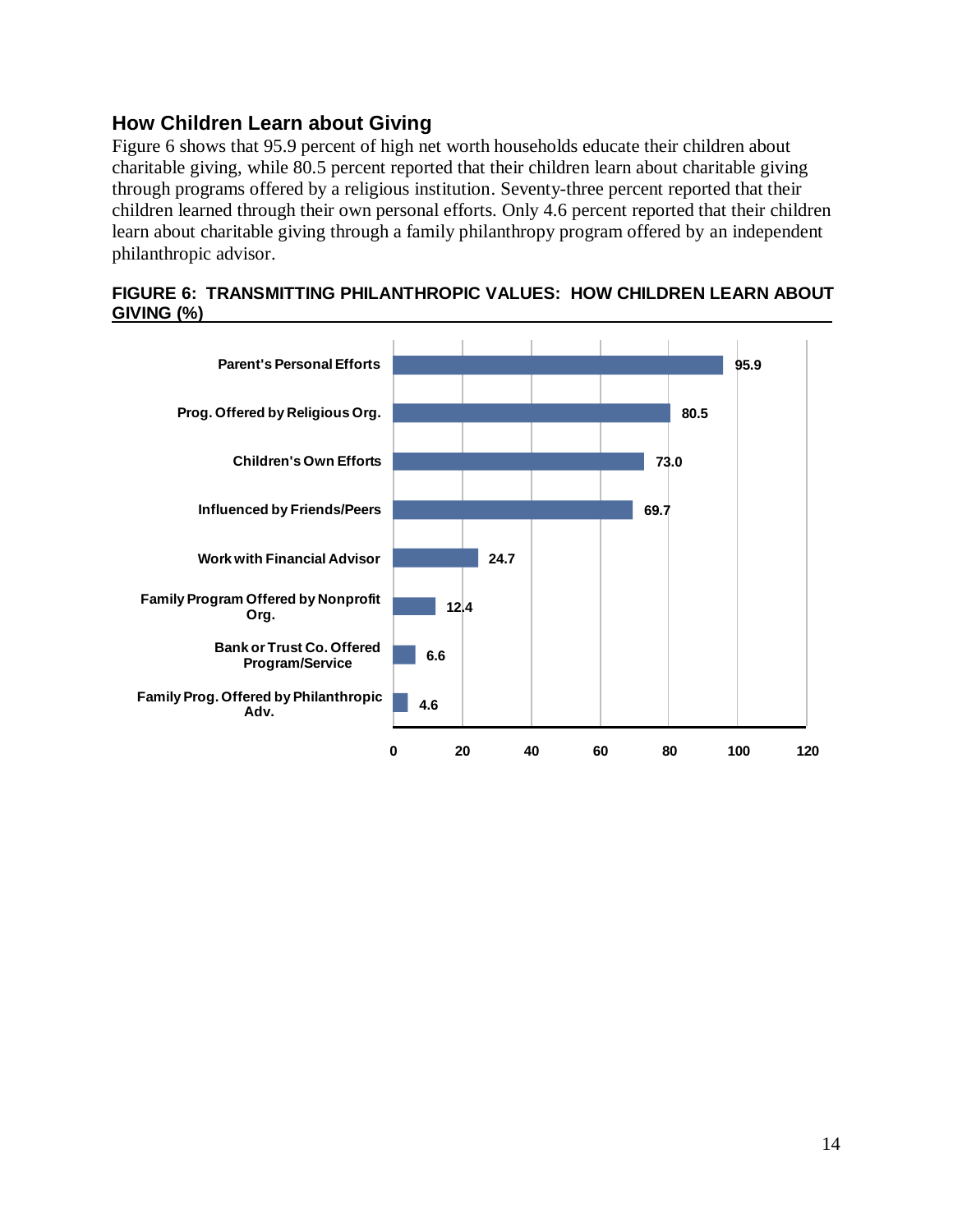# <span id="page-14-0"></span>The Mechanics of Giving: Direct & Foundation Giving

Similar to the 2006 study, which asked about giving in 2005, the *2008 Bank of America Study of High Net Worth Philanthropy* examines what was given in 2007 along with where those donations went, how wealthy households made those donations, and tax considerations in giving.

#### What was Given in 2007

High net worth households give to charity not only through their own personal assets, but also through charitable vehicles such as private foundations, donor-advised funds, and charitable trusts. The previous study asked about all donations made by high net worth households, and we consider those figures to be comprised of both direct and vehicle-based giving—which we define as "aggregate giving." In order to understand wealthy giving in more detail, the 2008 study asks about 2007 charitable giving separated into those donations given directly from personal assets and those given from foundations, funds, and trusts. Unless separated, we have combined both direct and foundation giving as aggregate giving, and comparisons of giving between 2005 and 2007 utilize aggregate giving figures. Figure 15 only uses direct giving.

#### **Percentage of High Net Worth Households That Gave in 2007**

Nearly all high net worth households made a donation to charity in 2007, 98.2 percent (see Figure 7). Approximately 30 percent made a donation through their foundation, and 97.2 percent though their own personal assets. Nearly all wealthy households gave to secular causes, 97.8 percent, in 2007. In contrast, only 67.7 percent gave to religious organizations: 66.6 percent through their personal assets, and 14.5 percent through their foundations, funds, and trusts.



#### **FIGURE 7: PERCENTAGE OF HIGH NET WORTH HOUSEHOLDS THAT GAVE IN 2007,**  DIRECT, FOUNDATION, AND AGGREGATE GIVING (%)

Note: Aggregate giving includes direct giving through personal assets and giving from foundations, funds or trusts.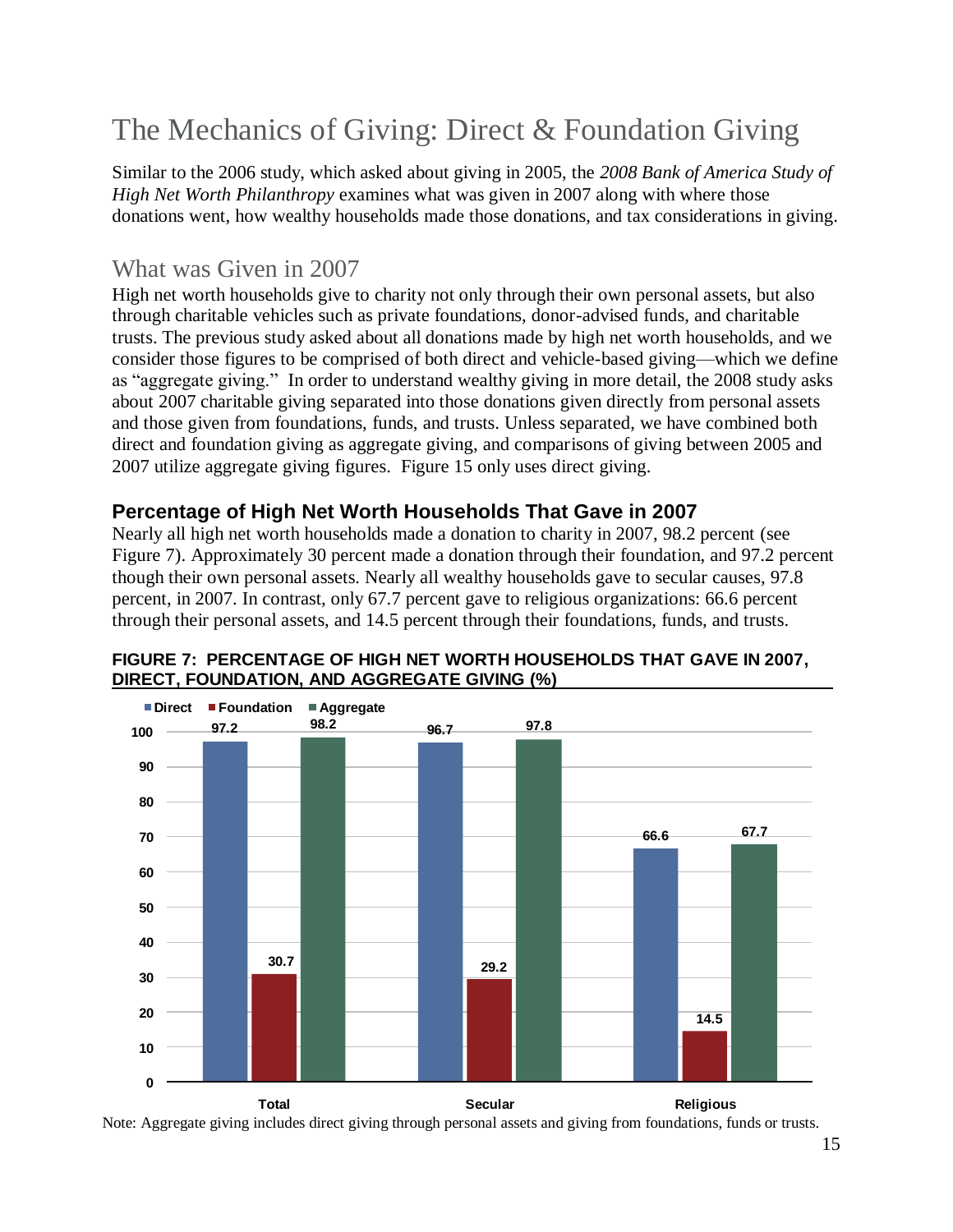The percentage of high net worth households that gave to charity in 2007 stayed almost the same (97.4 and 98.2 percent, respectively). The percentage that gave to secular causes also stayed almost the same, increasing by just 0.7 percentage points. The percentage of high net worth households that directed their giving toward religious organizations, however, decreased by almost 4 percentage points between 2005 and 2007 (see Figure 8).



**FIGURE 8: PERCENTAGE OF HIGH NET WORTH HOUSEHOLDS THAT GAVE TO ANY CHARITY, 2005 AND 2007 (%)\_\_\_\_\_\_\_\_\_\_\_\_\_\_\_\_\_\_\_\_\_\_\_\_\_\_\_\_\_\_\_\_\_\_\_\_\_\_\_\_\_\_\_\_\_\_\_\_\_\_\_**

### *What is included in "Other" giving?*

Giving to youth or family services, environment/animal care, and international causes are included as "other" giving in 2005. Giving to neighborhood, veterans, and similar causes is included as "other" giving in 2007. Giving to youth or family services, environment/animal care, and international causes are presented as separate categories by themselves, and are not included in "other" giving for 2007.

### *Basic Needs Giving*

In 2007, high net worth households were most likely to give to basic needs organizations (81.4 percent). When comparing 2005 to 2007, it is notable that the only increase in the percentage of high net worth households that gave, by subsector, is for basic needs. Most other subsectors (excluding "other") witnessed a slight drop in the percentage of high net worth households that gave. However, similar to many other types of organizations, average giving to basic needs decreased 14.4 percent from \$4,180 in 2005 to \$3,578 in 2007, after adjusting for inflation.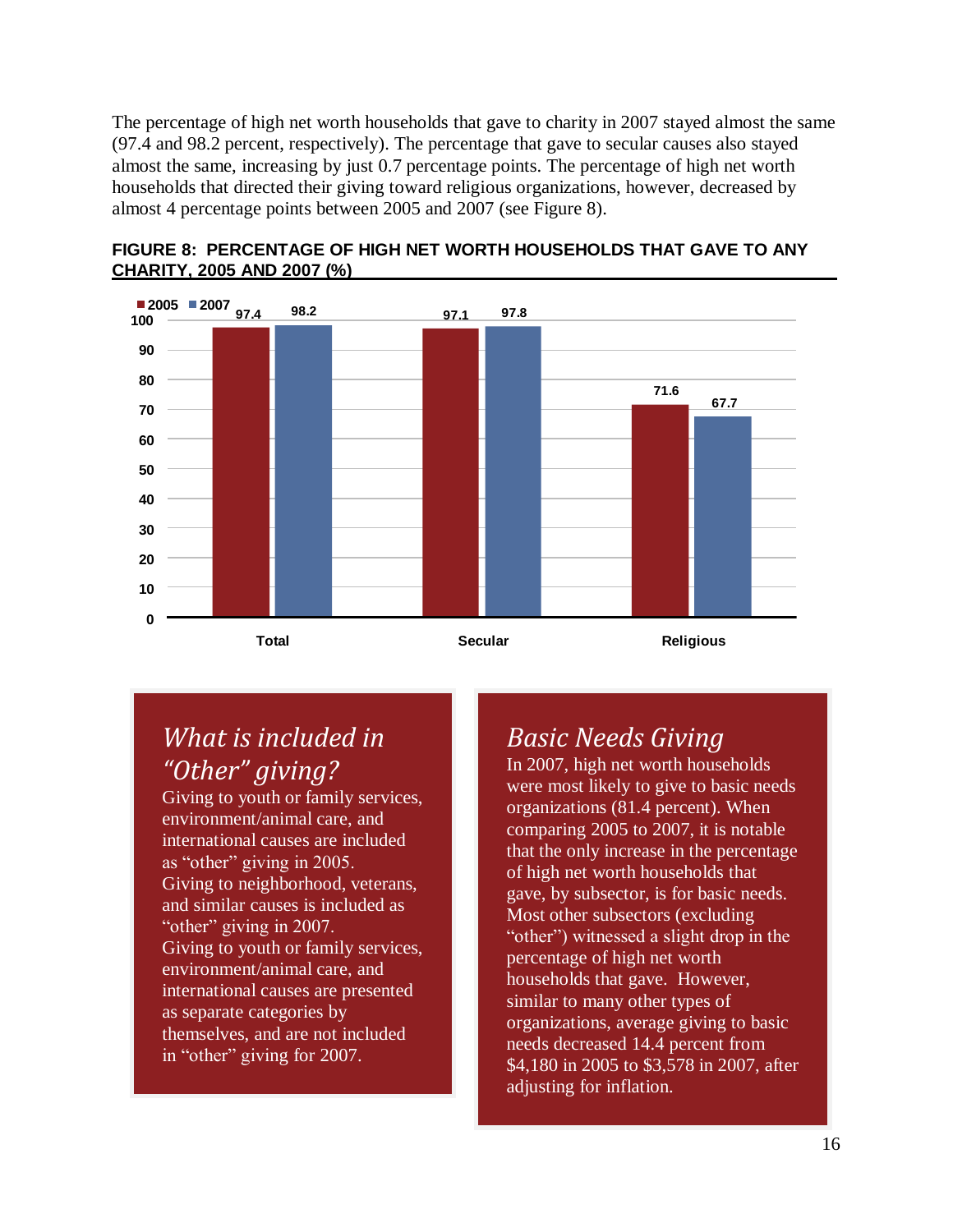In 2007, fewer high net worth households made a donation to nearly every type of organization except basic needs than in 2005. In 2005, 74.6 percent of wealthy households gave to organizations that provided for basic human needs such as food and shelter, whereas 81.4 percent made a donation for basic needs in 2007 (see Figure 9).



#### **FIGURE 9: PERCENTAGE OF HIGH NET WORTH HOUSEHOLDS THAT GAVE TO DIFFERENT CHARITABLE SUBSECTORS, 2005 AND 2007 (%)**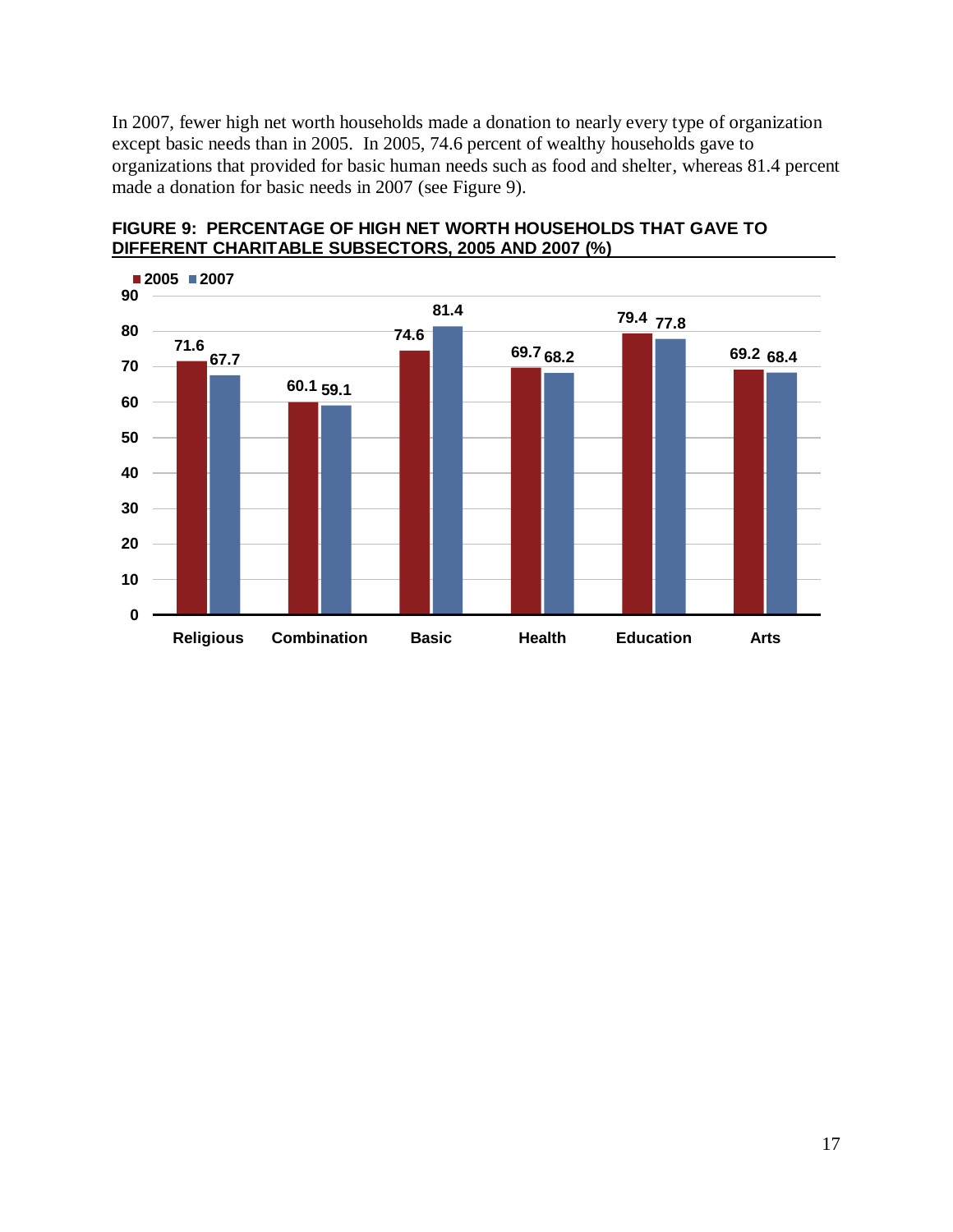When separating high net worth households into those that made a donation directly from their personal assets (direct giving) and those that gave from their foundation, fund, or trust (foundation giving), slightly different patterns emerge. The highest percentage of high net worth households gave directly to basic needs organizations through their own assets (79.3 percent) whereas the highest percentage of high net worth households support education through their charitable giving vehicles (21.5 percent) followed by the arts (17.1 percent). The lowest percentage of high net worth households gave to international causes either directly through their personal assets (27.3 percent) or through their foundation, fund, or trust (6.1 percent). Finally, 21.9 percent of high net worth households made a donation in 2007 to a private foundation, to a community foundation, a donor-advised fund, or a charitable trust (see Figure 10).

#### **FIGURE 10: PERCENTAGE OF HIGH NET WORTH HOUSEHOLDS THAT GAVE TO DIFFERENT CHARITABLE SUBSECTORS DIRECTLY OR THROUGH A FAMILY FOUNDATION, FUND, OR TRUST IN 2007, (%) \_\_\_\_ \_\_\_\_**



\* Note: ‗Giving Vehicle' represents gifts to private foundations, charitable trusts and donor advised funds and was not included as a category when asking how much households gave from their giving vehicles.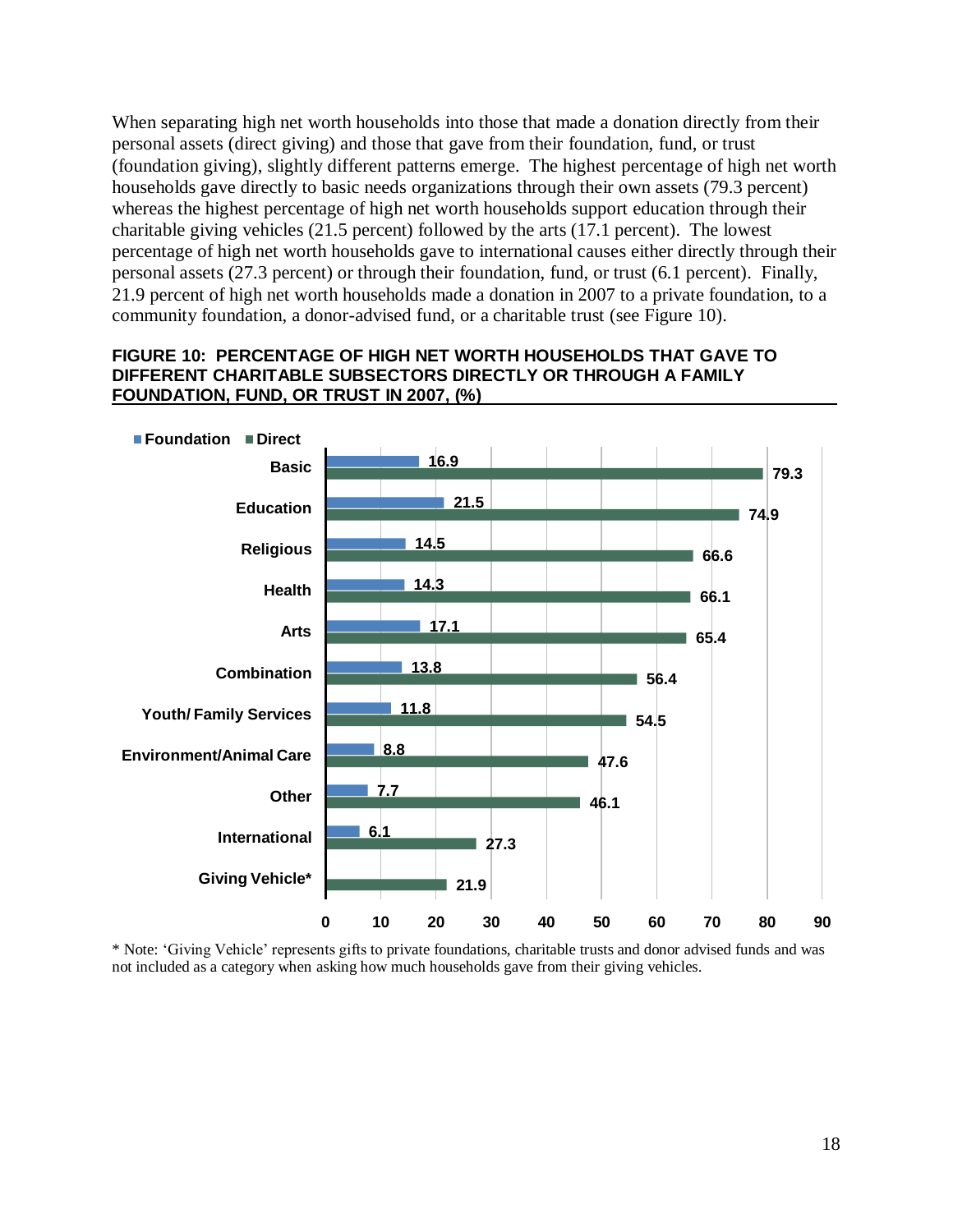More than 98 percent of high net worth households contributed to charity in 2007, compared to 70 percent for the U.S. population as a whole**,** a statistically significant difference. A statistically significantly higher percentage of high net worth households also gave to secular and religious causes. Under half of Americans gave to religion, whereas two-thirds of high net worth households gave to religion (see Figure 11).



#### **FIGURE 11: PERCENTAGE OF HIGH NET WORTH HOUSEHOLDS THAT GAVE TO CHARITY IN 2007, COMPARED TO THE U.S. GENERAL POPULATION (%)\_\_\_\_\_\_\_\_\_\_\_\_\_\_**

Note: Source for the U.S. general population is the Center on Philanthropy Panel Study 2005 wave, the latest year available. High net worth figures are for 2007 aggregate giving (direct plus foundation giving). \*\*\*Statistically different at the p<.001 level.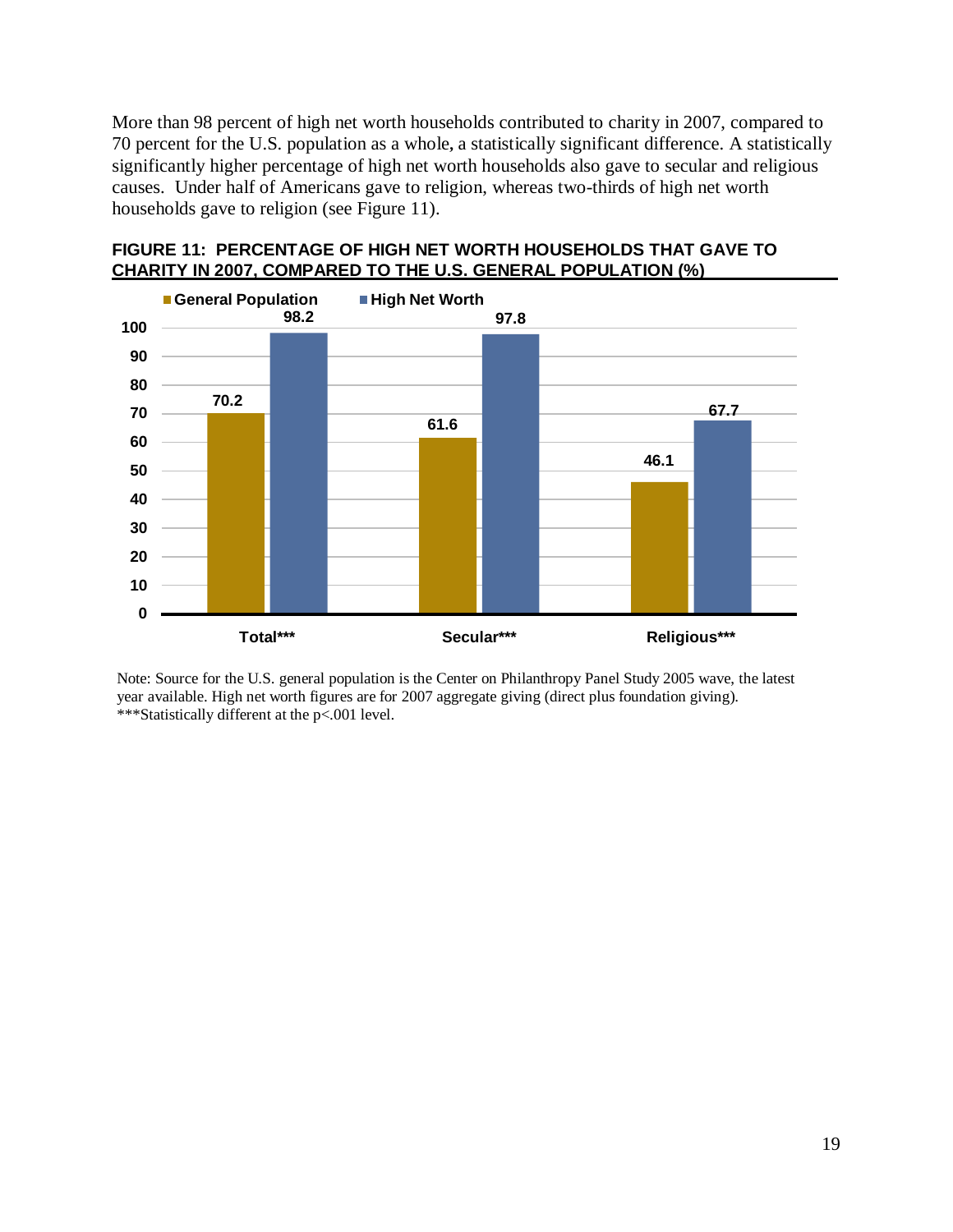Compared to the general population, a higher percentage of wealthy households gave to each type of nonprofit organization. The largest difference is between the percentage of wealthy households and all U.S. households that gave to education (62.2 percentage point difference) and to arts and culture (60.1 percentage point difference) (see Figure 12).





Note: Source for the U.S. general population, the Center on Philanthropy Panel Study 2005 wave, the latest data available. High net worth figures are for 2007 aggregate giving (which includes direct and foundation giving).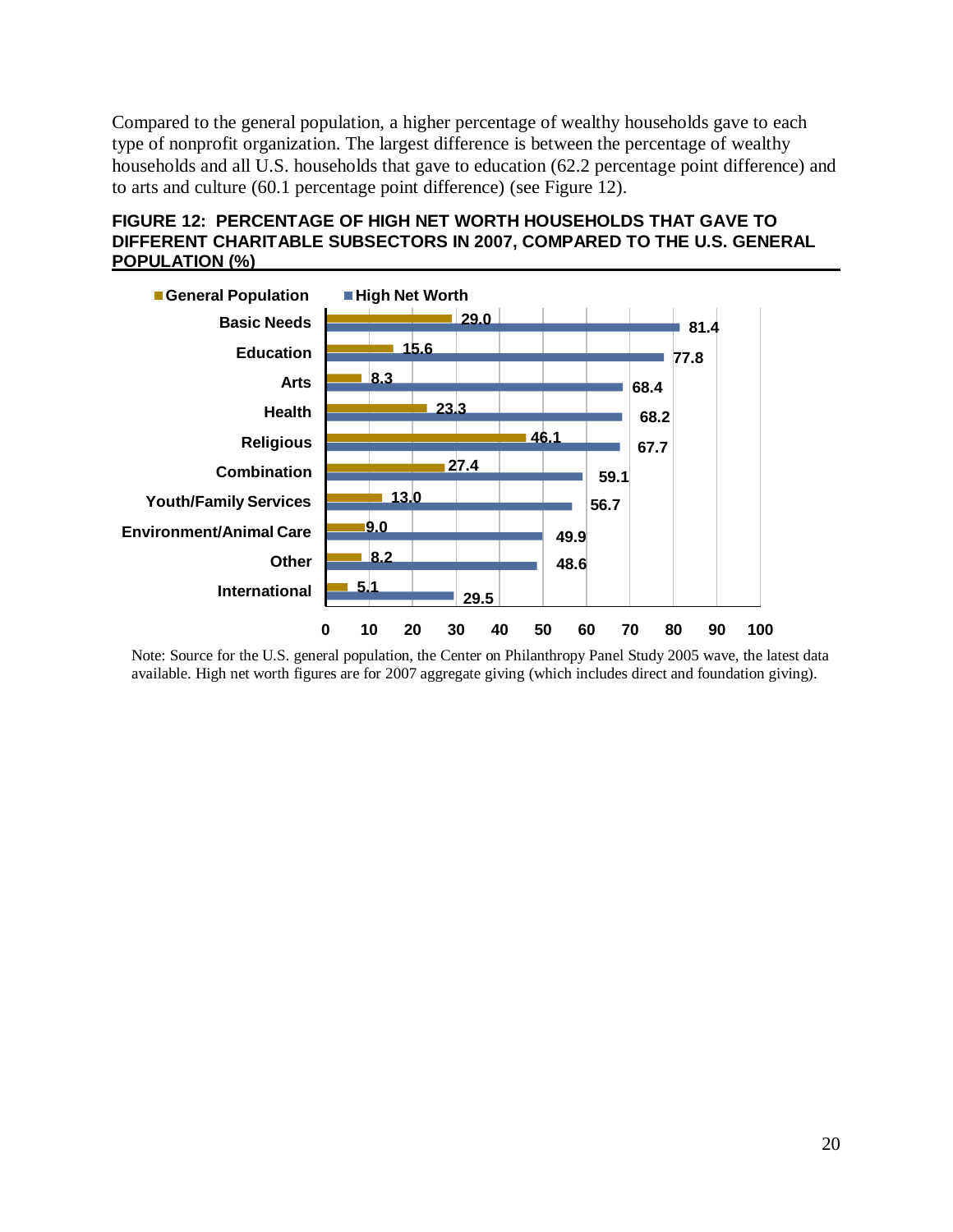#### **Average and Median Amount Given by Type of Charity**

High net worth households gave \$80,249 on average in 2007. This is a 9.7 percent decrease from 2005 (\$88,845), after adjusting for inflation. Average total giving to secular causes was also down in 2007 to \$68,812 from \$74,312, a decrease of 7.4 percent (see Table 1).

#### **TABLE 1: AVERAGE AGGREGATE AMOUNT GIVEN BY DONOR HIGH NET WORTH HOUSEHOLDS, 2005 AND 2007\_\_\_\_\_\_\_\_\_\_\_\_\_\_\_\_\_\_\_\_\_\_\_\_\_\_\_\_\_\_\_\_\_\_\_\_\_\_\_\_\_\_\_\_\_\_\_\_\_**

|                                 | 2005*                 | 2007                  |                           |
|---------------------------------|-----------------------|-----------------------|---------------------------|
|                                 | <b>Average Giving</b> | <b>Average Giving</b> | <b>Percent Difference</b> |
| Total                           | \$88,845              | \$80,249              | $-9.7%$                   |
| Secular                         | \$74,312              | \$68,812              | $-7.4%$                   |
| <b>Religious</b>                | \$20,014              | \$17,044              | $-14.8%$                  |
| Giving Vehicle                  | \$65,473              | \$60,578              | $-7.5%$                   |
| Combination                     | \$6,955               | \$9,038               | 29.9%                     |
| <b>Basic Needs</b>              | \$4,180               | \$3,578               | $-14.4%$                  |
| <b>Youth or Family Services</b> | N/A                   | \$8,798               | N/A                       |
| Health                          | \$7,946               | \$12,013              | 51.2%                     |
| Education                       | \$28,090              | \$27,379              | $-2.5%$                   |
| Arts                            | \$16,465              | \$4.792               | $-70.9%$                  |
| Environment/Animal Care         | N/A                   | \$3,171               | N/A                       |
| International                   | N/A                   | \$4,062               | N/A                       |
| Other**                         | \$8,139               | \$11,169              | 37.2%                     |

\*Charitable giving for 2005 was adjusted for inflation to 2007 dollars.

\*\* Giving to youth or family services, environment/animal care, and international causes are included as "other" giving in 2005.

Note: Average giving includes no outliers. Aggregate giving includes direct giving from personal assets and giving from foundations, funds, and trusts. ‗Giving Vehicle' represents gifts to private foundations, charitable trusts and donor advised funds. Please see Methodology section for more information.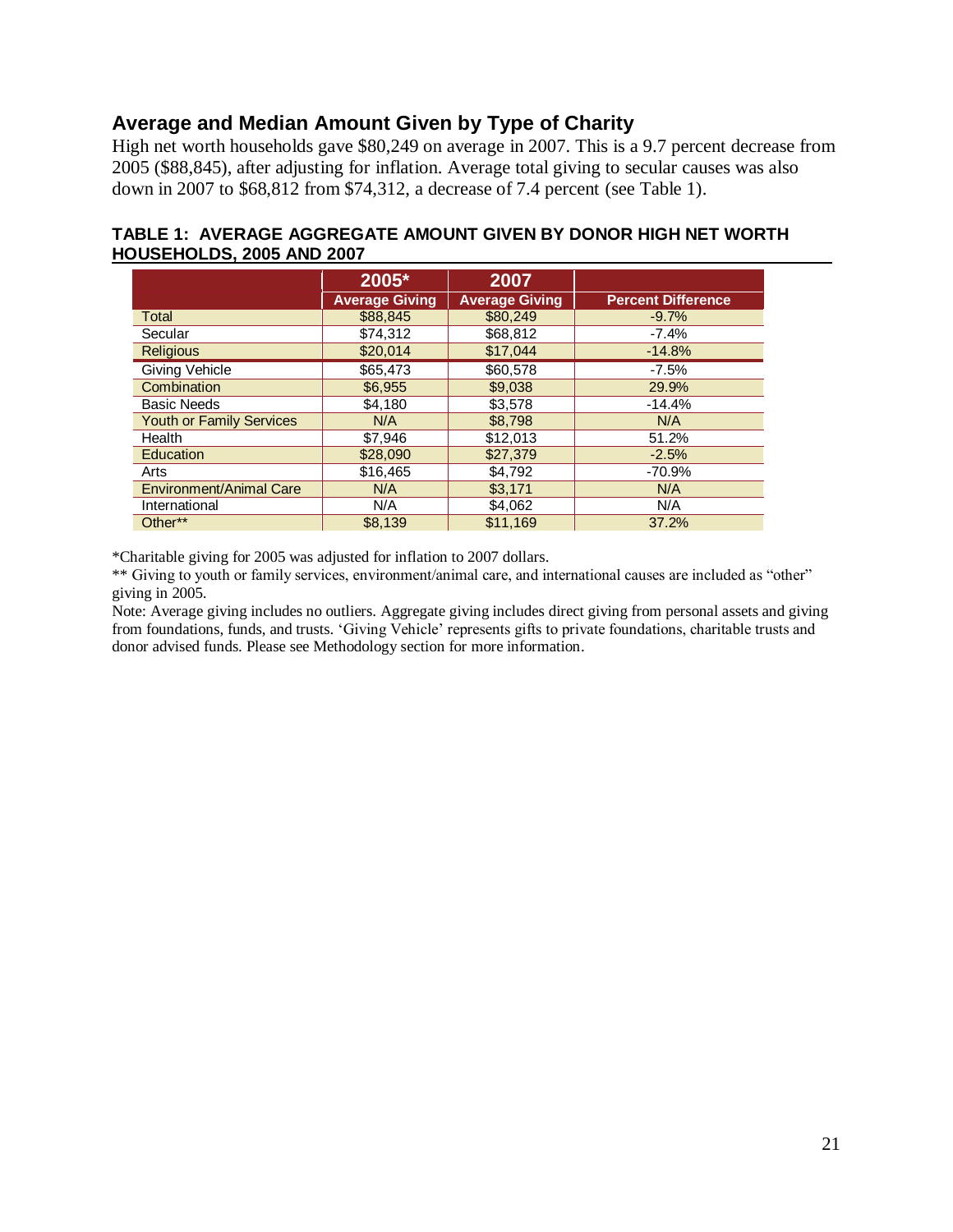Wealthy households gave the highest average amount to foundations, funds, and trusts in both 2005 and 2007. After adjusting for inflation, average giving to foundations, funds, and trusts decreased by 7.5 percent from 2005 to 2007. Wealthy households also gave a substantial amount, on average, to education (\$27,379 in 2007) compared to other subsectors. Giving to education decreased from 2005 to 2007 by 2.5 percent, after adjusting for inflation. Average giving to the arts decreased the most significantly from \$16,465 in 2005 to \$4,792 in 2007, a 70.9 percent drop. On the other hand, average giving to combination organizations such as the United Way and to health increased from two years ago (see Figure 13).



#### **FIGURE 13: AVERAGE AGGREGATE DONATION AMOUNTS TO CHARITABLE**  SUBSECTORS BY DONOR HIGH NET WORTH HOUSEHOLDS, 2005 AND 2007 (\$)

Note: Charitable giving for 2005 was adjusted for inflation to 2007 dollars. ‗Giving Vehicle' represents gifts to private foundations, charitable trusts and donor advised funds. Please see the Methodology section for more information.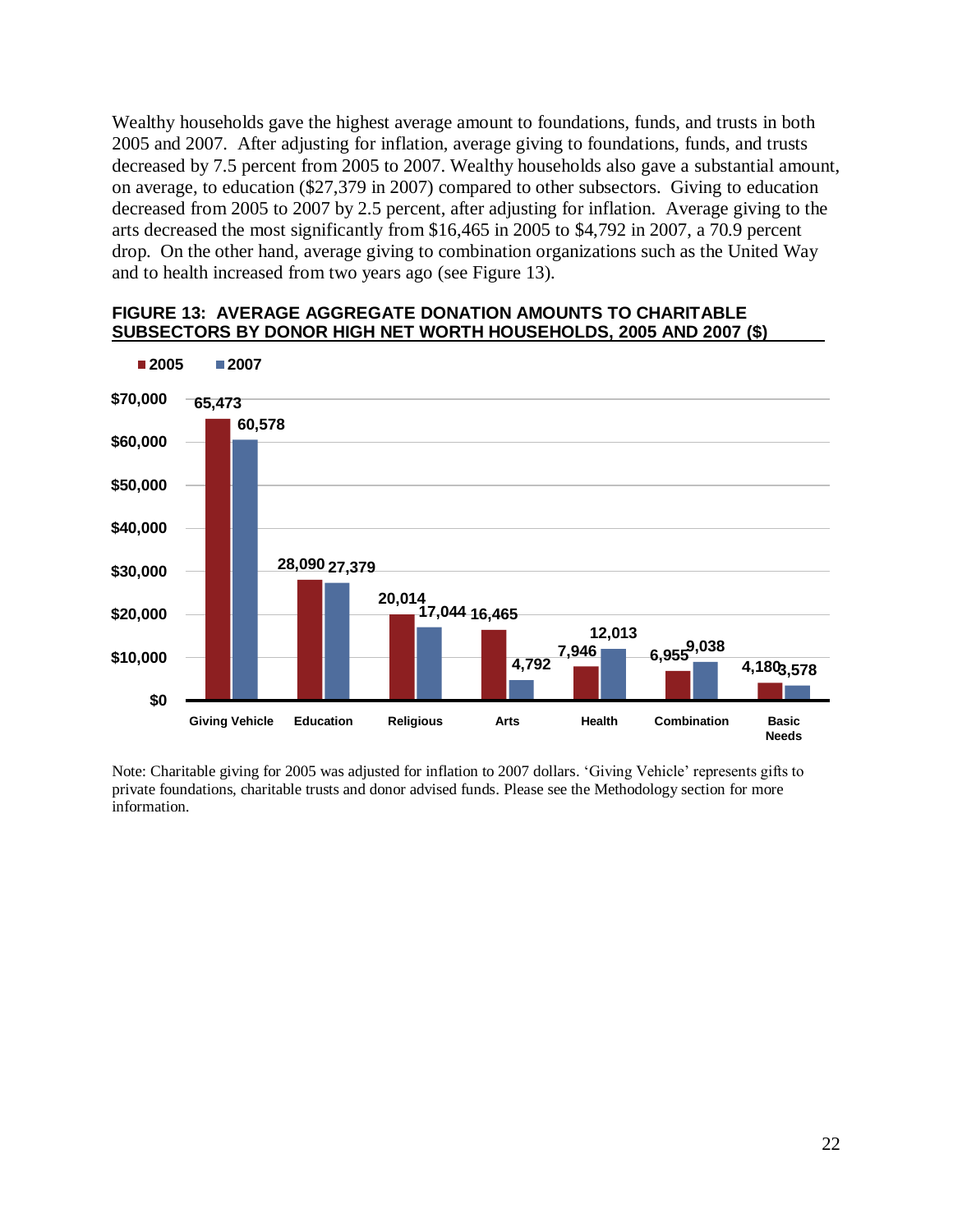When high net worth households gave to charity through their foundations, funds, or trusts in 2007, they gave a higher average amount to each type of nonprofit organization than when they gave from their own personal income or assets (see Table 2). In total, the average amount donated to charity by wealthy households was twice as much through their charitable giving vehicle as it was from their personal assets (direct giving  $= $56,602$  and foundation giving  $=$ \$119,351).

|                    |                          | 2005*                             |                                 |                                   |                                        | 2007                              |                                  |                                   |  |
|--------------------|--------------------------|-----------------------------------|---------------------------------|-----------------------------------|----------------------------------------|-----------------------------------|----------------------------------|-----------------------------------|--|
|                    |                          |                                   |                                 | <b>Direct</b>                     |                                        | <b>Foundation</b>                 |                                  | <b>Aggregate</b>                  |  |
|                    | Average<br>Giving<br>(no | Average<br><b>Giving</b><br>(with | Average<br><b>Giving</b><br>(no | Average<br><b>Giving</b><br>(with | <b>Average</b><br><b>Giving</b><br>(no | <b>Average</b><br>Giving<br>(with | Average<br><b>Giving</b><br>(no) | Average<br><b>Giving</b><br>(with |  |
|                    | outliers)                | outliers)                         | outliers)                       | outliers)                         | outliers)                              | outliers)                         | outliers)                        | outliers)                         |  |
| Total              | \$88,845                 | \$97,909                          | \$56,602                        | \$189,397                         | \$119,351                              | \$265,885                         | \$80,249                         | \$241,386                         |  |
| Secular            | \$74,312                 | \$83,412                          | \$48,541                        | \$181,973                         | \$107,319                              | \$261,746                         | \$68,812                         | \$230,711                         |  |
| <b>Religious</b>   | \$20,014                 | \$20,014                          | \$12,085                        | \$12,061                          | \$36,541                               | \$36,541                          | \$17,044                         | \$17,011                          |  |
| Giving Vehicle     | \$65,473                 | \$65,473                          | \$60,578                        | \$420,298                         | N/A                                    | N/A                               | \$60,578                         | \$420,298                         |  |
| Combination        | \$6,955                  | \$6,949                           | \$3,491                         | \$3,487                           | \$36,937                               | \$36,383                          | \$9,038                          | \$9,025                           |  |
| Basic              | \$4,180                  | \$4,330                           | \$2,215                         | \$7,861                           | \$10,565                               | \$49,265                          | \$3,578                          | \$14,460                          |  |
| Youth or Family    |                          |                                   |                                 |                                   |                                        |                                   |                                  |                                   |  |
| Services**         | N/A                      | N/A                               | \$1,719                         | \$83,906                          | \$52,601                               | \$106,218                         | \$8,798                          | \$94,691                          |  |
| Health             | \$7,946                  | \$19,864                          | \$8,970                         | \$8,954                           | \$24,206                               | \$24,206                          | \$12,013                         | \$11,992                          |  |
| Education          | \$28,090                 | \$28,235                          | \$20,022                        | \$20,779                          | \$45,057                               | \$65,005                          | \$27,379                         | \$31,882                          |  |
| Arts               | \$16,465                 | \$16,911                          | \$3,147                         | \$3,487                           | \$11,013                               | \$142,141                         | \$4,792                          | \$27,244                          |  |
| Environment/Animal |                          |                                   |                                 |                                   |                                        |                                   |                                  |                                   |  |
| Care**             | N/A                      | N/A                               | \$2,724                         | \$2,724                           | \$5,124                                | \$29,996                          | \$3,171                          | \$6,121                           |  |
| International      |                          |                                   |                                 |                                   |                                        |                                   |                                  |                                   |  |
| Giving**           | N/A                      | N/A                               | \$2,436                         | \$2,436                           | \$13,429                               | \$66,521                          | \$4,062                          | \$11,542                          |  |
| Other Giving**     | \$8,139                  | \$8,142                           | \$8,987                         | \$8,987                           | \$25,647                               | \$25,647                          | \$11,169                         | \$11,169                          |  |

|               | TABLE 2: AVERAGE AMOUNT GIVEN BY DONOR HIGH NET WORTH HOUSEHOLDS, |  |
|---------------|-------------------------------------------------------------------|--|
| 2005 AND 2007 |                                                                   |  |
|               |                                                                   |  |

\* Charitable giving for 2005 was adjusted for inflation to 2007 dollars.

\*\*Giving to youth or family services, environment/animal care, and international causes are included as "other" giving in 2005. Please see the Methodology section for more information.

Note: Aggregate giving means direct giving through personal assets plus giving from foundations, funds or trusts. ‗Giving Vehicle' represents gifts to private foundations, charitable trusts and donor advised funds.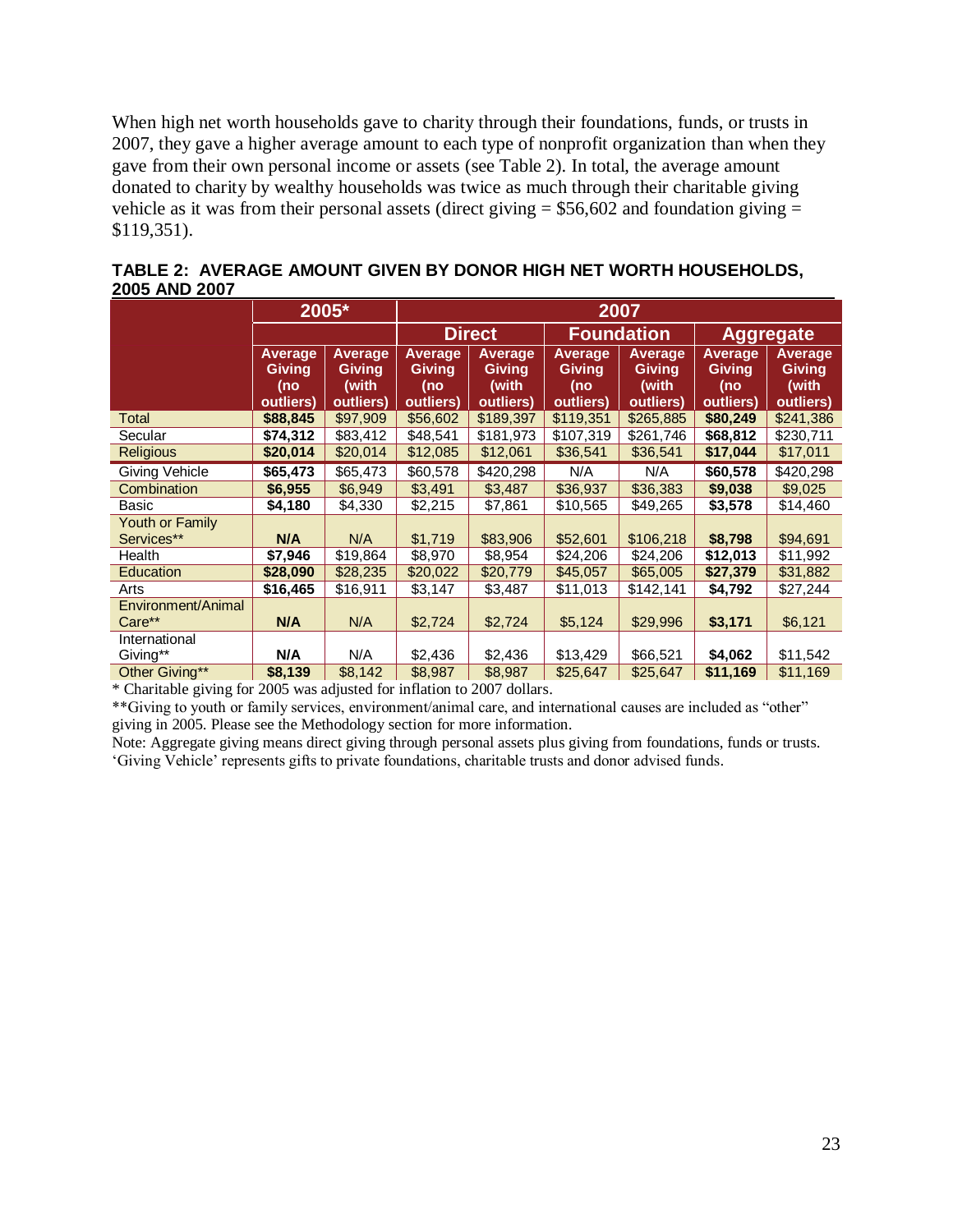As shown in Table 3, median giving decreased from \$15,156 in 2005 to \$13,000 in 2007, an 8.9 percent drop (adjusted for inflation). The median for high net worth household giving through foundations, funds, and trusts is more than double the median for giving from personal assets (\$25,550 compared to \$11,700). This gives further evidence that when high net worth households make donations from charitable vehicles they tend to give much more on average. The highest median amount was giving to a private foundation, community foundation, donoradvised fund, or charitable trust (\$9,000 in 2007) followed by giving to religion (\$4,000 in 2007).

|                                      | 2005*                                       |                                                      | 2007                                        |                                               |                                                    |                                                      |                                                    |                                               |
|--------------------------------------|---------------------------------------------|------------------------------------------------------|---------------------------------------------|-----------------------------------------------|----------------------------------------------------|------------------------------------------------------|----------------------------------------------------|-----------------------------------------------|
|                                      |                                             |                                                      | <b>Direct</b>                               |                                               | <b>Foundation</b>                                  |                                                      | <b>Aggregate</b>                                   |                                               |
|                                      | <b>Median</b><br>Giving<br>(no<br>outliers) | <b>Median</b><br><b>Giving</b><br>(with<br>outliers) | <b>Median</b><br>Giving<br>(no<br>outliers) | <b>Median</b><br>Giving<br>(with<br>outliers) | <b>Median</b><br><b>Giving</b><br>(no<br>outliers) | <b>Median</b><br><b>Giving</b><br>(with<br>outliers) | <b>Median</b><br><b>Giving</b><br>(no<br>outliers) | <b>Median</b><br>Giving<br>(with<br>outliers) |
| Total                                | \$15,156                                    | \$15,182                                             | \$11,700                                    | \$11,750                                      | \$25,550                                           | \$27,050                                             | \$13,000                                           | \$13,000                                      |
| Secular                              | \$9,608                                     | \$9,715                                              | \$7,292                                     | \$7,325                                       | \$21,500                                           | \$24,000                                             | \$8,039                                            | \$8,113                                       |
| <b>Religious</b>                     | \$4,247                                     | \$4,247                                              | \$3,500                                     | \$3,420                                       | \$7,350                                            | \$7,350                                              | \$4,000                                            | \$4,000                                       |
| Giving Vehicle                       | \$4,512                                     | \$4,512                                              | \$9,000                                     | \$9,500                                       | N/A                                                | N/A                                                  | \$9,000                                            | \$9,500                                       |
| Combination                          | \$1,062                                     | \$1,062                                              | \$1,000                                     | \$1,000                                       | \$5,000                                            | \$5,000                                              | \$1,000                                            | \$1,000                                       |
| <b>Basic Needs</b>                   | \$1,062                                     | \$1,062                                              | \$500                                       | \$500                                         | \$2,000                                            | \$2,000                                              | \$700                                              | \$725                                         |
| <b>Youth or Family</b><br>Services** | <b>N/A</b>                                  | N/A                                                  | \$500                                       | \$500                                         | \$5,000                                            | \$5,000                                              | \$500                                              | \$500                                         |
| Health                               | \$1,062                                     | \$1,062                                              | \$500                                       | \$500                                         | \$5,000                                            | \$5,000                                              | \$800                                              | \$800                                         |
| Education                            | \$2,123                                     | \$2,123                                              | \$1,600                                     | \$1,624                                       | \$7,000                                            | \$7,500                                              | \$2,000                                            | \$2,000                                       |
| Arts                                 | \$1,062                                     | \$1,062                                              | \$500                                       | \$500                                         | \$3,500                                            | \$4,000                                              | \$700                                              | \$700                                         |
| Environment/Animal<br>Care **        | N/A                                         | N/A                                                  | \$300                                       | \$300                                         | \$1,000                                            | \$1,500                                              | \$400                                              | \$450                                         |
| International<br>Giving**            | N/A                                         | N/A                                                  | \$500                                       | \$500                                         | \$1,000                                            | \$1,500                                              | \$500                                              | \$500                                         |
| Other Giving**                       | \$1,062                                     | \$1,062                                              | \$500                                       | \$500                                         | \$2,000                                            | \$2,000                                              | \$500                                              | \$500                                         |

**TABLE 3: MEDIAN AMOUNT GIVEN BY DONOR HOUSEHOLDS, 2005 AND 2007\_\_\_**

\* Charitable giving for 2005 was adjusted for inflation to 2007 dollars.

\*\*Giving to youth or family services, environment/animal care, and international causes are included as "other" giving in 2005. Please see the Methodology section for more information.

Note: Aggregate giving means direct giving through personal assets plus giving from foundations, funds or trusts. ‗Giving Vehicle' represents gifts to private foundations, charitable trusts and donor advised funds.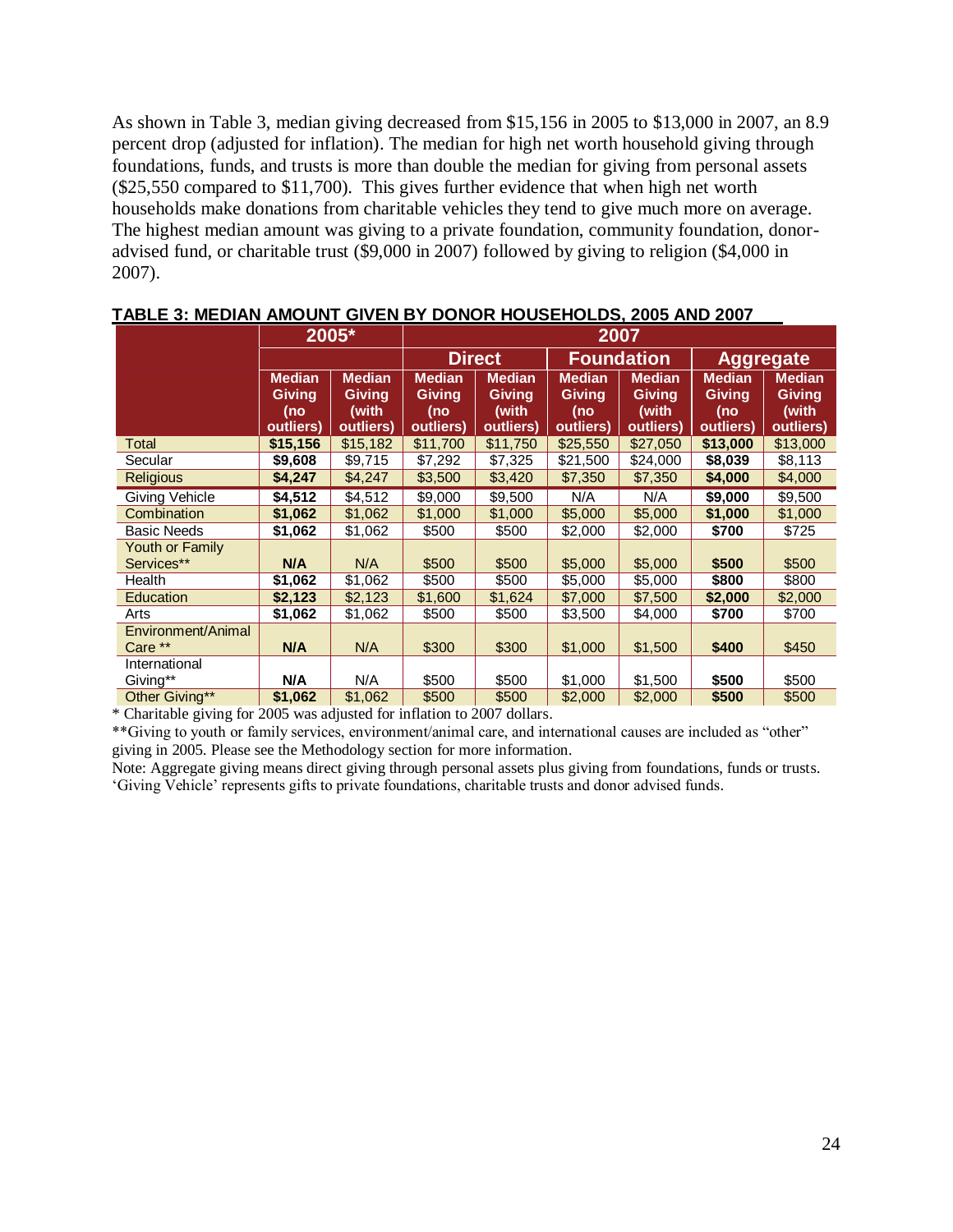#### **Distribution of Giving**

High net worth households reported that the largest share of their giving went to educational organizations (27.1 percent). The second largest share went to foundations (16.5 percent) followed by religious organizations (14.6 percent) and "other" organizations such as for veterans or neighborhood development organizations (10.4 percent). The smallest share of giving as reported by high net worth households went to international aid or the promotion of world peace (1.5 percent), for the environment/animal care (2 percent), and for basic needs such as organizations that provide food and shelter (3.7 percent) (see Figure 14).



#### **FIGURE 14: DISTRIBUTION OF HIGH NET WORTH AGGREGATE GIVING BY SUBSECTOR, 2007 (%)\_ \_\_**

Note: Aggregate giving means direct giving through personal assets including giving from foundations, funds, and trusts. ‗Giving Vehicle' represents gifts to private foundations, charitable trusts and donor advised funds.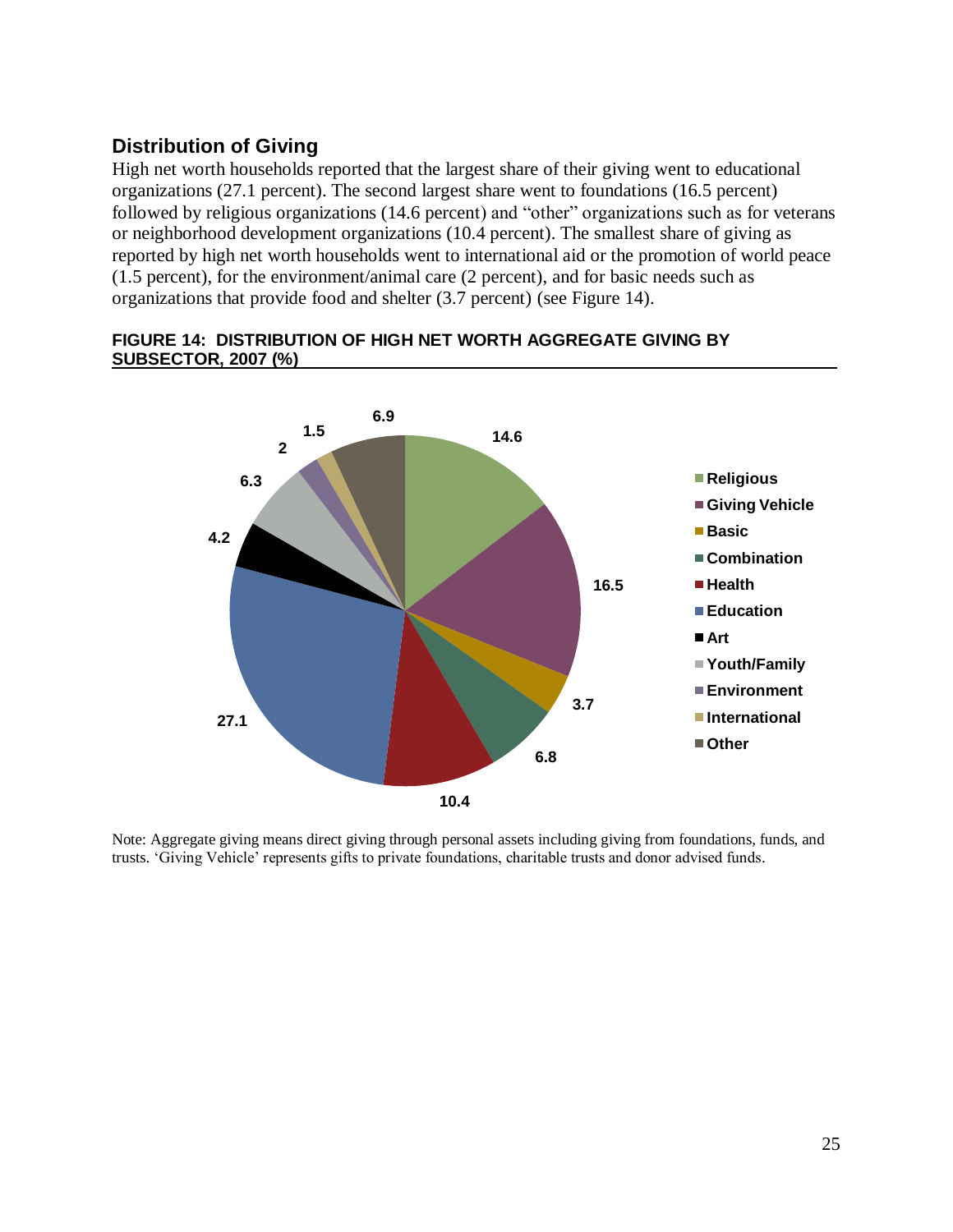The distribution of all giving differs considerably between the U.S. general population and high net worth households. Just over 60 percent of giving from all Americans goes to religion whereas only 14.6 percent of all high net worth direct giving (giving personal assets only) is donated to religious organizations. Instead, the bulk of all high net worth direct giving (giving from personal income or assets) goes to educational organizations (27.3 percent) and to foundations, funds, or trusts (23.9 percent). The U.S. general population gave a larger share than high net worth households to basic needs groups and organizations that serve a combination of purposes such as United Ways, Catholic Charities, and the United Jewish Federation (see Figure 15).

#### **FIGURE 15: PERCENTAGE OF DIRECT GIVING TO CHARITABLE SUBSECTORS, HIGH NET WORTH DONORS VS. GENERAL POPULATION, 2007 (%)**



**General Population High Net Worth**

Note: High net worth figures are for 2007 direct giving (giving from personal assets only). Source for the U.S. general population is the Center on Philanthropy Panel Study 2005 wave, the latest year available. ‗Giving Vehicle' represents gifts to private foundations, charitable trusts. and donor advised funds.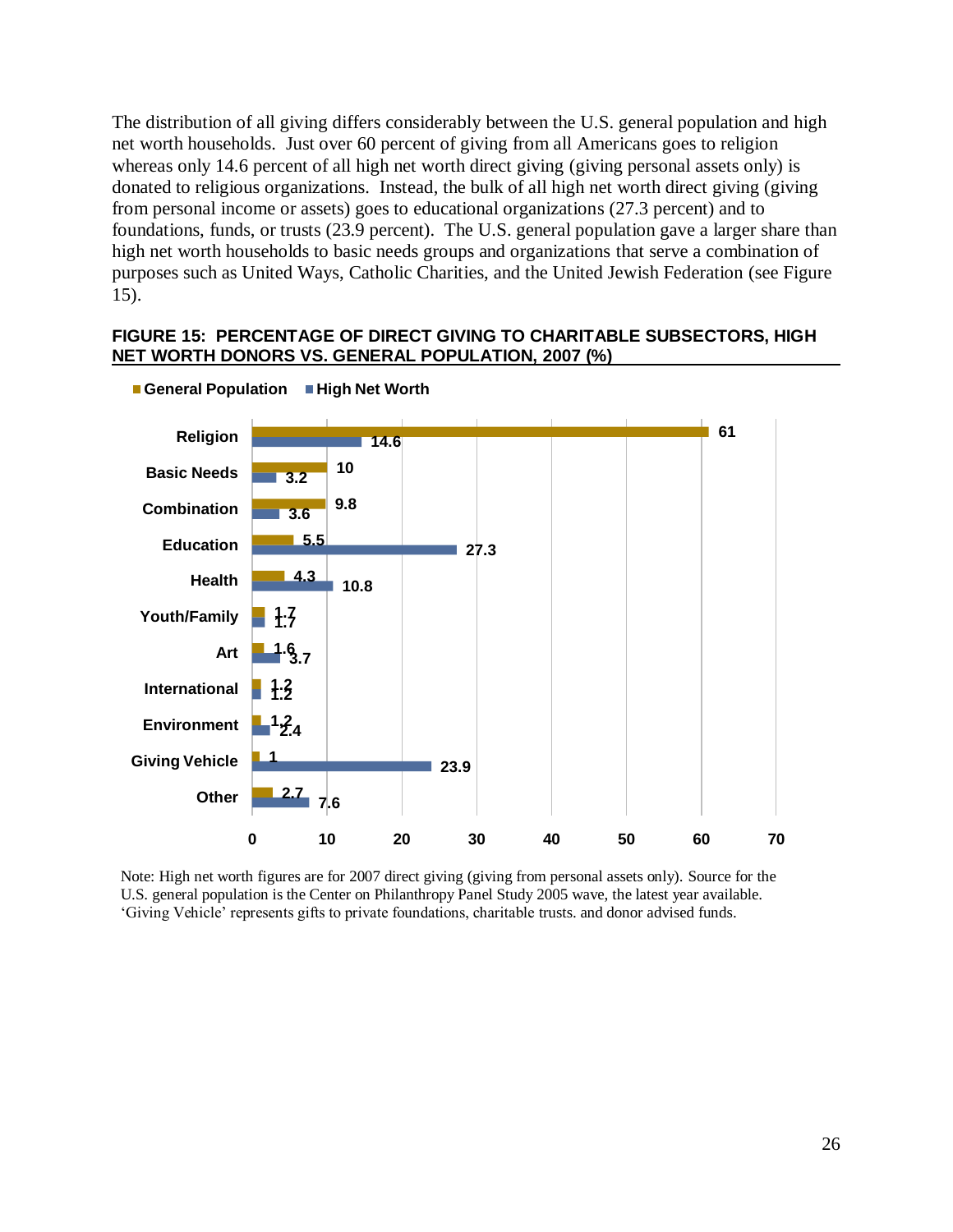The share of all high net worth household giving donated to combination funds (such as United Ways), health charities, and education organizations increased in 2007 compared to 2005 (Figure 16). The share of giving to religion, foundations/funds/trusts, and arts organizations decreased from 2005 to 2007. The share of contributions to basic needs organizations by high net worth households stayed almost the same, increasing only by 0.1 percentage point from 2005 to 2007.



**FIGURE 16: PERCENTAGE OF AGGREGATE DONATIONS TO CHARITABLE SUBSECTORS, 2005 AND 2007 (%)\_\_\_\_\_\_**

Note: Percentages do not total 100% across subsectors because "other" giving is not shown on graph. ‗Giving Vehicle' represents gifts to private foundations, charitable trusts and donor advised funds.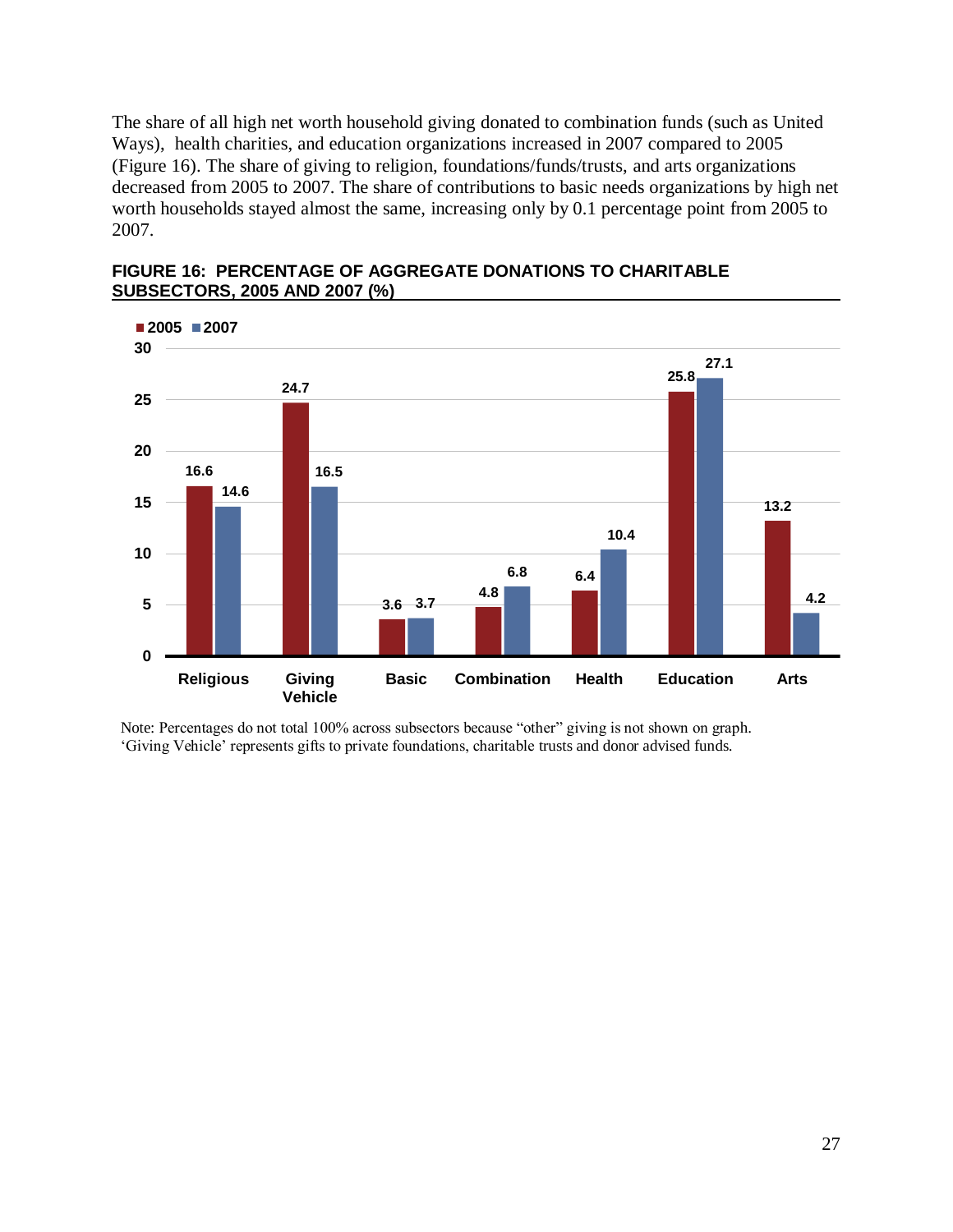While overall, high net worth households give more than typical American households, in some areas there are some similarities. For example, in both groups, there are a large number of relatively low gift amounts with just a few donors who give at high levels. As Figure 17 shows, even among the wealthy, charitable giving tends to be skewed toward lower levels of giving. Just over 40 percent of all high net worth donors gave less than \$10,000 in 2007 through personal assets or charitable

Average giving by U.S. donor households was \$2,247 in 2007, after adjusting for inflation

vehicles. Only 2.3 percent of the wealthy donor households made donations of more than \$500,000 in 2007. Ten percent of high net worth households that made a donation in 2007 gave in total \$2,000 or less to charity.



**FIGURE 17: PERCENTAGE OF HIGH NET WORTH AGGREGATE GIVING BY SIZE OF GIFTS , 2007 (%) \_**

Note: Aggregate giving includes direct giving through personal assets and giving from foundations, funds or trusts.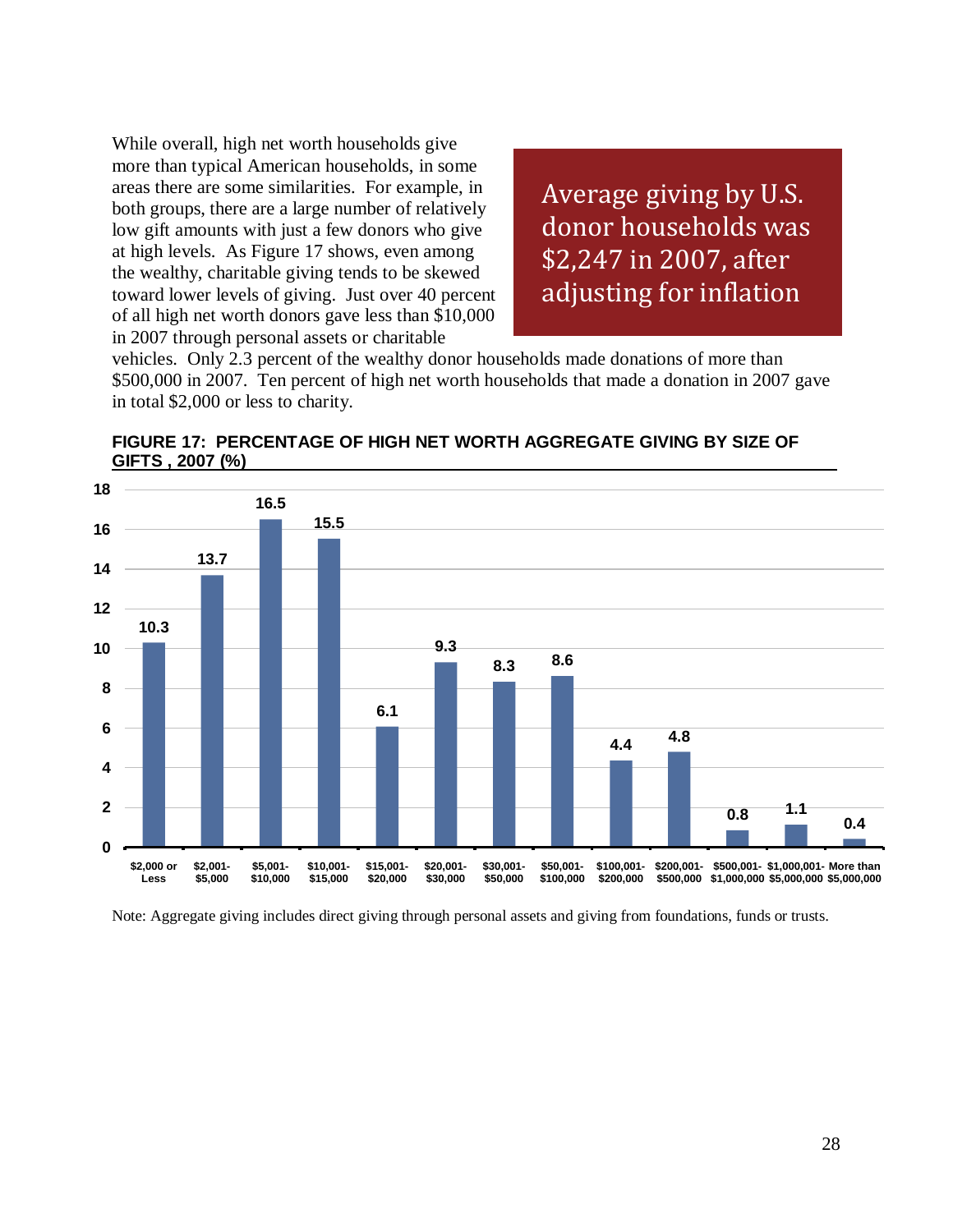#### **High Net Worth Giving by Demographics**

Charitable giving increases with increases in income. High net worth households with an income between \$200,000 and \$500,000 gave \$32,416 on average to charity in 2007. Those earning between \$500,000 and \$1 million gave nearly two and a half times more, giving \$86,186 on average. Those earning even greater amounts, \$5 million or more in 2007, gave on average \$855,200 to charity in 2007. At nearly each income level, the wealthy gave more in 2007 than in 2005, including a statistically significant increase from households with an income between \$1 million and \$2 million ( $p < 0.05$ ). One exception are those households at the highest income group, \$5 million or more, who gave less in 2007 (\$855,200) than they did in 2005 (\$995,192). This decline in giving by the wealthiest families accounts for the overall drop in total average giving (see Figure 18).

Many of the following figures contain information about giving amounts for households with income less than \$200,000 or lower asset levels than \$1 million. These households are considered high net worth by our definition because while they had lower incomes, they also had higher asset values. Some households, though not enough to be statistically meaningful, had higher income levels, but lower asset levels.



#### **FIGURE 18: AVERAGE AGGREGATE DONATION BY INCOME, 2005 AND 2007 (\$)**

\* May not be statistically meaningful because the sample contains fewer than 50 respondents.

\*\*\*Statistically significant difference (p<.05) from 2005 to 2007.

Note: 2005 dollar values adjusted for inflation to 2007 dollars.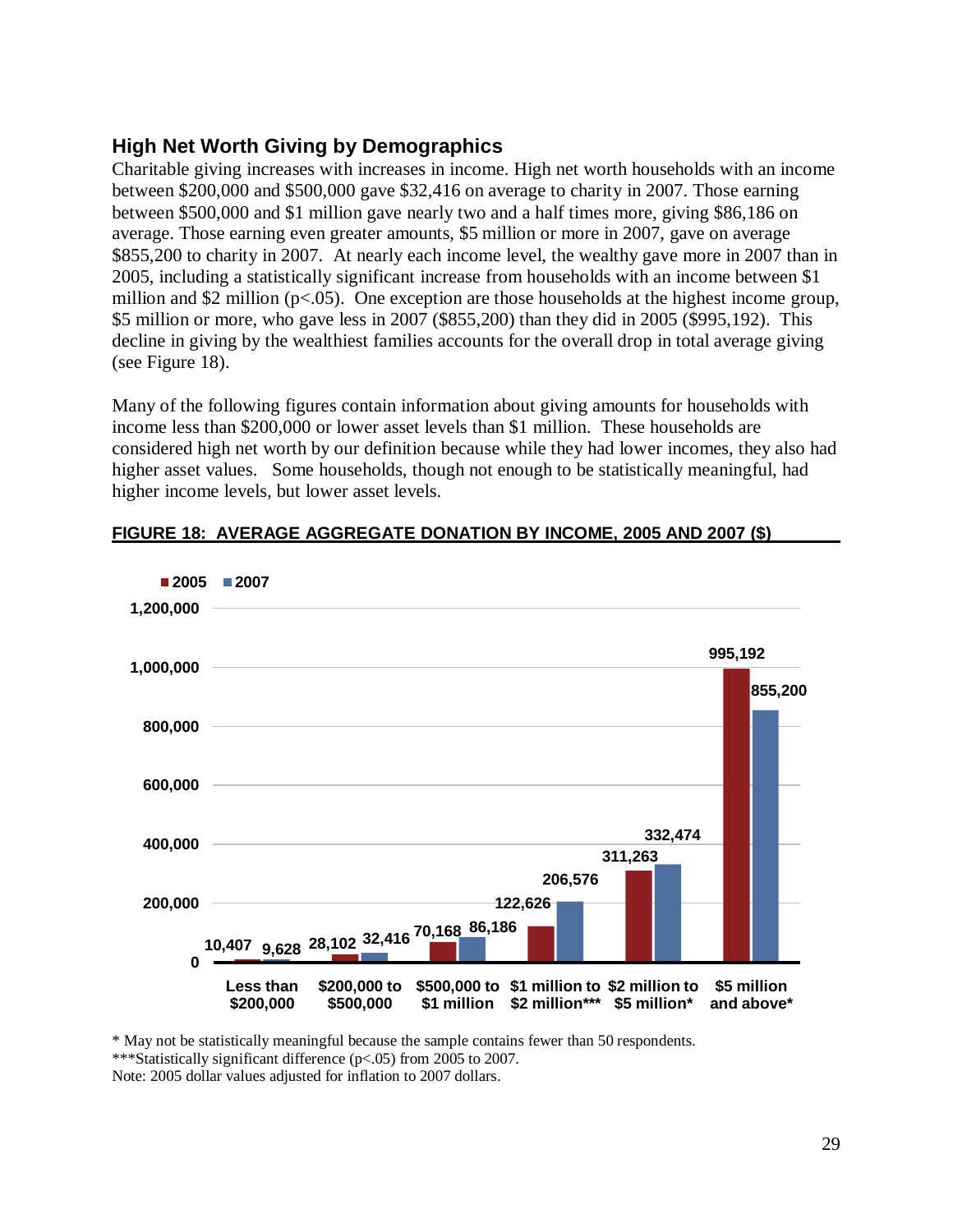In total, high net worth households gave, on average, 9 percent of their income to charity in 2007, which is higher than the 7.4 percent of income high net worth households donated, on average, to charity in 2005. This amount is much higher than the average 2.6 percent of income the U.S. general population donated to charity in 2005, the latest year for which giving information is available (see Figure 19).



**FIGURE 19: AVERAGE AGGREGATE DONATION AS A PERCENTAGE OF INCOME, 2005 AND 2007 (%)**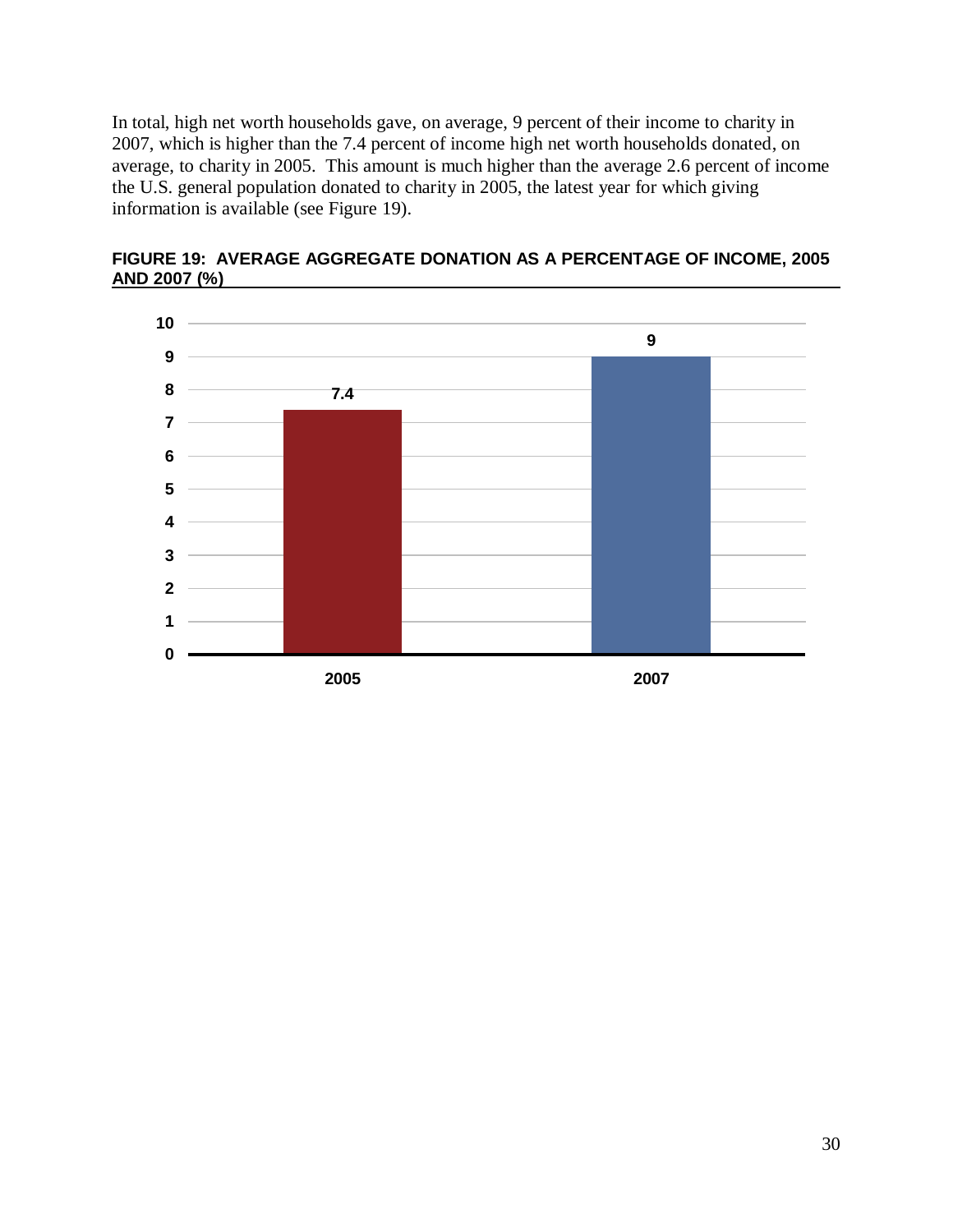As shown in Figure 20, high net worth households gave, on average, between 6 and 13.8 percent of their income to charity in 2007 either from their own personal income or assets, or from their foundations, funds, and trusts.



**FIGURE 20: AVERAGE AGGREGATE DONATION AS A PERCENTAGE OF INCOME, 2005 AND 2007 (%)**

\* May not be statistically meaningful because the sample contains fewer than 50 respondents.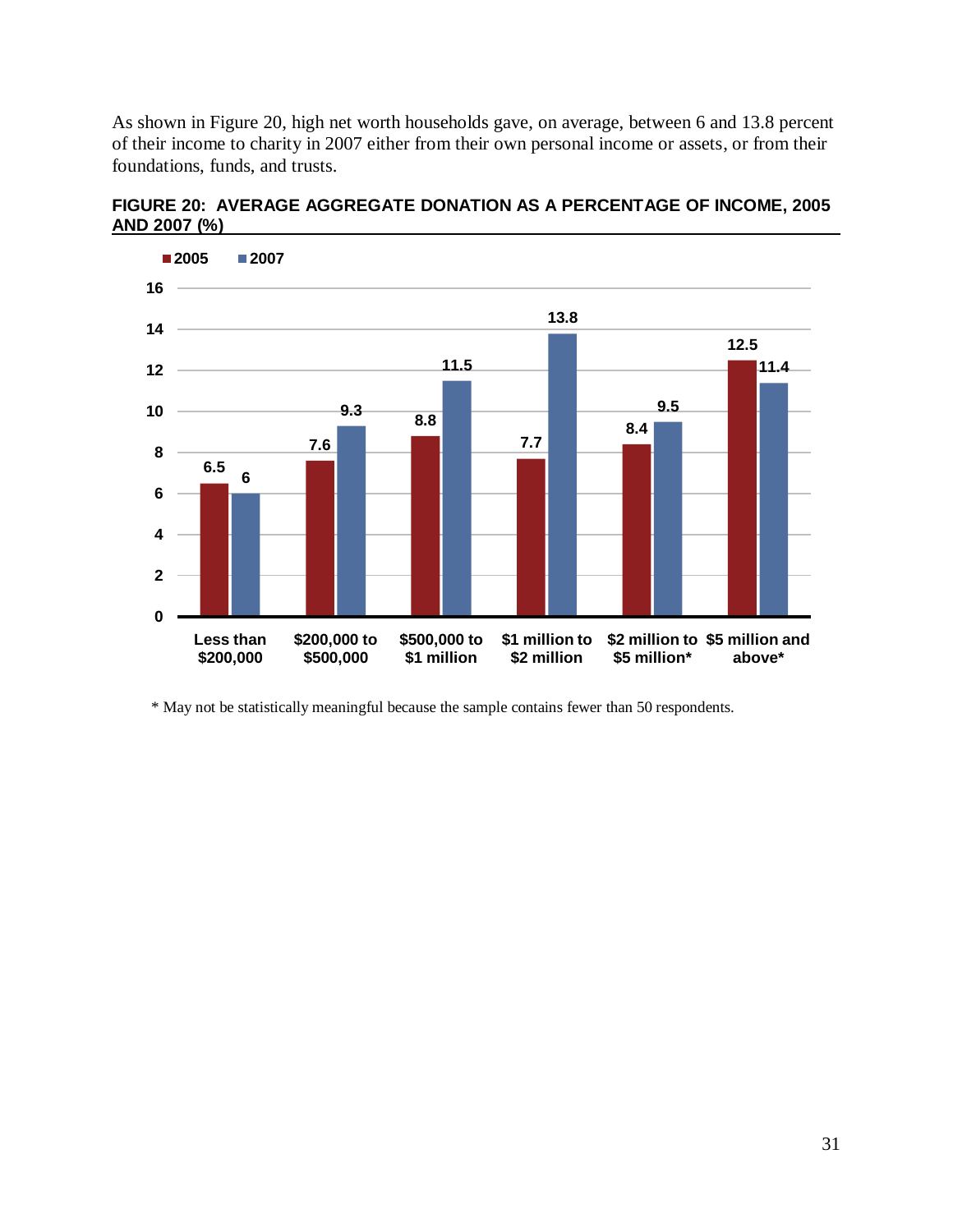In general, as wealth increases so does the average amount donated to charity. Wealthy households with a net worth between \$1 and \$3 million gave, on average, \$13,939 to charity in 2007. Very wealthy households, those with a net worth of \$50 million or more, donated \$885,387 on average, twice as much as those with a net worth between \$20 and \$50 million (see Figure 21).



FIGURE 21: AVERAGE AGGREGATE DONATION BY WEALTH, 2007 (\$)

\* May not be statistically meaningful because the sample contains fewer than 50 respondents Note: Aggregate giving includes direct giving through personal assets and giving from foundations, funds or trusts.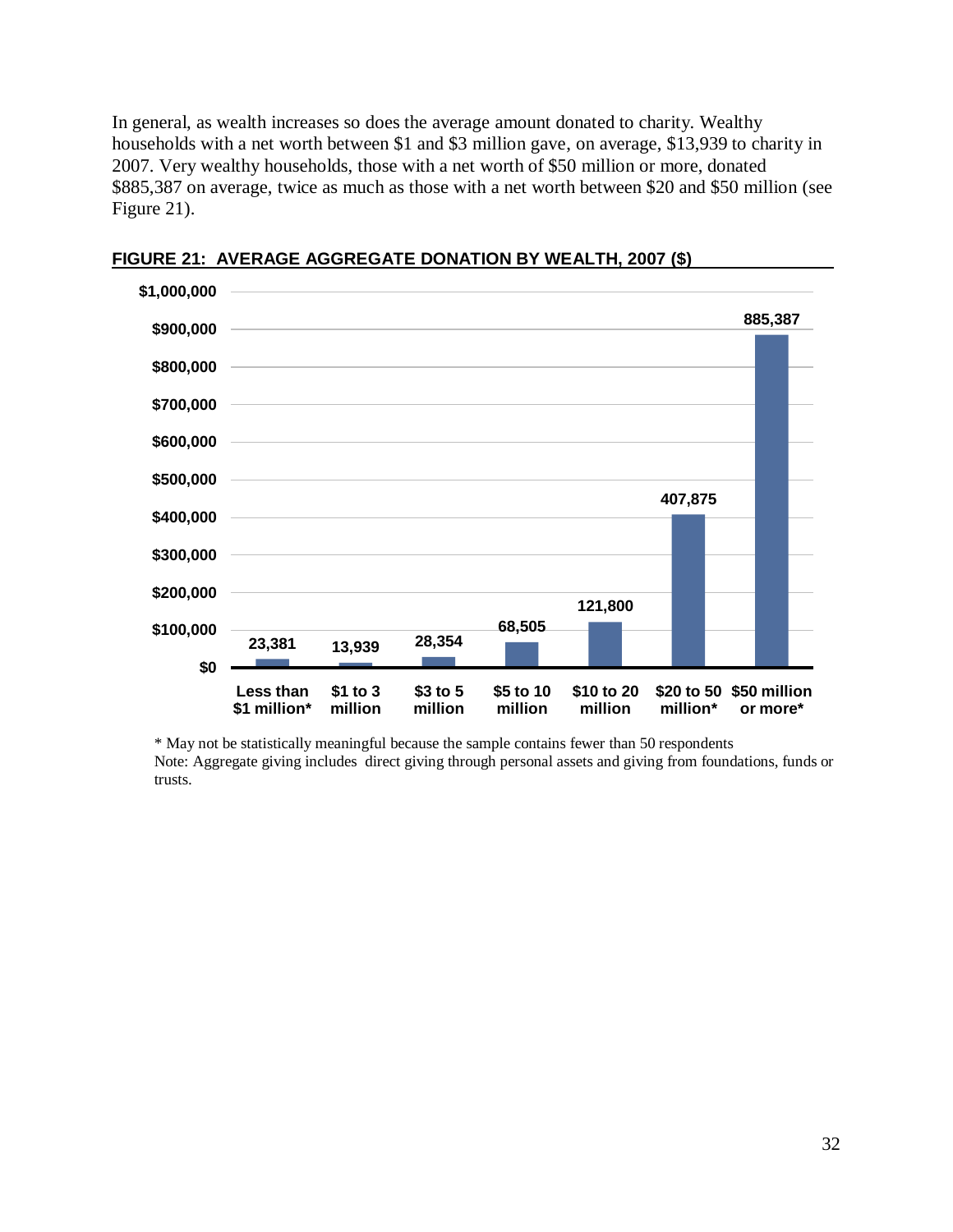Wealthy households gave, on average, between 0.7 percent and 1.5 percent of their net worth to charity in 2007. In general, as wealth increased so did the percentage these households gave to charity (see Figure 22).



**FIGURE 22: AVERAGE AGGREGATE DONATION AS A PERCENTAGE OF WEALTH, 2007 (%)\_ \_\_\_\_ \_\_\_\_\_\_\_**

\* May not be statistically meaningful because the sample contains fewer than 50 respondents. Note: Aggregate giving means direct giving through personal assets plus giving from foundations, funds or trusts.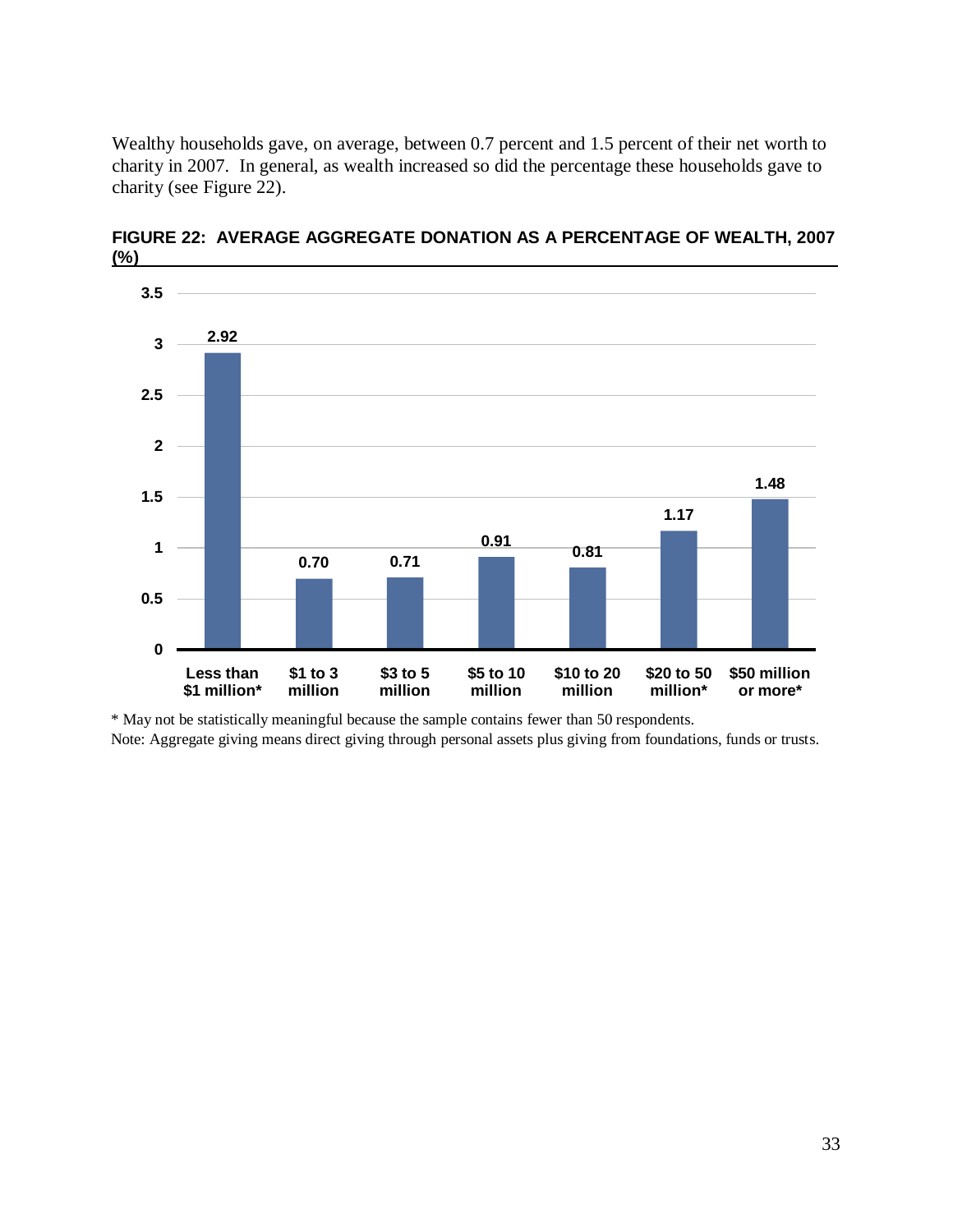In 2007, entrepreneurs (households where 50 percent or more of their net worth comes from a family-owned business or a startup company) gave the most to charity on average (\$248,871) compared to high net worth households that have other sources of net worth. In 2007, entrepreneurs gave two and a half times as much on average as those whose net worth comes from equity in real estate holdings (\$96,773). Households where 50 percent or more of their net worth came from the growth of investment assets gave the least amount on average (\$35,680) (see Figure 23).



#### **FIGURE 23: AVERAGE AGGREGATE GIVING BY PRIMARY SOURCE OF NET WORTH, 2007 (\$)\_\_\_\_\_\_\_\_\_\_\_\_\_\_\_\_\_\_\_\_\_\_\_\_\_\_\_\_\_\_\_\_\_\_\_\_\_\_\_\_\_\_\_ \_\_\_\_\_\_\_\_\_\_\_\_\_ \_**

\*May not be statistically meaningful because the sample contains fewer than 50 respondents. Note: Aggregate giving means direct giving through personal assets plus giving from foundations, funds or trusts.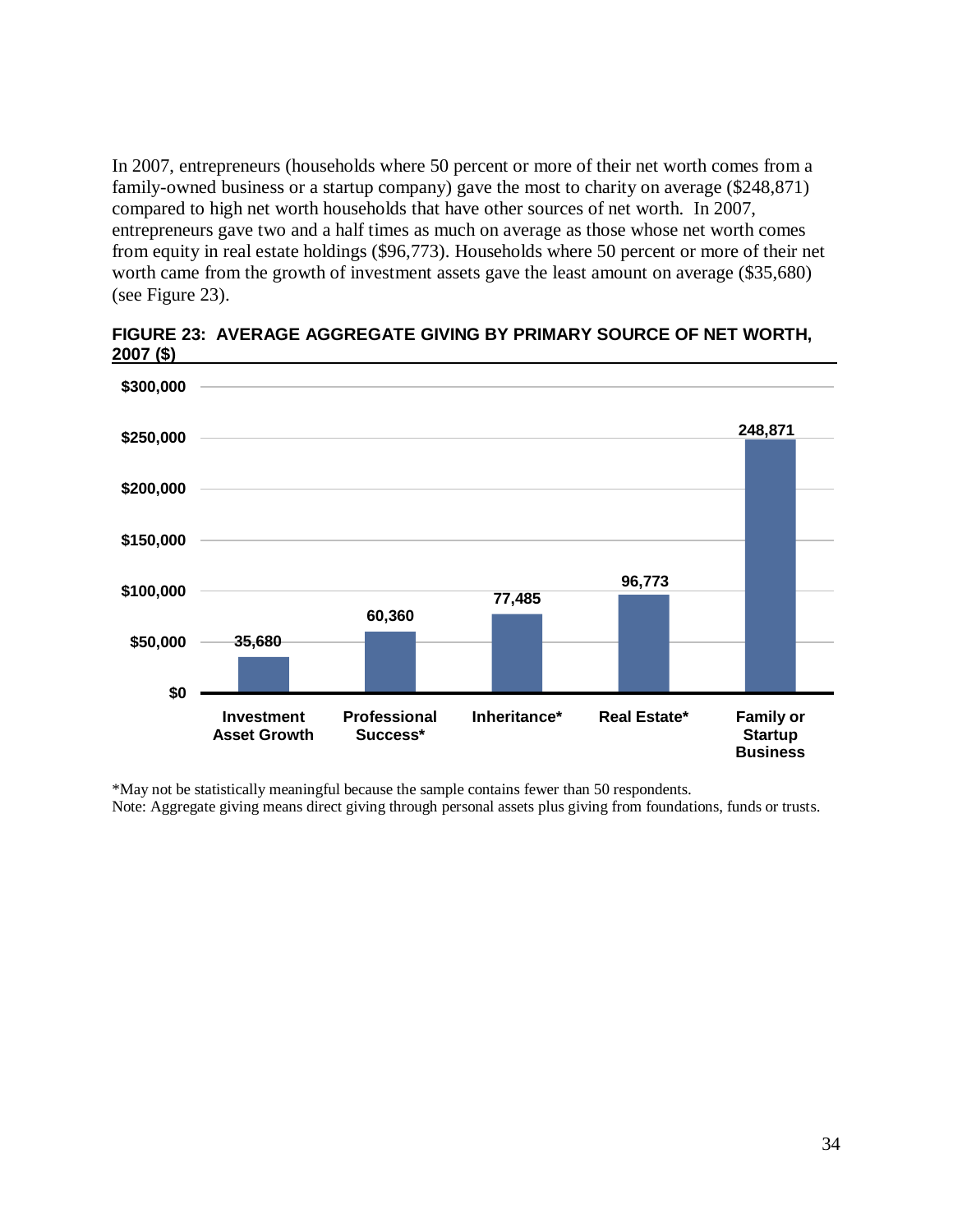Charitable giving can also vary by region of the country (see Figure 24). Those households whose primary residence was in the Northeast gave the most, on average, (\$98,300) to charity in 2007, more than those households in other parts of the country. Households from the Great Lakes region also had a high average giving amount, \$94,544. Those giving the lowest average amount were households from the Midwest, who gave \$47,922 on average to nonprofit organizations. In much of the country, the average amount contributed decreased from 2005 to 2007 (after adjusting 2005 amounts for inflation). However, in the Great Lakes region, giving increased from \$86,572 in 2005 to \$94,544 in 2007.



**FIGURE 24: AVERAGE AGGREGATE DONATION BY REGION OF THE US, 2005 AND 2007 (\$)\_\_\_\_\_\_\_\_\_\_\_\_\_\_\_\_\_\_\_\_\_\_\_\_\_\_\_\_\_\_\_\_\_\_\_\_\_\_\_\_\_\_\_\_\_ \_\_\_\_\_\_\_\_\_\_\_\_\_** 

\*May not be statistically meaningful because the sample contains fewer than 50 respondents. Note: 2005 dollar values adjusted for inflation to 2007 dollars

| <b>Northeast</b>      | Connecticut, Maine, Massachusetts, New Hampshire, New York, New Jersey, Pennsylvania, Rhode Island,<br>Vermont         |
|-----------------------|------------------------------------------------------------------------------------------------------------------------|
| <b>South Atlantic</b> | Delaware, District of Columbia, Florida, Georgia, Maryland, North Carolina, South Carolina, Virginia, West<br>Virginia |
| South                 | Alabama, Arkansas, Kentucky, Louisiana, Mississippi, Oklahoma, Tennessee, Texas                                        |
| <b>Great Lakes</b>    | Illinois, Indiana, Michigan, Ohio, Wisconsin                                                                           |
| <b>Midwest</b>        | Iowa, Kansas, Nebraska, Minnesota, Missouri, North Dakota, South Dakota                                                |
| <b>Mountain</b>       | Arizona, Colorado, Idaho, Montana, Nevada, New Mexico, Utah, Wyoming                                                   |
| Pacific               | Alaska, California, Hawaii, Oregon, Washington                                                                         |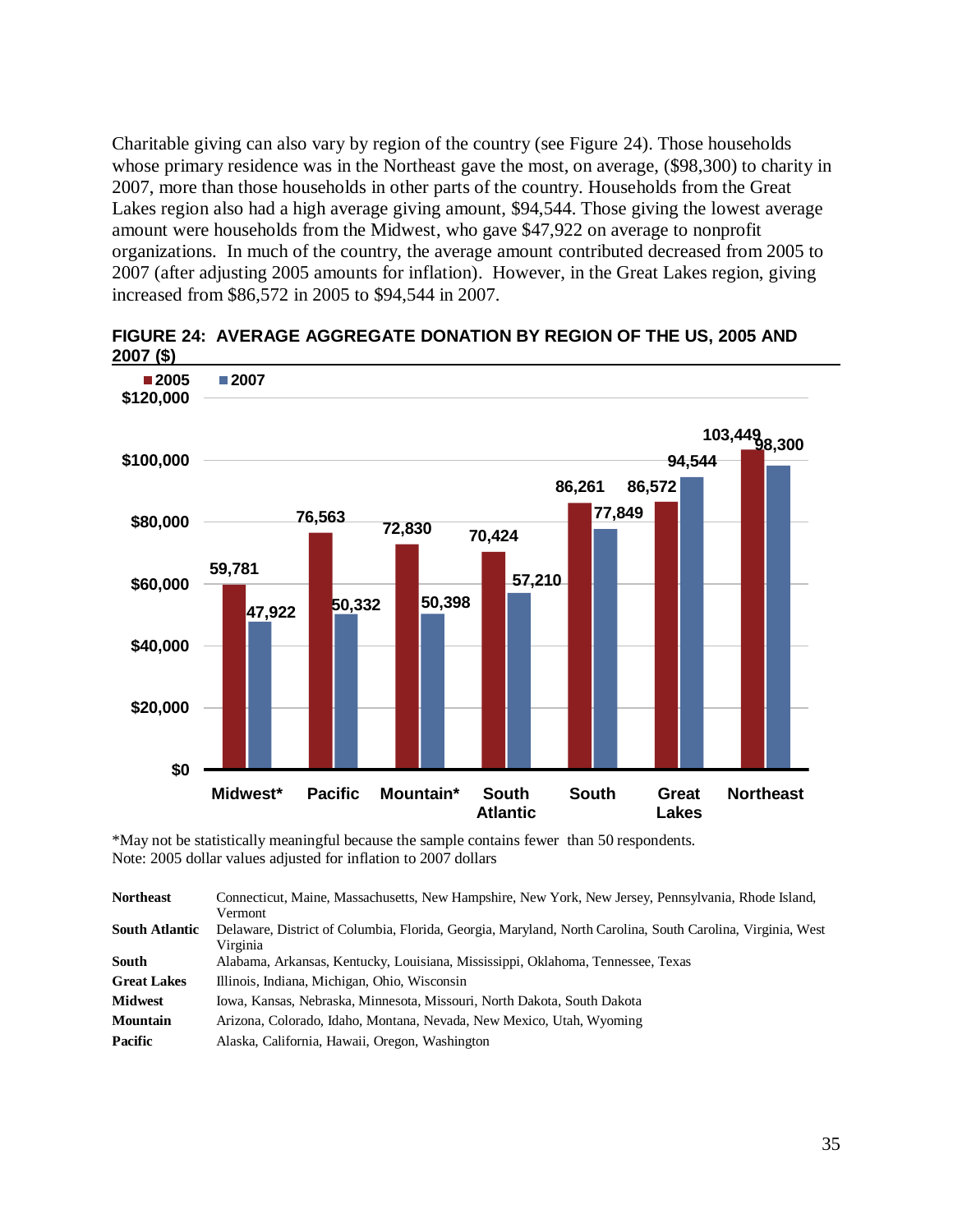Average aggregate giving by high net worth households in 2007 differed somewhat by education level (see Figure 25). Those households with a master's degree gave more, on average, than other education levels (\$97,750). Those with a doctorate or professional degree gave the least amount on average, giving \$57,580 in 2007 to nonprofit organizations. At each education level high net worth households gave more on average in 2007 than they did in 2005, except those with a doctorate or professional degree. These households gave less on average in 2007 (\$57,580) than they did in 2005 (\$104,485).



#### **FIGURE 25: AVERAGE AGGREGATE GIVING BY EDUCATION LEVEL, 2005 AND 2007 (\$)**

\*May not be statistically meaningful because the sample contains fewer than 50 respondents. Note: 2005 dollar values adjusted for inflation to 2007 dollars.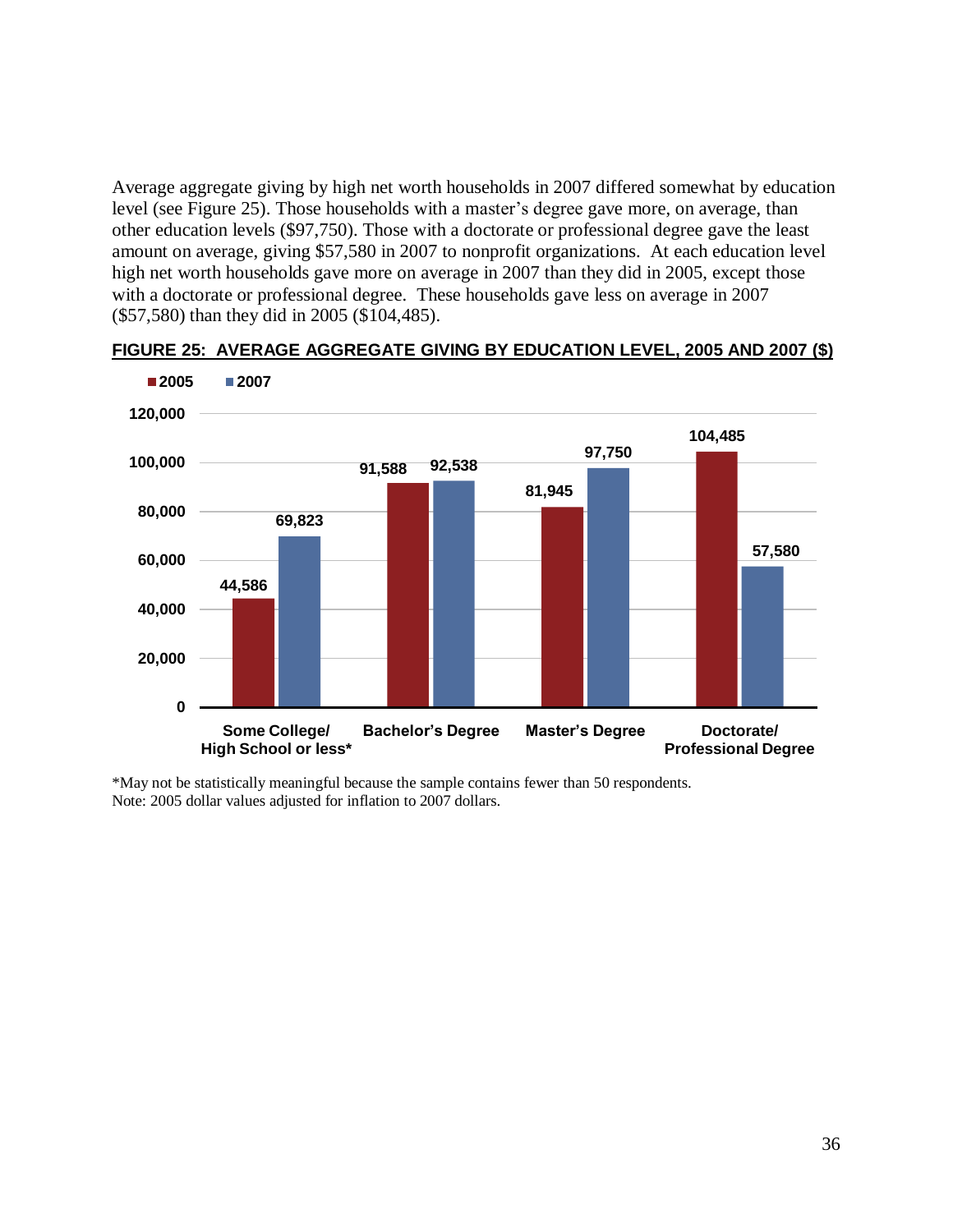Average aggregate giving (the sum of giving from personal assets and from charitable giving vehicles) varied by the stage of donor's career. Those managing or selling a business gave the most on average, \$130,498, to charity in 2007. Households who had at least one retired person donated \$77,151 on average, while those who were five years or less before retirement gave the lowest amount on average, \$52,318 (see Figure 26).



**FIGURE 26: AVERAGE AGGREGATE DONATION BY EMPLOYMENT STATUS, 2007 (\$)\_\_**

Note: Aggregate giving means direct giving through personal assets plus giving from foundations, funds or trusts.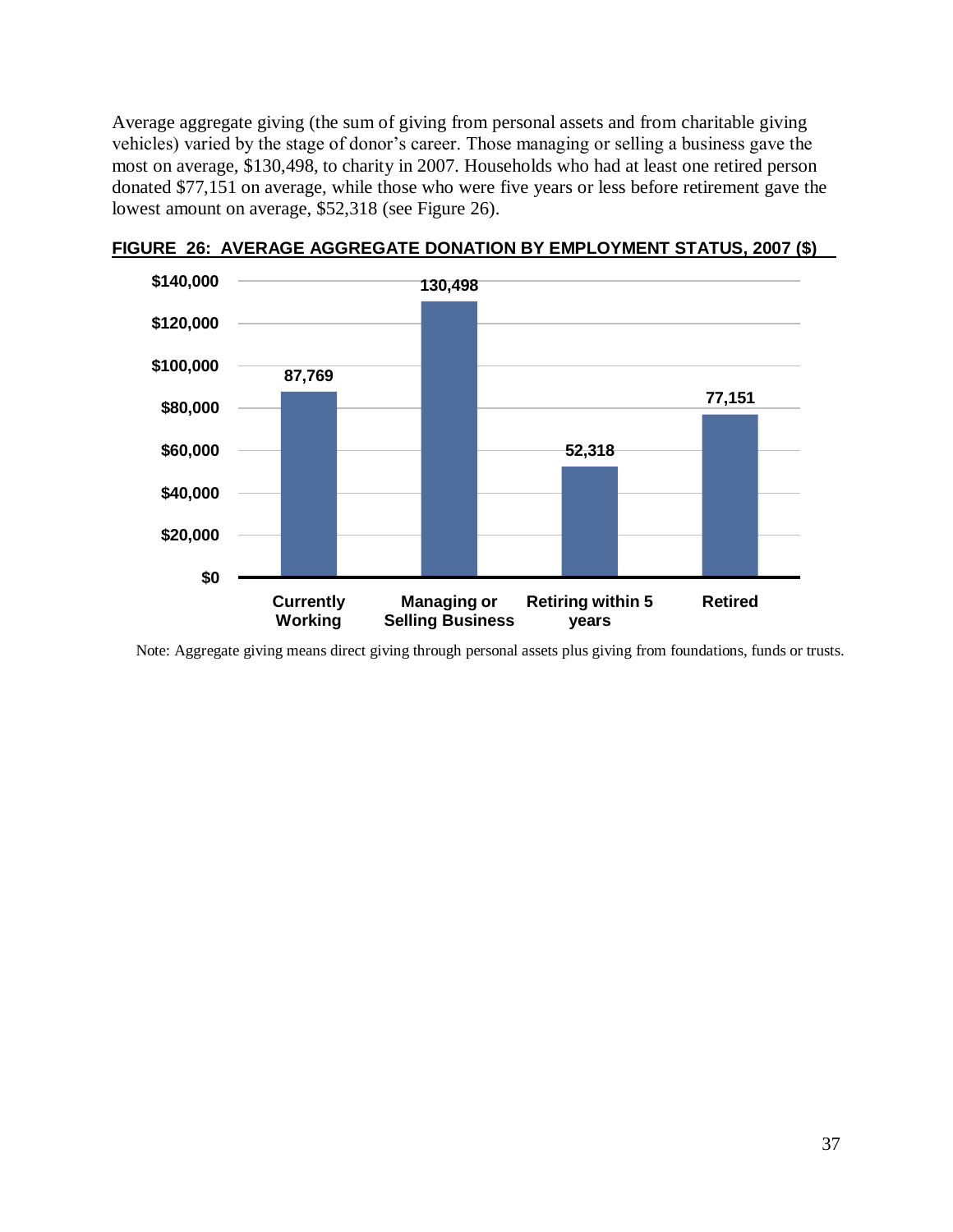Frequent attendees of religious services gave more, on average, to charity in 2007 than less frequent attendees or those who do not attend religious services (see Figure 27). Households that attended more than once a week gave the most on average, \$124,510. Those who attended religious services once or twice a month gave nearly the same on average as households that do not attend services (\$74,197 and \$76,112 respectively). Infrequent attendees, households that attend once or twice a year or once or twice every six months, gave the least amount on average to charity in 2007 (\$38,528 and \$57,783 respectively).





\*May not be statistically meaningful because the sample contains fewer than 50 respondents. Note: Aggregate giving means direct giving through personal assets plus giving from foundations, funds or trusts.

#### How Donations Are Made

#### **Religion's Role in Philanthropy**

Approximately half (51.0 percent) of wealthy households cited "religious beliefs" among their top motivations for giving. Nearly 70 percent of wealthy households receive information about charitable organizations from religious institutions, and approximately 80 percent indicated that their children learned about giving, in part, through programs offered by these institutions. When high net worth households attended religious services regularly they gave more, on average, to charity in 2007. Wealthy households that attended religious services once a week gave \$111,137, on average, while those that did not attend religious services gave \$76,112, on average, in 2007. However, wealthy households are more likely to give to religion and when they give, give more on average than the U.S. general population (\$17,044 and \$1,982, respectively). The U.S. general population gives the largest share of all their donations to religion, whereas the largest share of high net worth donations went to education and foundations, funds and trusts.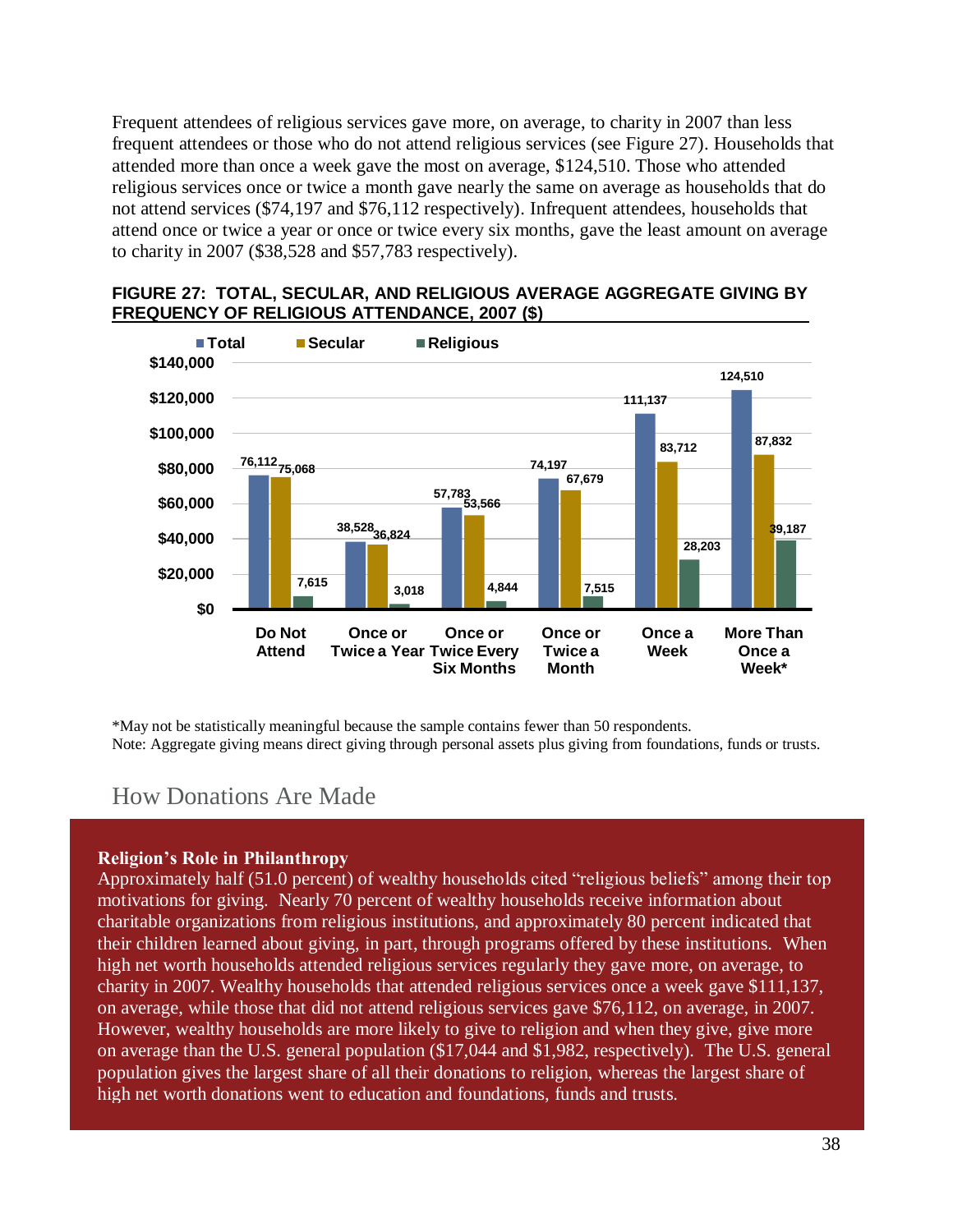Nearly 90 percent of high net worth households made donations by cash or check and 92.5 percent expect to make donations using cash and checks in the near future (see Figure 28). While cash and checks continue to be popular means for donations, nearly half of high net worth households made donations using credit cards, and over 15 percent used an online payment system. High net worth households expect to give only slightly more (1.1 percent) through online payment systems in the near future. Donations of tangible assets such as real estate and collectibles were less popular means for making donations than donations of stocks, using credit cards, or cash. High net worth households expect their donations of collectibles to decrease in the coming years.



#### **FIGURE 28: HOW DONORS GAVE…AND HOW THEY PLAN TO GIVE (%) \_\_\_\_\_\_**

#### **Online Giving**

More high net worth households expect to be making donations online in the coming years, rising from 15.2 percent now to 16.3 percent by 2010. For just the year 2007, more high net worth households reported making donations using online payment systems (14.6 percent) than the percentage of American donors who reported donating online in previous studies (10 percent of donors, 6 percent of all Americans).<sup>[viii]</sup>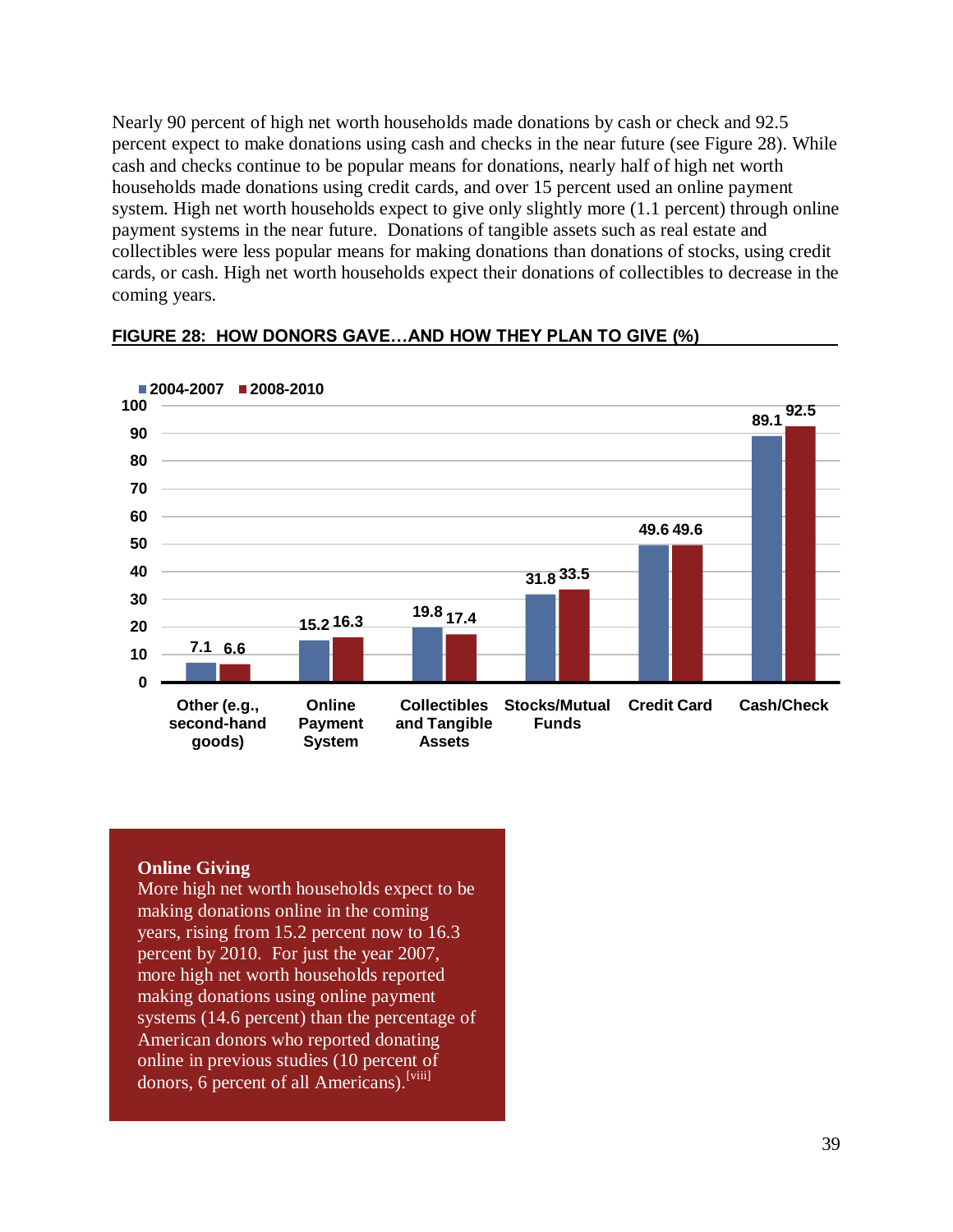### Geographical Distribution of Giving

Figure 29 shows the distribution of giving for those high net worth households that have a secondary residence and Figure 30 shows the distribution of giving for those high net worth households that do not have a secondary residence. Whether high net worth households have a secondary residence or not, they still gave the highest percentage, on average, to local charities in the state of their primary residence. However, those with a secondary residence also gave 7.1 percent to local charities in the state of their secondary residence.

**National** 

**Organizations**

### **FIGURE 29: HIGH NET WORTH FIGURE 30: HIGH NET WORTH RESIDENCE, 2007 (%)\_\_\_\_\_\_\_\_\_\_\_\_\_\_\_\_\_ RESIDENCES, 2007 (%) \_\_\_\_\_\_\_\_\_\_\_**

# **HOUSEHOLDS WITH A SECONDARY HOUSEHOLDS WITHOUT SECONDARY**

- **Local Charities in the International State of Primary Residence Organizations**
- **Local Charities in the State of Secondary Residence Organizations**

**Local Charities in the State of Primary Residence**

**National** 

**International Organizations**

> **84.5 13.3 1.6**

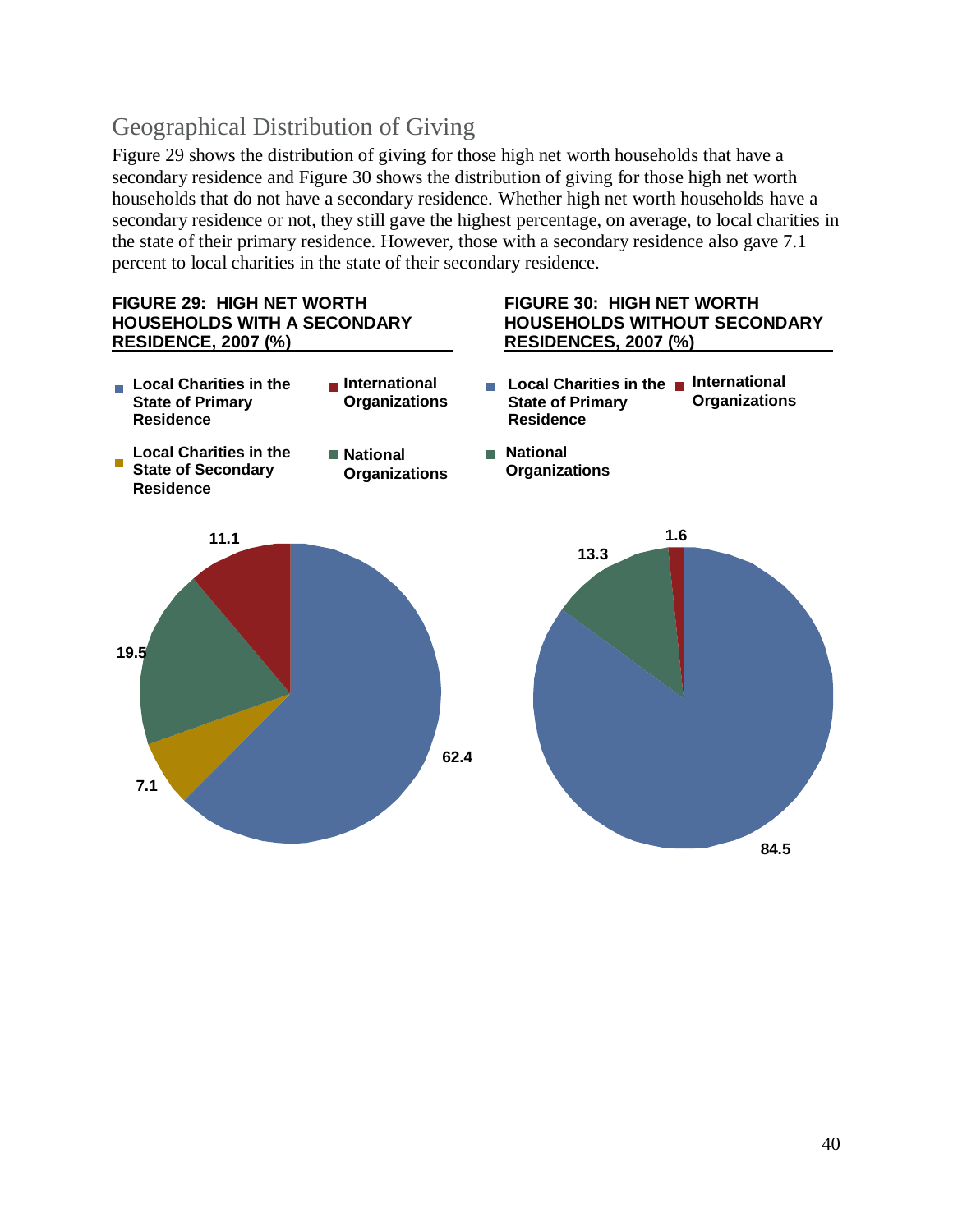### Tax Considerations

### **Effect on Giving If There Were No Deductions**

Overall, high net worth households reported they believe there would be very little change in their giving if there were no tax deductions for donations. The percentage of high net worth households that reported their charitable giving would stay the same if they received zero income tax deductions for their donations stayed nearly the same between 2005 and 2007 (52.5 percent compared to 51.7 percent). Nearly the same percentage of wealthy households reported that their giving would decrease somewhat if they did not receive any tax deductions for their donations to nonprofit organizations. In 2007, 37 percent said their giving would decrease somewhat, a drop of 2.6 percentage points from 2005 (see Figure 31).

#### **FIGURE 31: HIGH NET WORTH HOUSEHOLDS REPORTING A CHANGE IN CHARITABLE GIVING IF THEY RECEIVED ZERO INCOME TAX DEDUCTIONS FOR THEIR DONATIONS (%)**

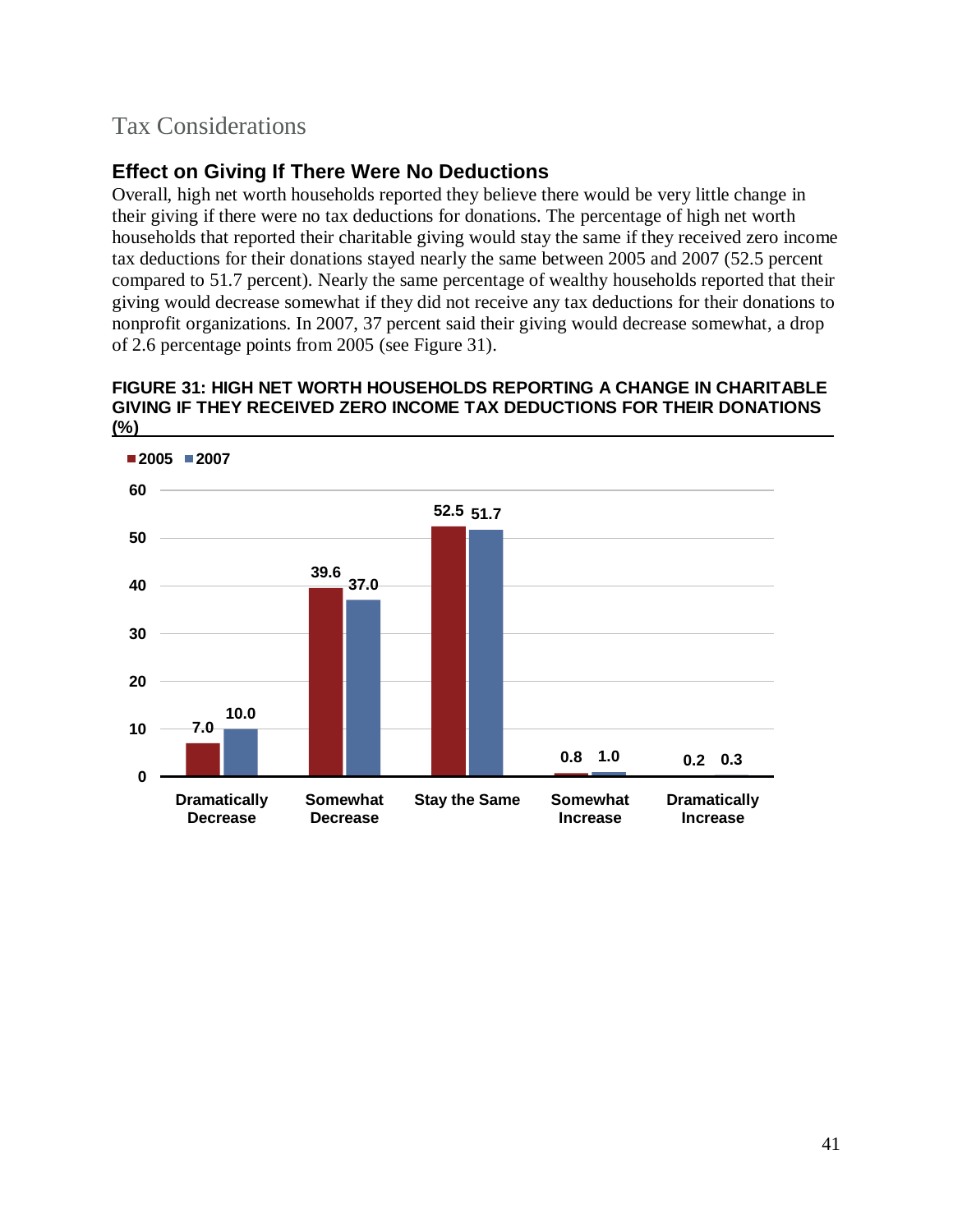#### **Effect on Giving If Estate Tax Were Repealed**

In 2007, fewer high net worth households reported that the amount they would leave to charity in their estate plan would stay the same if the estate tax were repealed than did those in 2005 (54.0 and 61.4 percent respectively). More high net worth households (approximately 7 percentage points) reported that they would leave more to charity in 2007 if the estate tax were repealed than did in 2005 (see Figure 32).

#### **FIGURE 32: HIGH NET WORTH HOUSEHOLDS REPORTING A CHANGE IN THE AMOUNT LEFT TO CHARITY IN AN ESTATE PLAN IF THE ESTATE TAX WERE REPEALED (%)**\_\_\_

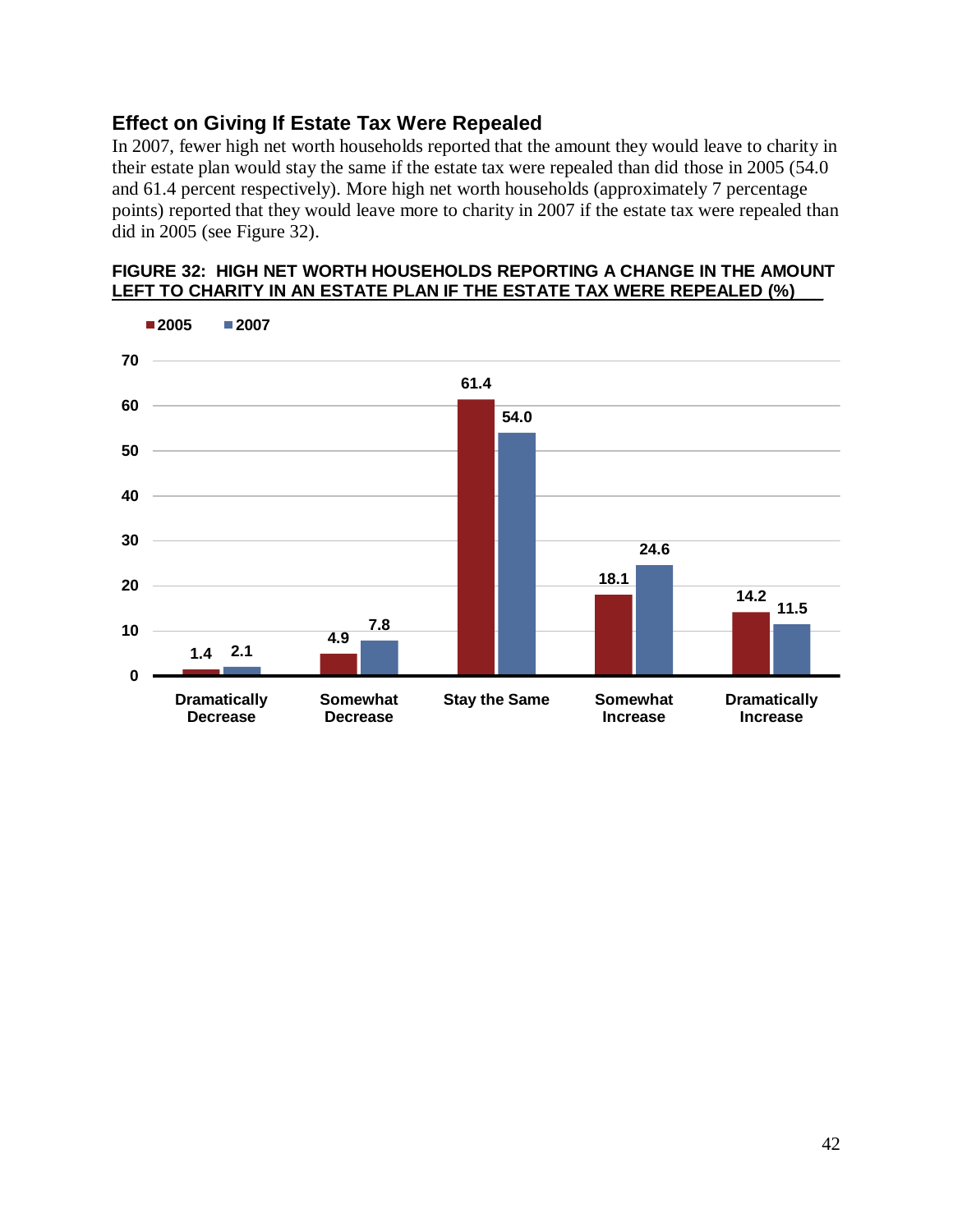# <span id="page-42-0"></span>Volunteers\_\_\_\_\_\_\_\_\_\_\_\_\_\_\_\_\_\_\_\_\_\_\_\_\_\_\_\_\_\_

High net worth individuals not only make donations, they also give their time and talent. In this section of the report, we look at the volunteering patterns of high net worth households. First, we examine what percentage volunteer, and then we look at how many hours are volunteered each year. We also examine the type of volunteer activity and the relationship between giving and volunteering.

### Percentage of Volunteers

Three-fourths of high net worth individuals volunteered in 2007. This represents a statistically significant drop of 15 percentage points from 2005 (see Figure 33). According to the Bureau of Labor Statistics, the percentage of all Americans who volunteered between 2005 and 2007 also decreased. In 2005, 28.8 percent of American volunteered but in 2007, the percentage of Americans that volunteered decreased to 26.2 percent.<sup>[iix]</sup>



#### **FIGURE 33: PERCENTAGE OF HIGH NET WORTH INDIVIDUALS WHO VOLUNTEERED, 2005 AND 2007 (%)\_\_\_\_\_\_\_\_\_\_\_\_\_\_\_\_\_\_\_\_\_\_\_\_\_\_\_\_\_\_\_\_\_\_\_\_\_\_\_\_\_\_\_\_\_\_\_\_\_\_\_\_\_\_\_\_\_\_\_\_**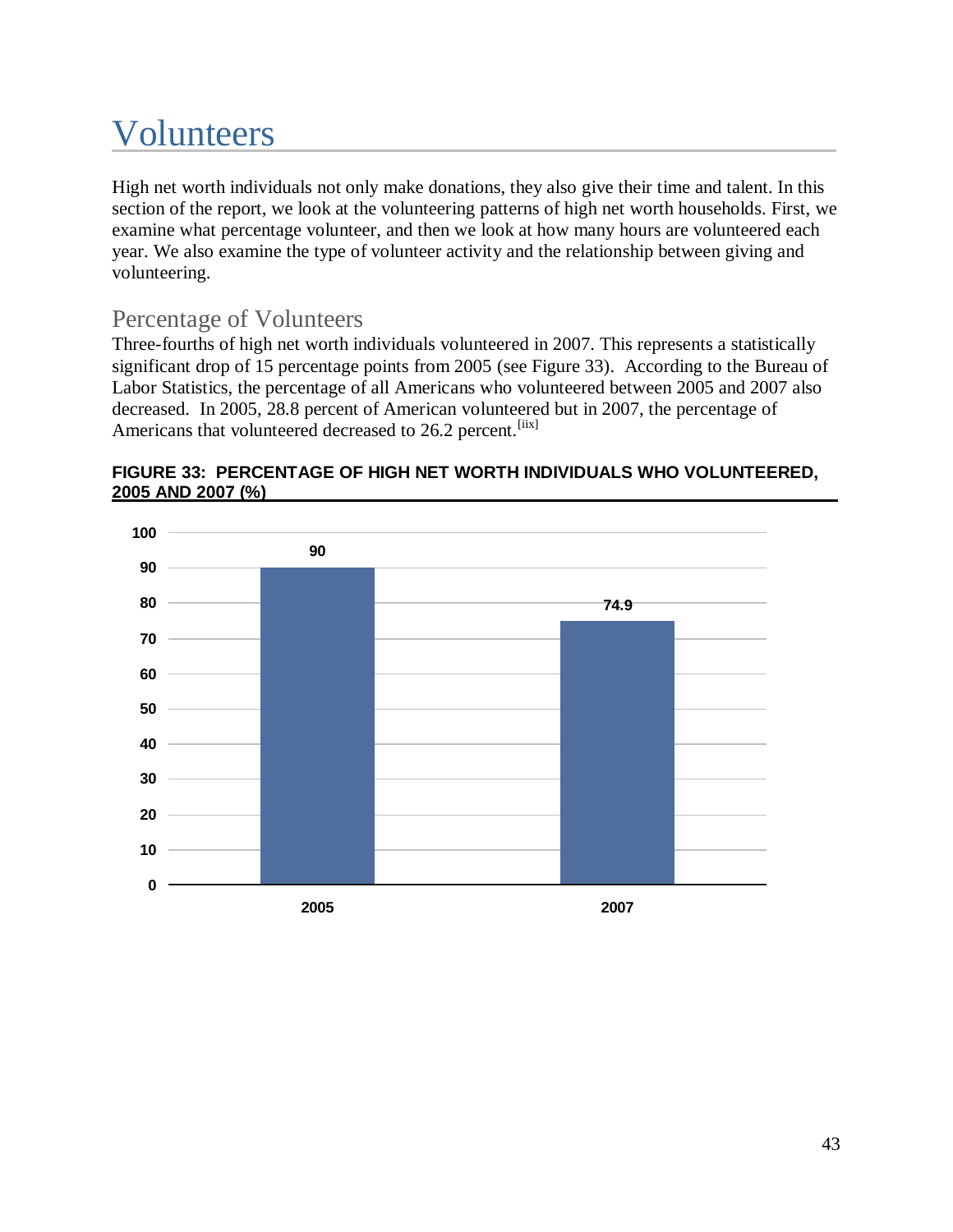### Volunteering by Type

Nearly half of high net worth individuals, 46.3 percent, reported they served on the board of directors of a nonprofit organization. Just over one third, 35.8 percent, fundraised for a nonprofit organization in 2007. One third, 33.5 percent, said they volunteered to help plan an event. In addition, nearly 30 percent of high net worth individuals provided pro bono professional or consulting services in 2007. The percentage of high net worth households that volunteered statistically significantly decreased between 2005 and 2007 by each type of volunteering experience. In particular, the percentage reporting volunteering pro bono professional services statistically significantly decreased from 79.4 percent in 2005 to 28.4 percent in 2007 (see Figure 34).

#### **FIGURE 34: PERCENTAGE OF HIGH NET WORTH INDIVIDUALS' VOLUNTEERING BY TYPE OF VOLUNTEER ACTIVITY, 2005 AND 2007 (%)**



Note: Statistically different at \*p<0.05 \*\*p<0.01 \*\*\*p<0.001 levels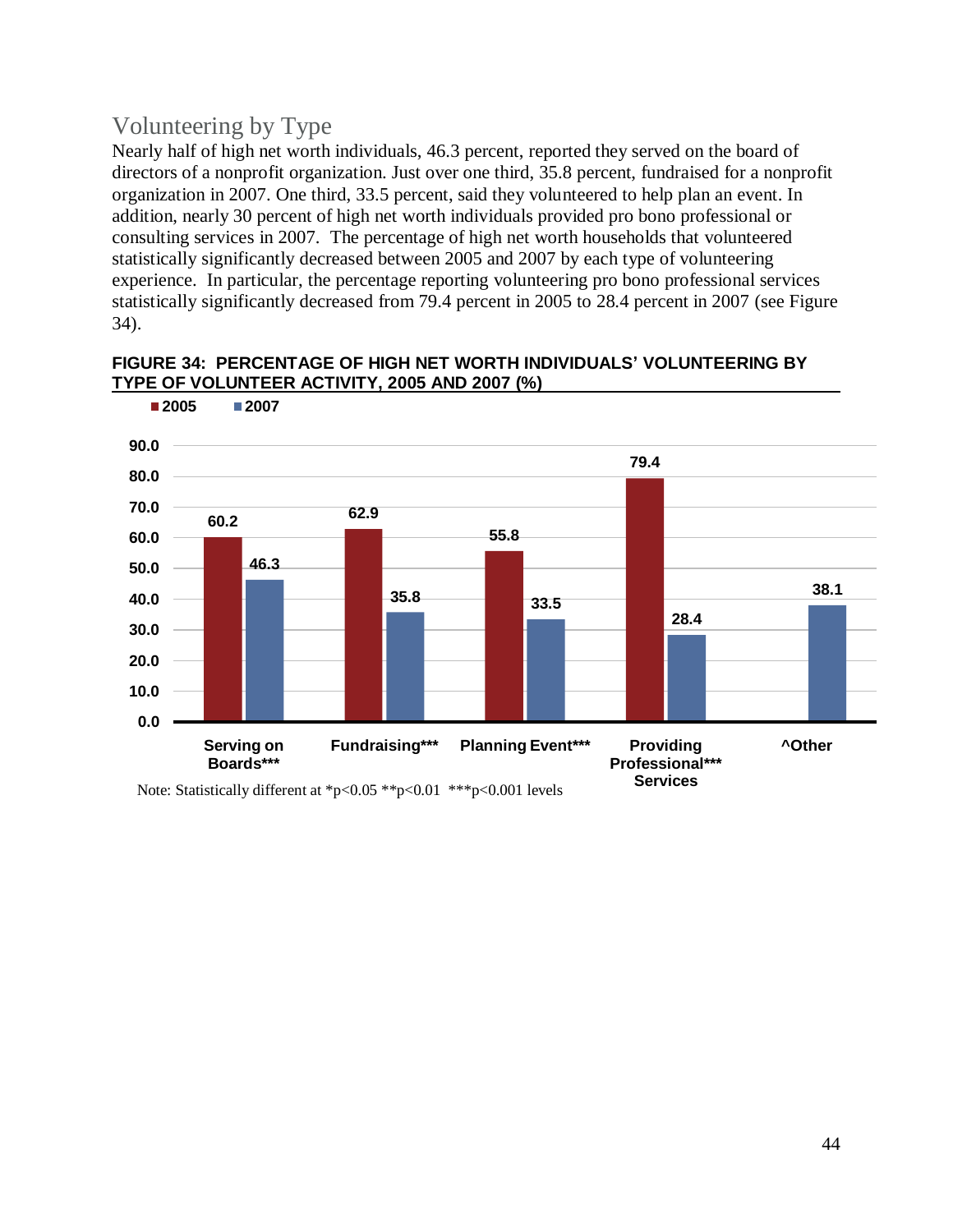### Volunteering Hours

On average, high net worth individuals volunteered 241 hours in 2007. The typical wealthy individual volunteered 130 hours (median number) in 2007. Approximately 17 percent volunteered between 1 and 50 hours, 14 percent of wealthy individuals volunteered between 51 and 100 hours, and about 17 percent volunteered between 101 and 200 hours (see Figure 35).



**FIGURE 35: PERCENTAGE OF HOURS HIGH NET WORTH INDIVIDUALS VOLUNTEERED, 2007 (%)**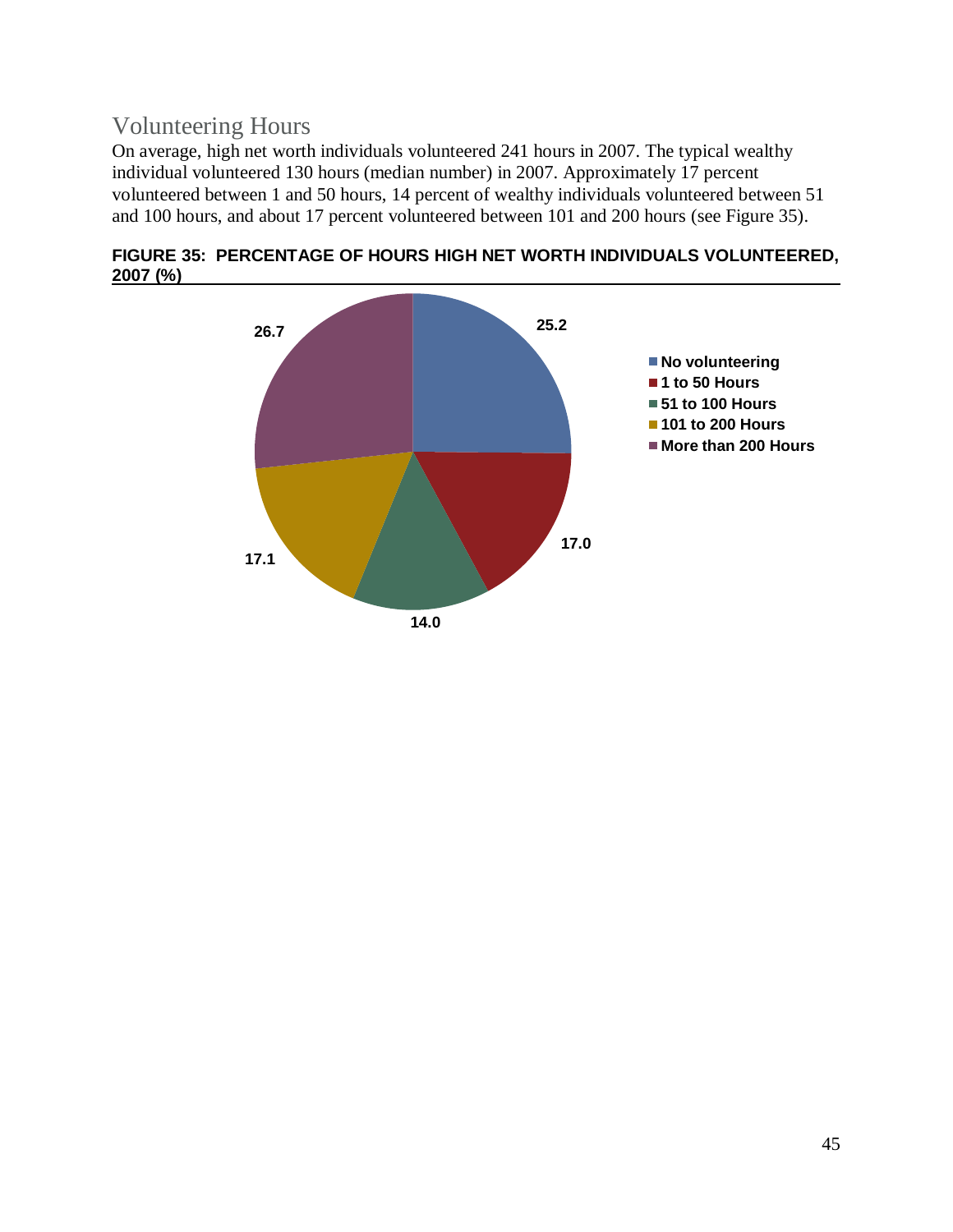The percentage of wealthy individuals that volunteered between 2005 and 2007 statistically significantly decreased. In particular, the percentage of people not volunteering increased statistically significantly from 10 percent in 2005 to 25.2 percent in 2007 (see Figure 36).





Note: Statistically different at \*p<0.05 \*\*p<0.01 \*\*\*p<0.001 levels

#### **Retirees**

While retirees may have given less on average (\$77,151) than those who are managing or selling a business (\$130,498) or currently working (\$87,769), retirees volunteered more hours on average (277 hours). Those managing or selling a business donated 237 hours on average while those currently working donated an average of 191 hours in 2007.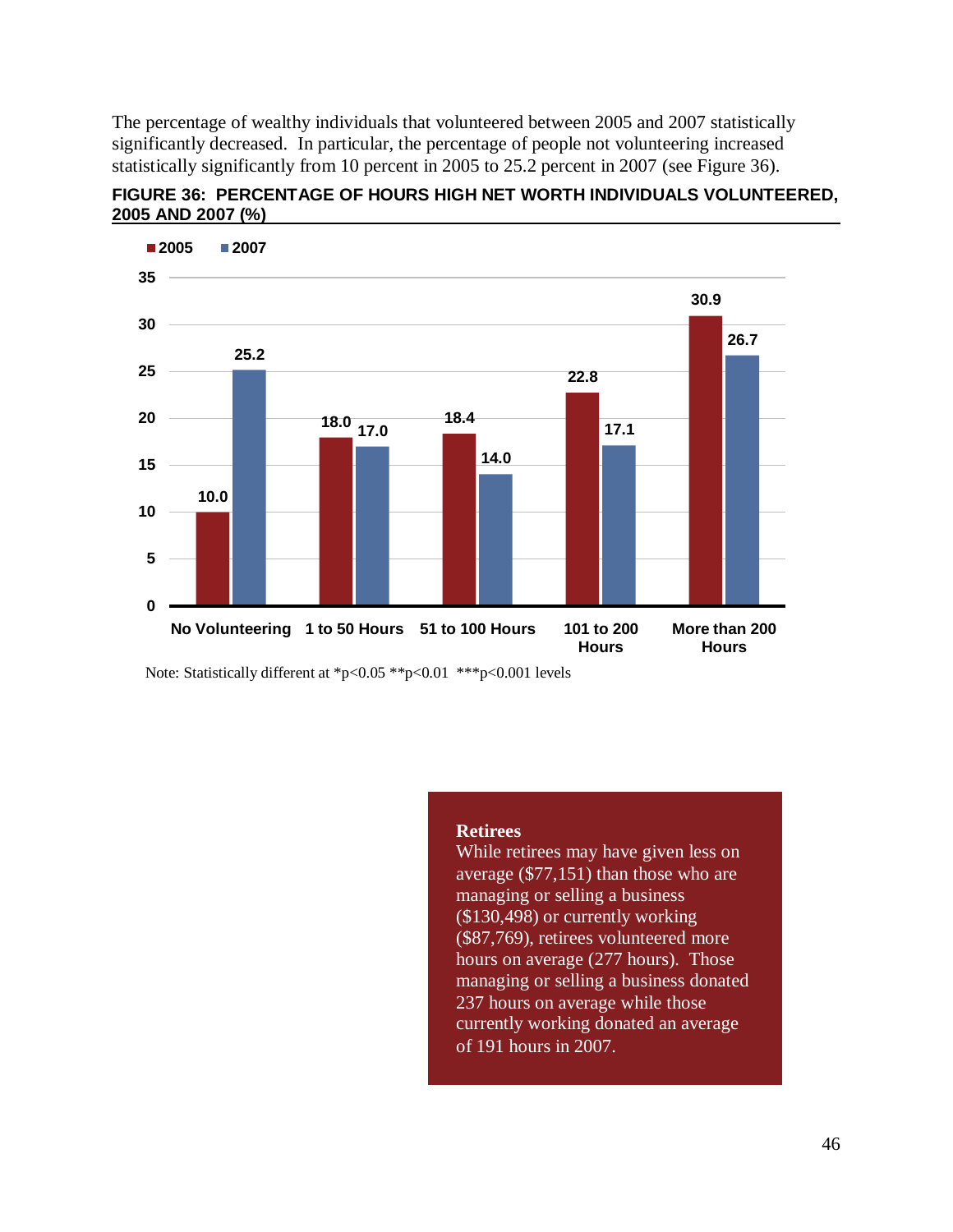Our study found that when high net worth households volunteered on boards of directors, they donated an average of 147 hours a year serving on those boards. They spent an average of 50 hours fundraising and 50 hours helping to plan an event in 2007. Wealthy volunteers spent, on average, 95 hours providing pro bono professional or consulting services (see Figure 37).



**FIGURE 37: AVERAGE HOURS VOLUNTEERED BY TYPE, 2007 \_\_\_\_\_\_\_\_\_\_\_**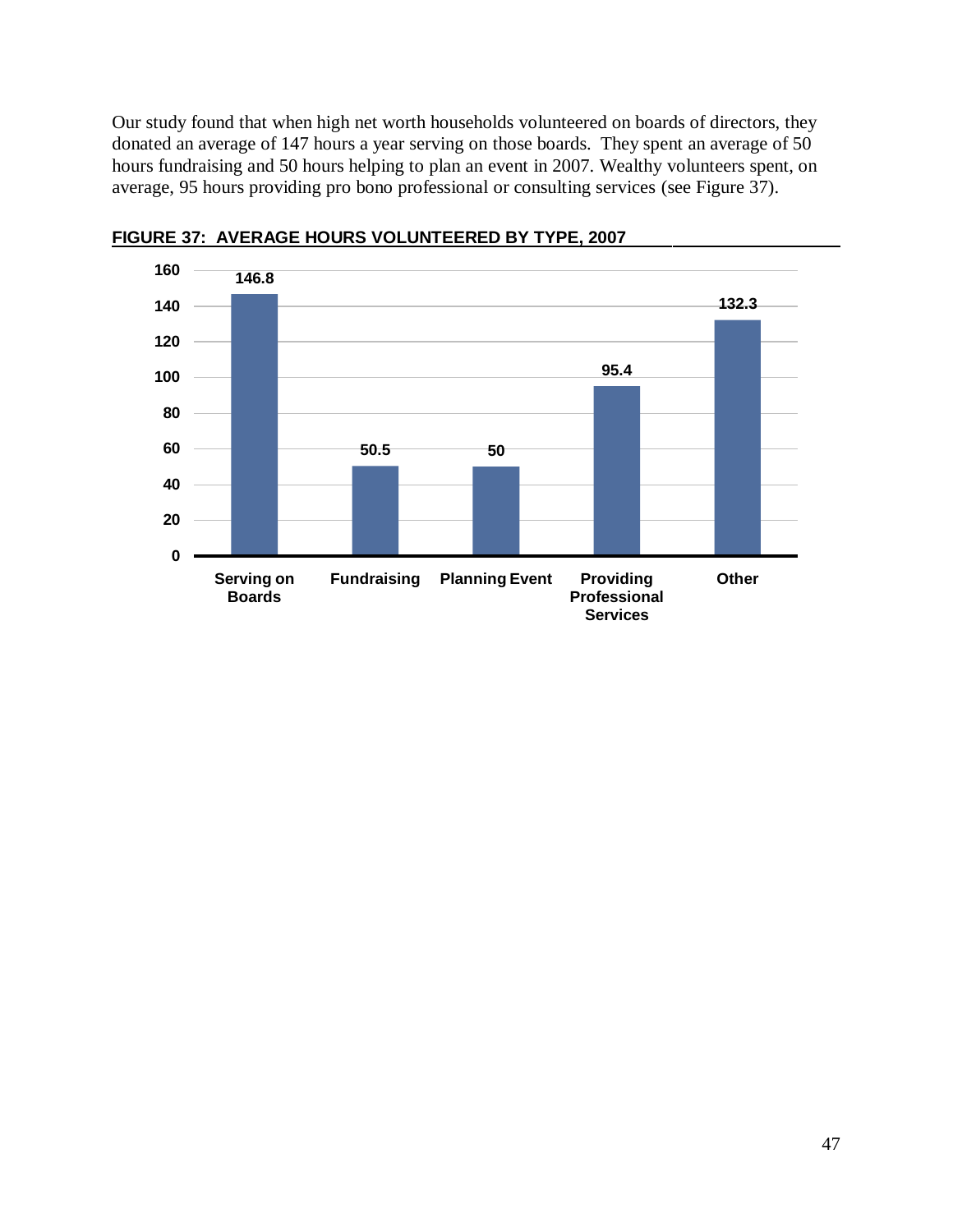### Giving and Volunteering

Average aggregate giving was higher when high net worth households volunteered for a specific activity such as planning an event, fundraising, or serving on a board of directors as opposed to doing more general types of volunteer service by, for example, working in a soup kitchen or as deacon of a church. When high net worth households volunteered by providing professional services, they gave, on average, \$158,194 to charity in 2007. Wealthy households that volunteered in a more general manner donated less, on average (\$104,467), than individuals doing other specific types of volunteer activities. The average amount donated to charity increased between 2005 and 2007 for each type of volunteer activity. For example, average giving by those who volunteered professional pro bono services increased by 75 percent from \$90,489 in 2005 to \$158,194 in 2007 (see Figure 38).



#### **FIGURE 38: AVERAGE AGGREGATE GIVING BY VOLUNTEER ACTIVITY, 2005 AND 2007 (\$)**

\* May not be statistically meaningful because the sample contains fewer than 50 respondents. Note: 2005 dollar values adjusted for inflation to 2007 dollars. Aggregate giving means direct giving through personal assets plus giving from foundations, funds or trusts.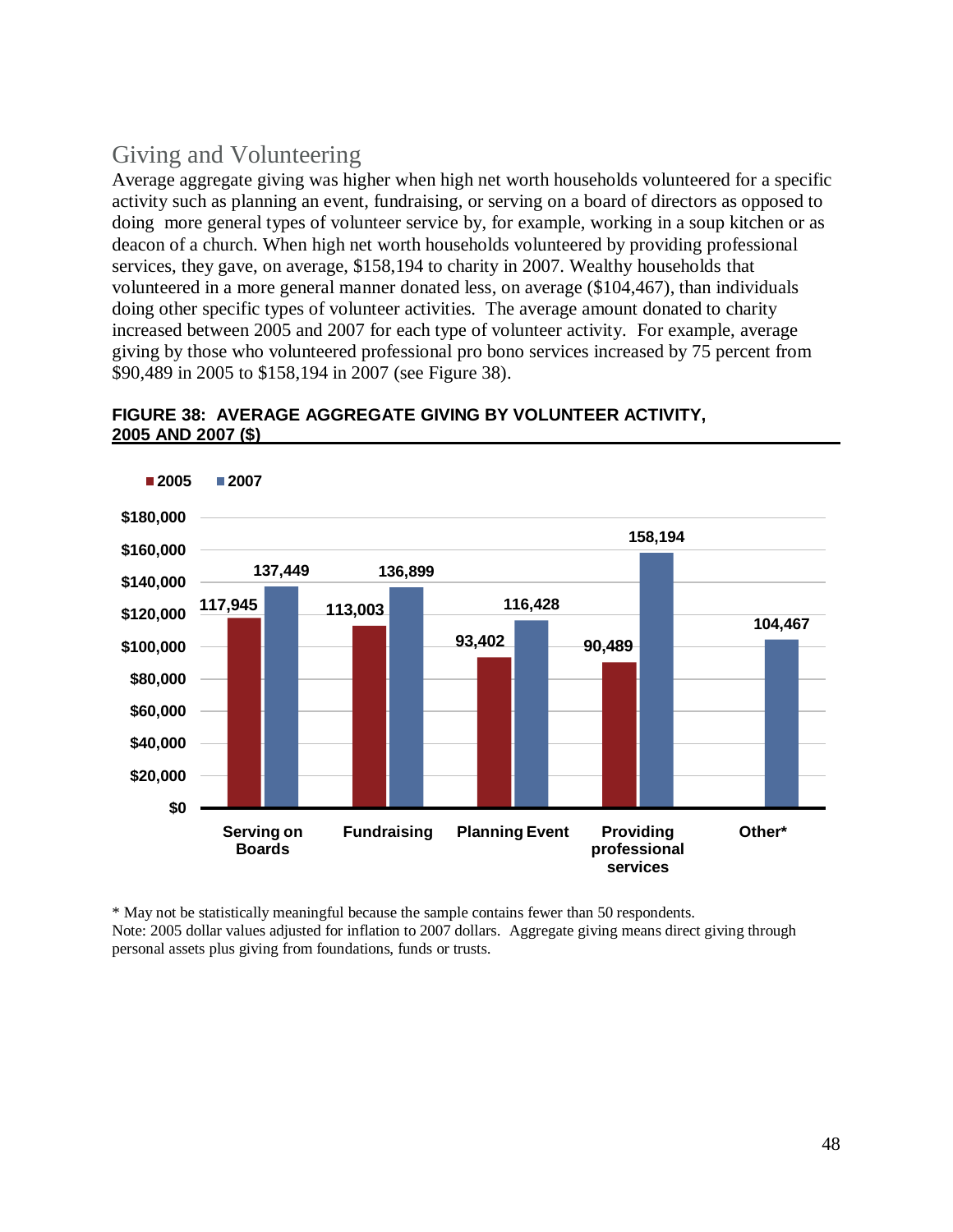Prior research has shown that giving and volunteering are correlated. We found that as high net worth individuals volunteered more hours, they also tended to give more on average to charity. Even high net worth individuals who volunteered infrequently, between 1 and 50 hours in 2007, gave more on average (\$45,318) than those who were not volunteers (\$35,127). Those who volunteered more than 200 hours a year gave the most on average, \$132,315. Comparing 2005 to 2007, high net worth households who were frequent volunteers gave much more on average between the years. Non-volunteers donated less on average between 2005 (\$44,704) and 2007 (\$35,127) (see Figure 39).



#### **FIGURE 39: AVERAGE AGGREGATE GIVING AMOUNTS BY TOTAL HOURS VOLUNTEERED, 2005 AND 2007 (\$) \_\_\_\_\_\_\_\_\_\_\_\_\_\_\_\_\_\_\_\_\_\_\_\_\_\_\_\_\_\_\_\_\_**

Note: Aggregate giving means direct giving through personal assets including giving from foundations, funds and trusts. 2005 dollar values adjusted for inflation to 2007 dollars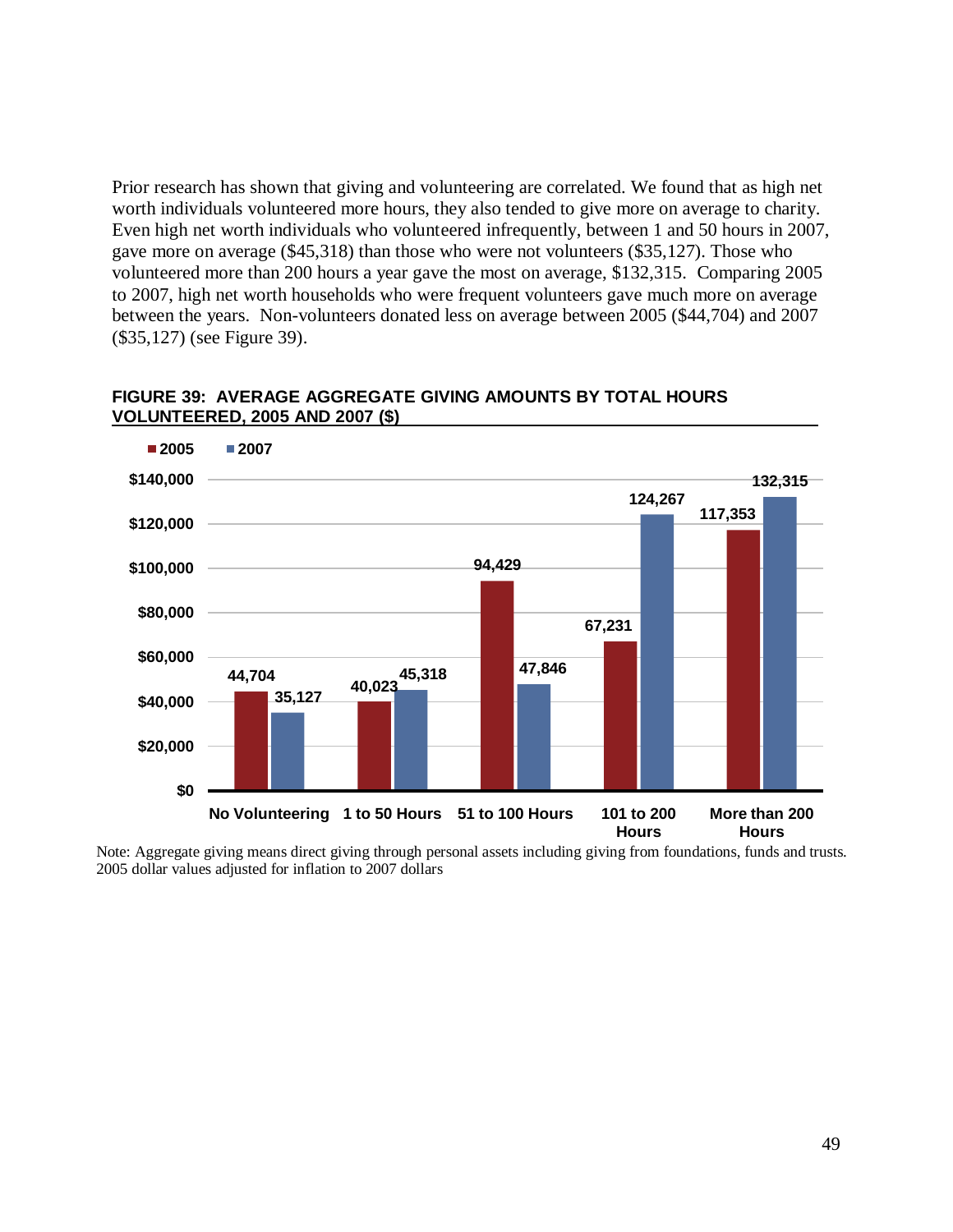When high net worth individuals volunteered, they gave to 6 or 7 types of organizations. Nonvolunteers on average supported between 5 and 6 types of nonprofits (see Figure 40).



**FIGURE 40: HOURS VOLUNTEERED AND NUMBER OF CAUSES SUPPORTED, 2007\_\_\_\_**

\* No volunteering is statistically significantly different compared to those who volunteered more than 50 hours a year.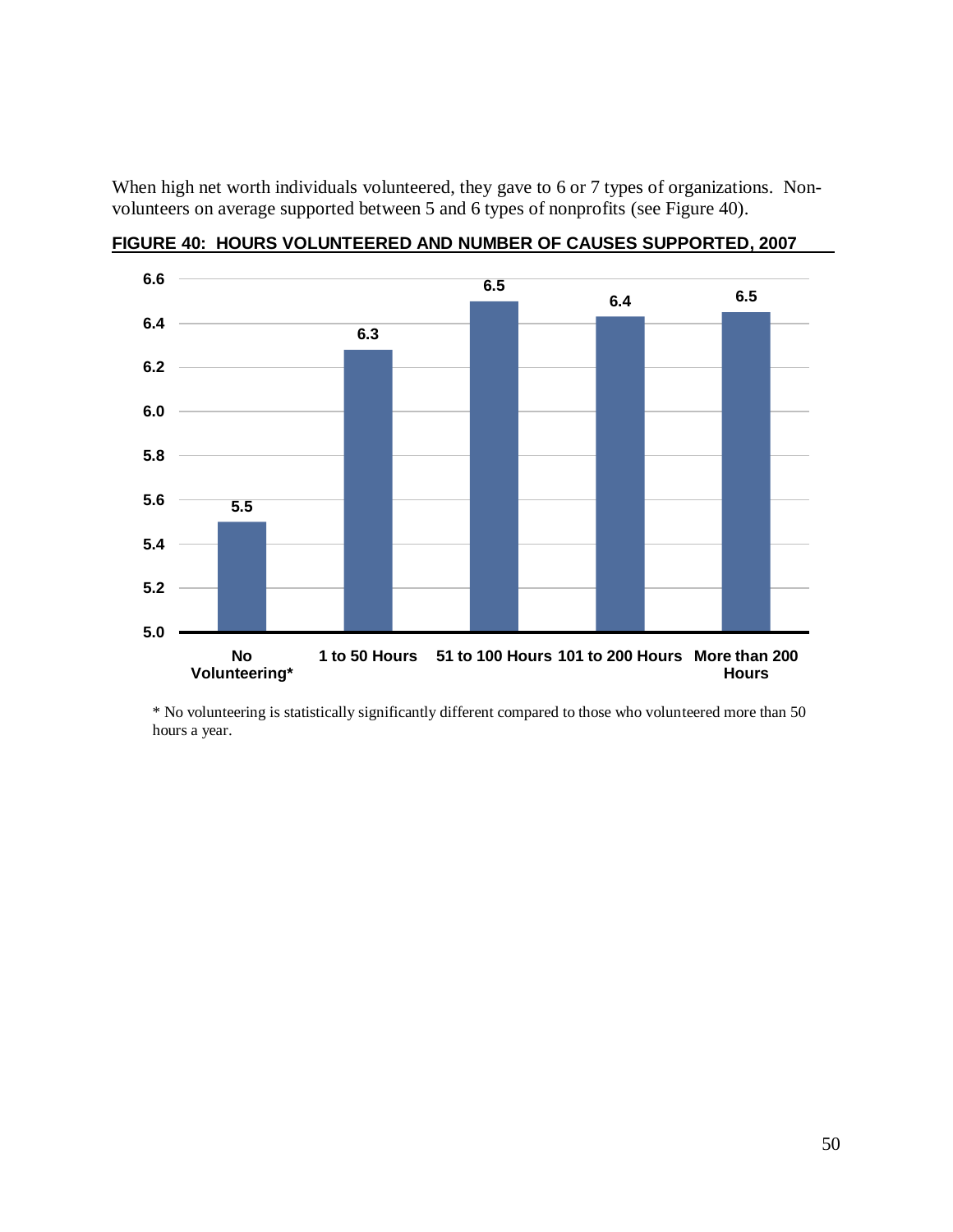# <span id="page-50-0"></span>Nonprofits

High net worth households are important donors to all types of nonprofit organizations. In this section of the report, we discuss the intended objectives for these donors' most significant gift, what high net worth households expect from the nonprofits they support, why they stop giving to an organization, and finally what information sources they use to learn about charities.

# <span id="page-50-1"></span>Largest Gift

High net worth households make many large gifts to charity each year. Each gift tends to be a different size, to be for a different cause, and to have a different purpose. Therefore, instead of examining all giving made in one year, this section reports on the most significant or largest gifts high net worth households made in 2007. First, we examine the objectives of the gift, then we look at the terms of the gift, and finally we consider the size of the largest gift.

#### **Objectives for Largest Gifts Made in 2007**

Over half, 56.7 percent, of high net worth households did not designate their largest gift for a particular purpose, which means they gave for the general operations of an organization (see Figure 41). Over one-third of high net worth households (37.2 percent) gave their largest gift for long-term investment in, and support of, an organization. Households were least likely to select personal benefits or to provide venture philanthropy funding as objectives for making their largest gift in 2007 (4.6 percent and 2.5 percent, respectively).



#### FIGURE 41: OBJECTIVES OF LARGEST GIFTS MADE IN 2007 (%)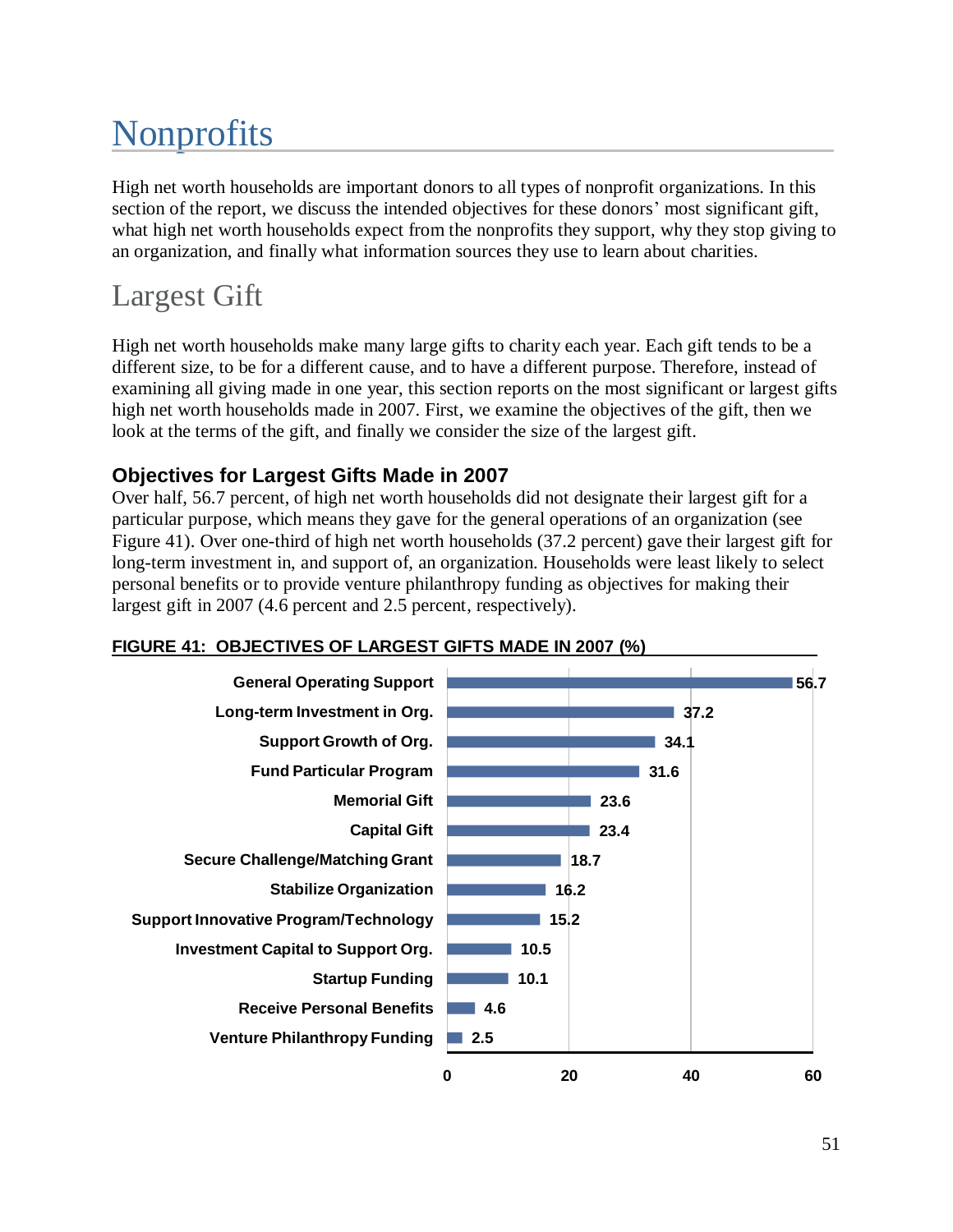#### **Multi-year vs. One Year**

Over two-thirds of high net worth households, 69.2 percent, reported that their largest gift in 2007 was a one-time gift that was paid out in one year. Nearly one-third reported their gift was a multi-year gift (see Figure 42).



#### FIGURE 42: LENGTH OF TERM FOR LARGEST GIFT IN 2007 (%)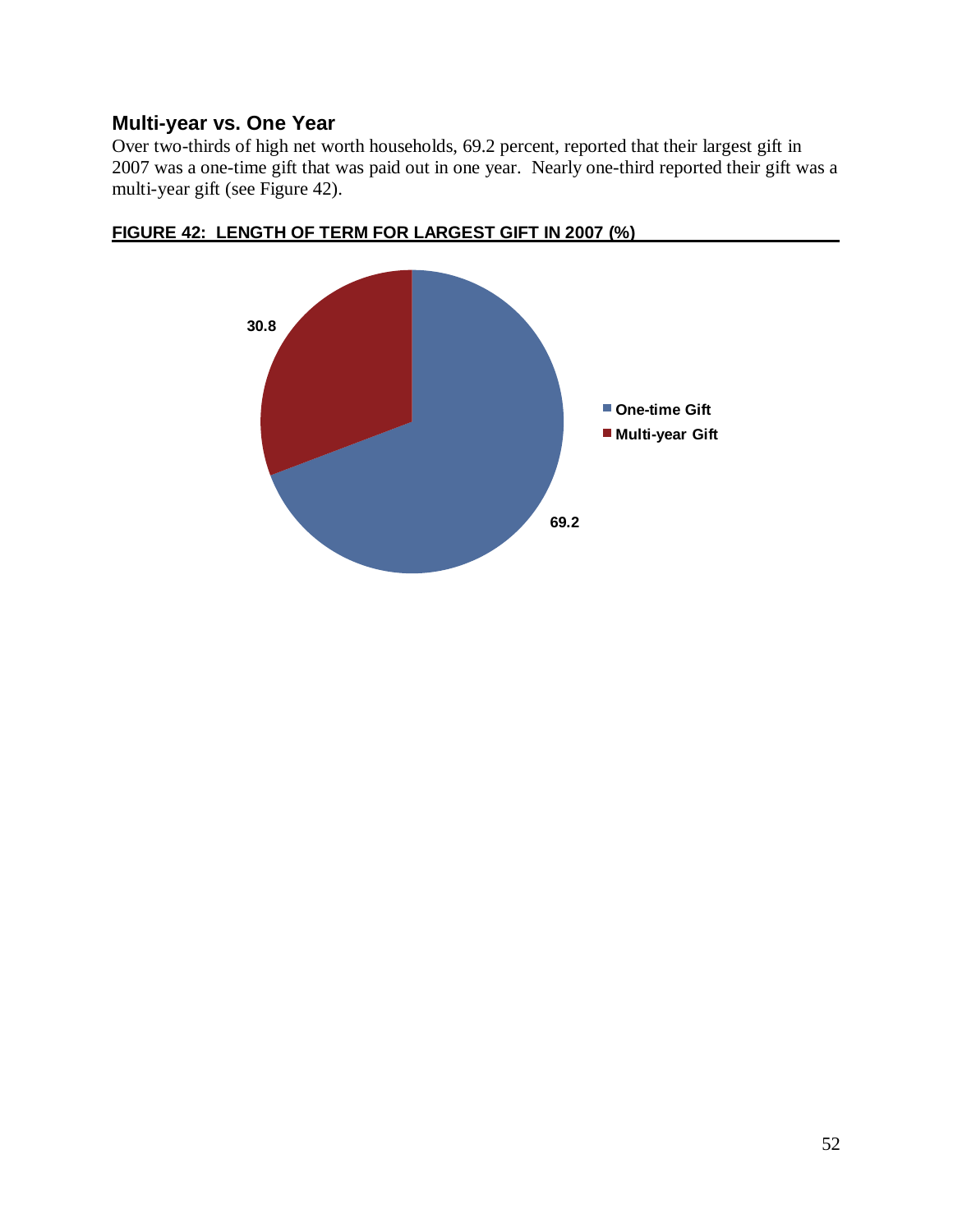#### **Size of Large Gifts Made in 2007**

One-third of wealthy households made at least one large gift in the \$10,000 to \$50,000 range in 2007, either from their personal assets or from a charitable giving vehicle such as a family foundation. Only 4.6 percent made a gift in 2007 of \$50,000 to \$99,999 and 4.1 percent made a gift of between \$100,000 and \$999,999. Less than 1 percent of wealthy households made a gift in 2007 of \$1 million or more. The remaining households' largest gifts were less than \$10,000 (see Figure 43).



FIGURE 43: SIZE OF HIGH NET WORTH HOUSEHOLDS' LARGEST GIFTS, 2007 (%)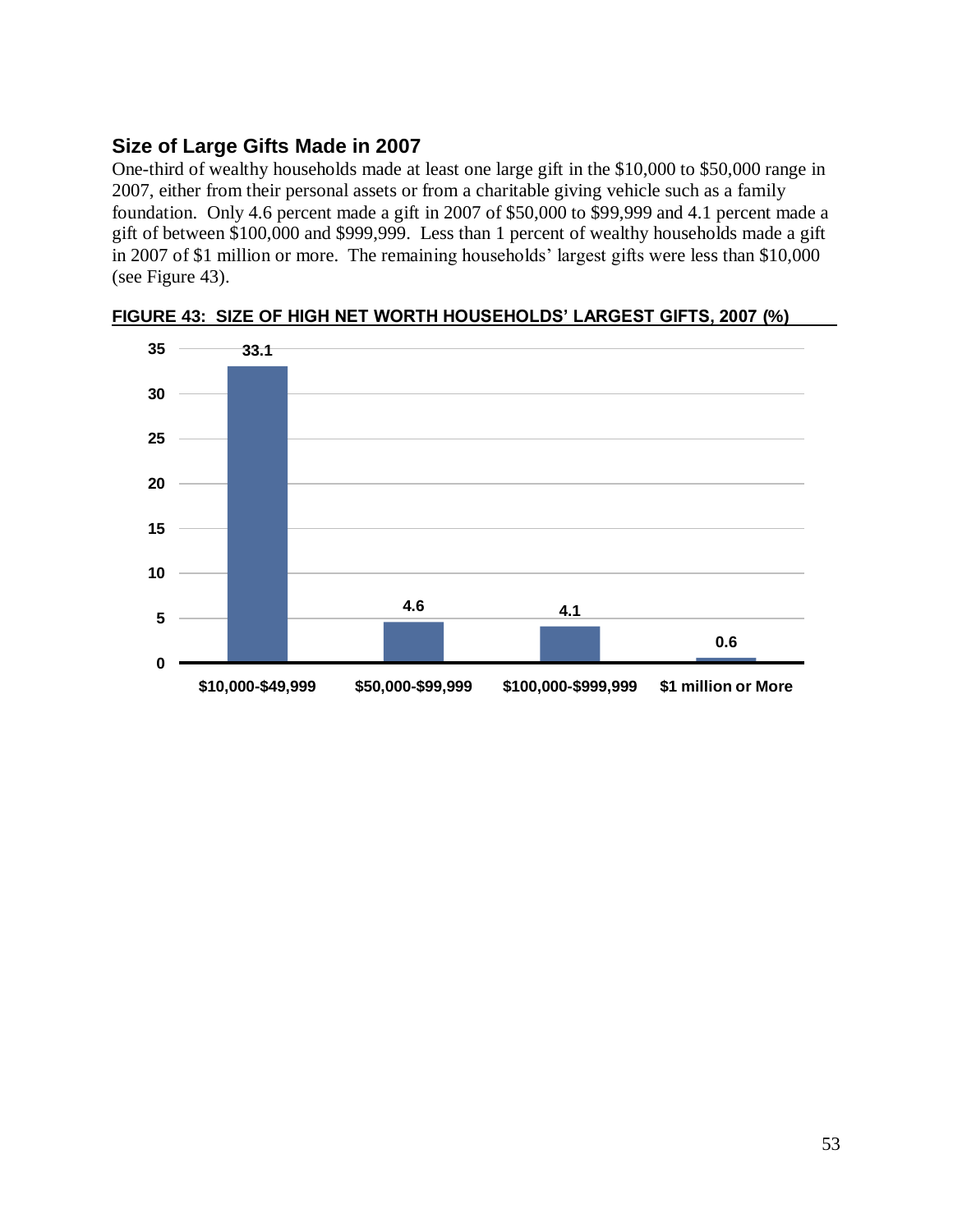#### **Donor Expectations of Nonprofits**

As shown in Figure 44, "Demonstrating sound business and operational practices" was ranked as the most important factor (93 percent) among the characteristics high net worth households expect in nonprofit organizations when they contribute. Another major factor for high net worth households (88.3 percent) when making a charitable contribution was that the charity allocated more funding to programming rather than fundraising. Wealthy households were less likely to report they wanted personal benefits such as tickets or memberships (9.2 percent) or to gain public recognition (10.2 percent). One-third reported they wanted nothing in return from the organizations when they make a contribution.

#### **FIGURE 44: FACTORS RANKED AS IMPORTANT BY HIGH NET WORTH HOUSEHOLDS** WHEN MAKING A CHARITABLE GIFT (%)

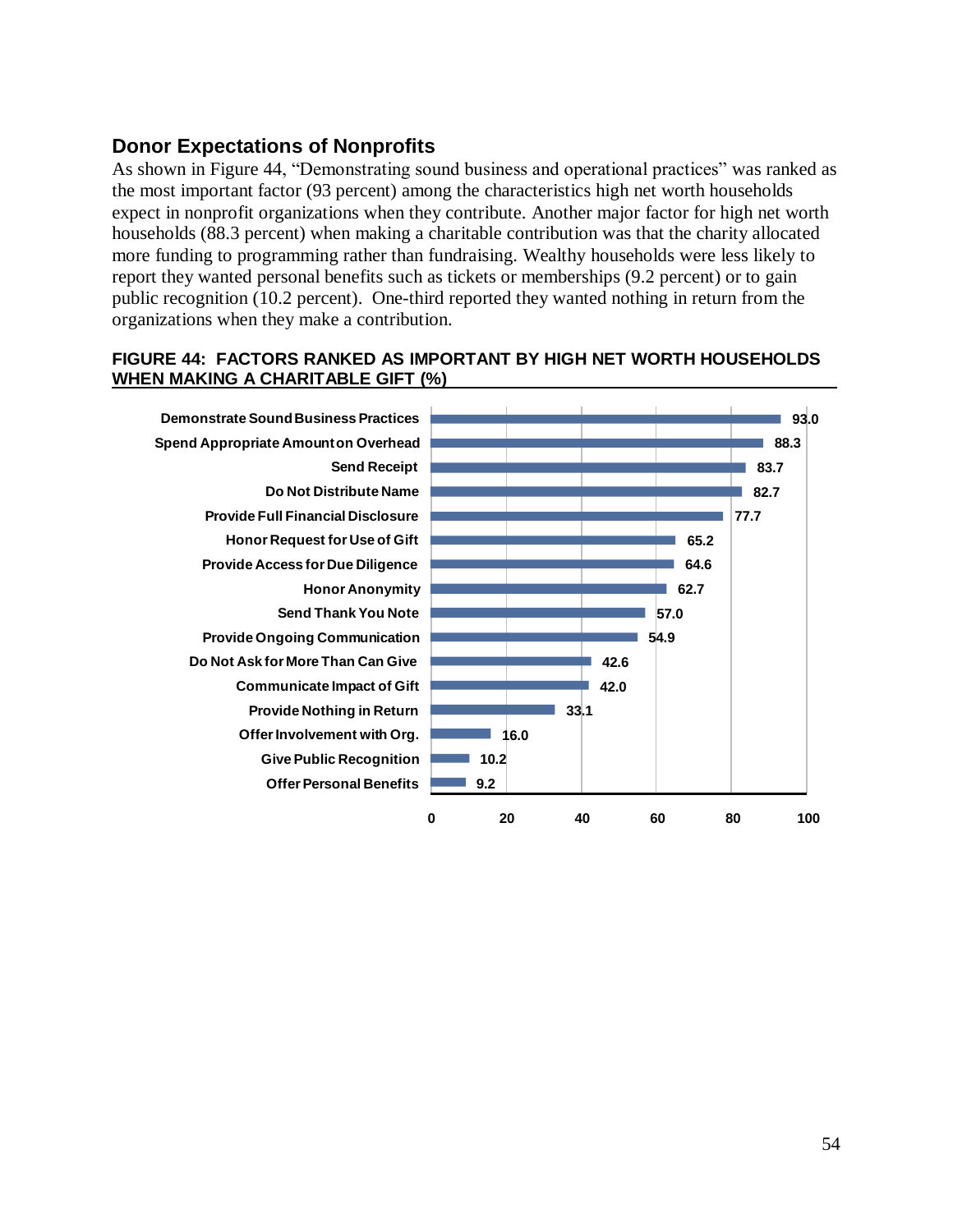# <span id="page-54-0"></span>Why Donors Stop Giving

Each year nonprofits work to attract new donors to their organization and at the same time to retain the donors they have. In this section of the report, we look at how many high net worth households stopped giving to organizations in 2007, along with their reasons.

#### **How Many Stop Giving**

In 2007, about 38 percent of high net worth households stopped supporting one organization they previously supported. Just over 40 percent (42.7 percent) of high net worth households stopped supporting two or three organizations they previously supported (see Figure 45).

#### **FIGURE 45: NUMBER OF ORGANIZATIONS HIGH NET WORTH HOUSEHOLDS STOPPED SUPPORTING IN 2007 THAT THEY PREVIOUSLY SUPPORTED (%)**

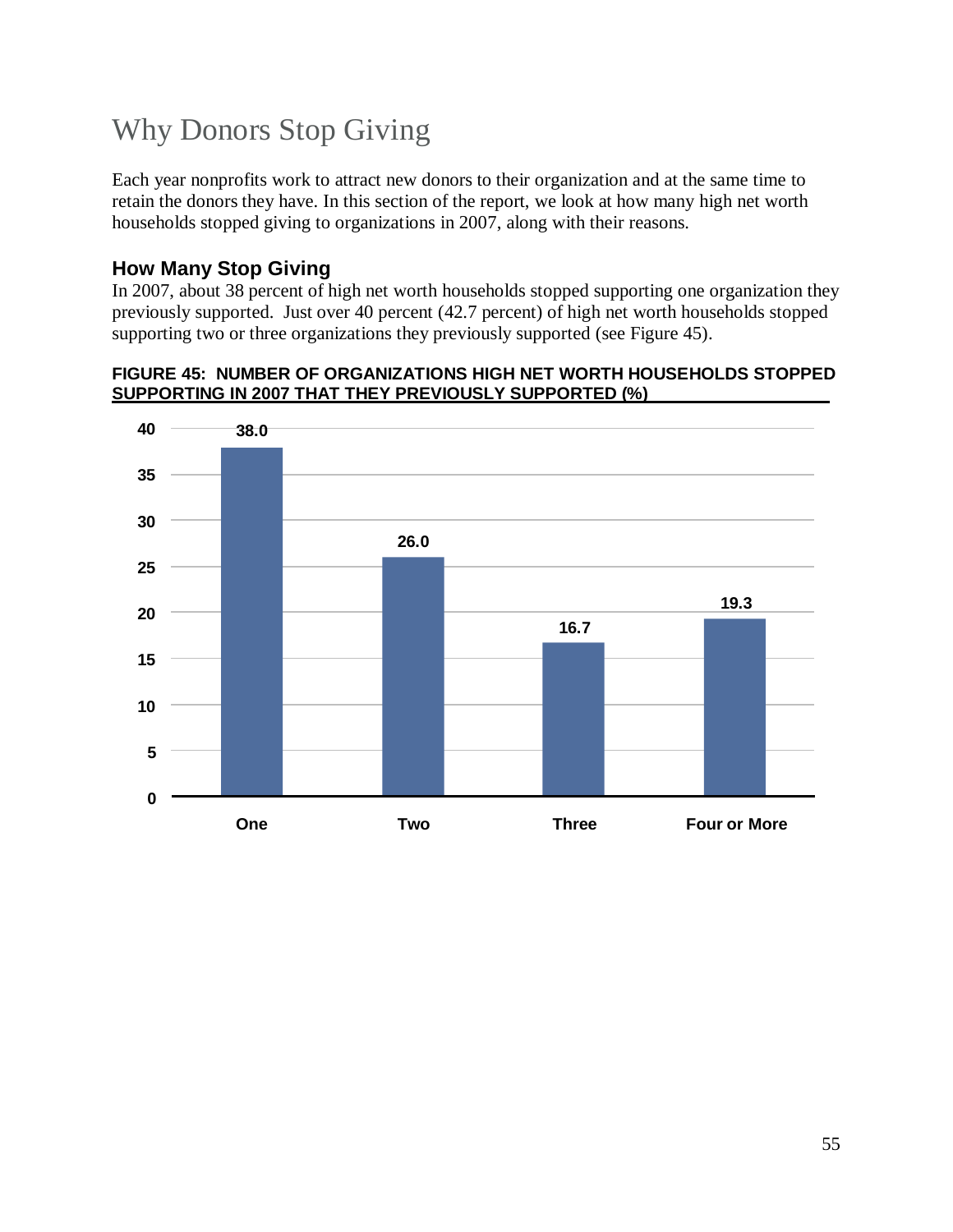#### **Reasons for Ending Support of Nonprofits**

"No longer felt personally connected," "decided to support other causes," and "too frequent solicitation" were selected as the top reasons high net worth households stopped supporting the organization(s) they previously supported (57.7 percent, 51.3 percent, and 42.3 percent, respectively). Very few donors reported that they stopped giving because of mismanagement of donations  $(12.7 \text{ percent})$ , "mismanagement of assets"  $(6.7 \text{ percent})$ , or "inaccurate recordkeeping of donations" (5.3 percent). The least frequently reported reason high net worth households stopped giving to the organization(s) they previously supported was "moved out of the area," reported by only 4 percent (see Figure 46).

#### **FIGURE 46: REASONS WHY HIGH NET WORTH HOUSEHOLDS STOPPED SUPPORTING**  THE ORGANIZATION(S) THEY PREVIOUSLY SUPPORTED (%)

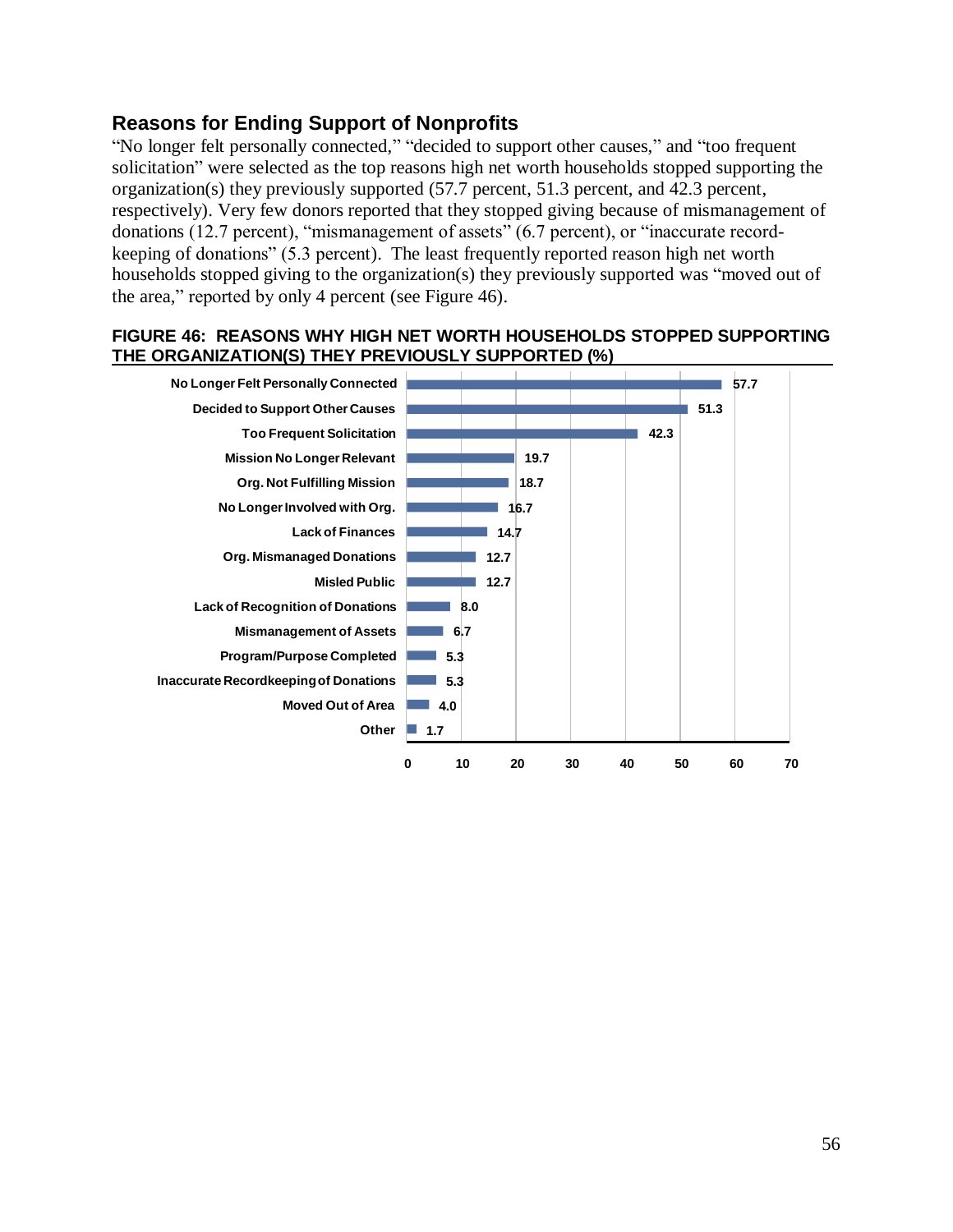# <span id="page-56-0"></span>Where Donors Get Information

High net worth donors reported that they do their own research to find out about organizations being considered for donations (81.3 percent). Two-thirds found out about organizations through their religious organization and through meetings and on-site visits. Just under half of high net worth households found out about nonprofits through direct mail or flyers, peers, and financial or legal advisors (see Figure 47).

#### **FIGURE 47: WHERE HIGH NET WORTH HOUSEHOLDS GET THEIR INFORMATION ABOUT NONPROFIT ORGANIZATIONS BY PRIMARY SOURCE (%)**

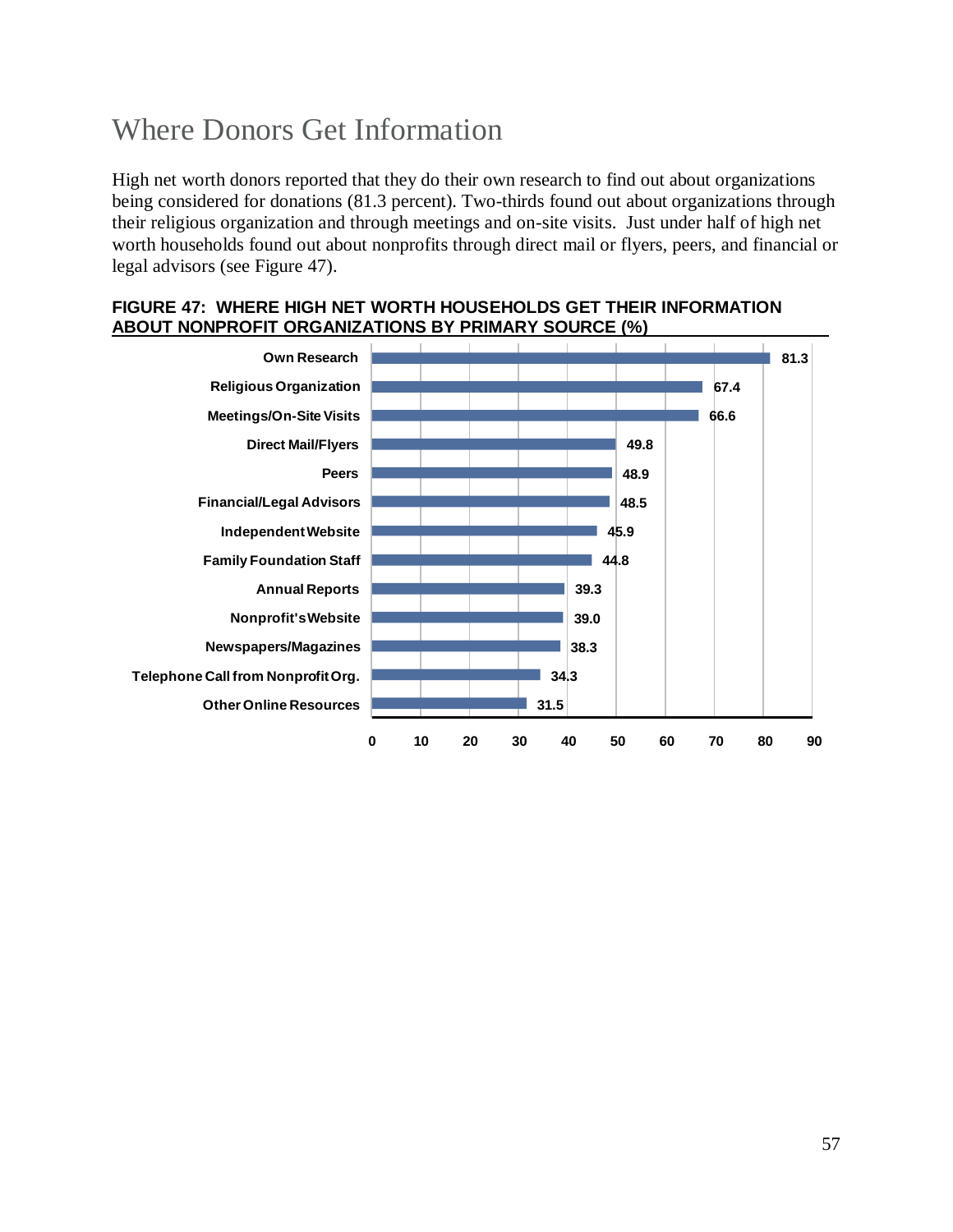# <span id="page-57-0"></span>Charitable Vehicles and Advisors\_\_\_\_\_\_\_\_\_\_\_\_

Many high net worth households give through charitable vehicles such as a family foundation, a charitable trust, or a donor-advised fund. In the process, many seek advice from others. In this last section, we examine the establishment of charitable giving vehicles, including which strategies are used, why vehicles are chosen, and who influences those decisions. We also look at the role of advisors in philanthropic decisions, including whose advice is sought, who initiates contact, the type of advice given, and the quality of the philanthropic advice.

# <span id="page-57-1"></span>Utilization of Giving Vehicles

More than 55 percent of all high net worth households reported they currently have a will with a specific charitable provision. Thirty-seven percent would consider establishing a charitable provision in their will in the next three years. Over one-fourth, 26.5 percent, of all high net worth households currently have an endowment fund with a particular organization. Of those that do not have an endowment fund set up, 20 percent would consider establishing one in the next three years (see Figure 48).

#### **FIGURE 48: HIGH NET WORTH HOUSEHOLDS THAT CURRENTLY HAVE OR WOULD CONSIDER ESTABLISHING IN THREE YEARS BY TYPE OF CHARITABLE VEHICLE (%)\_\_**

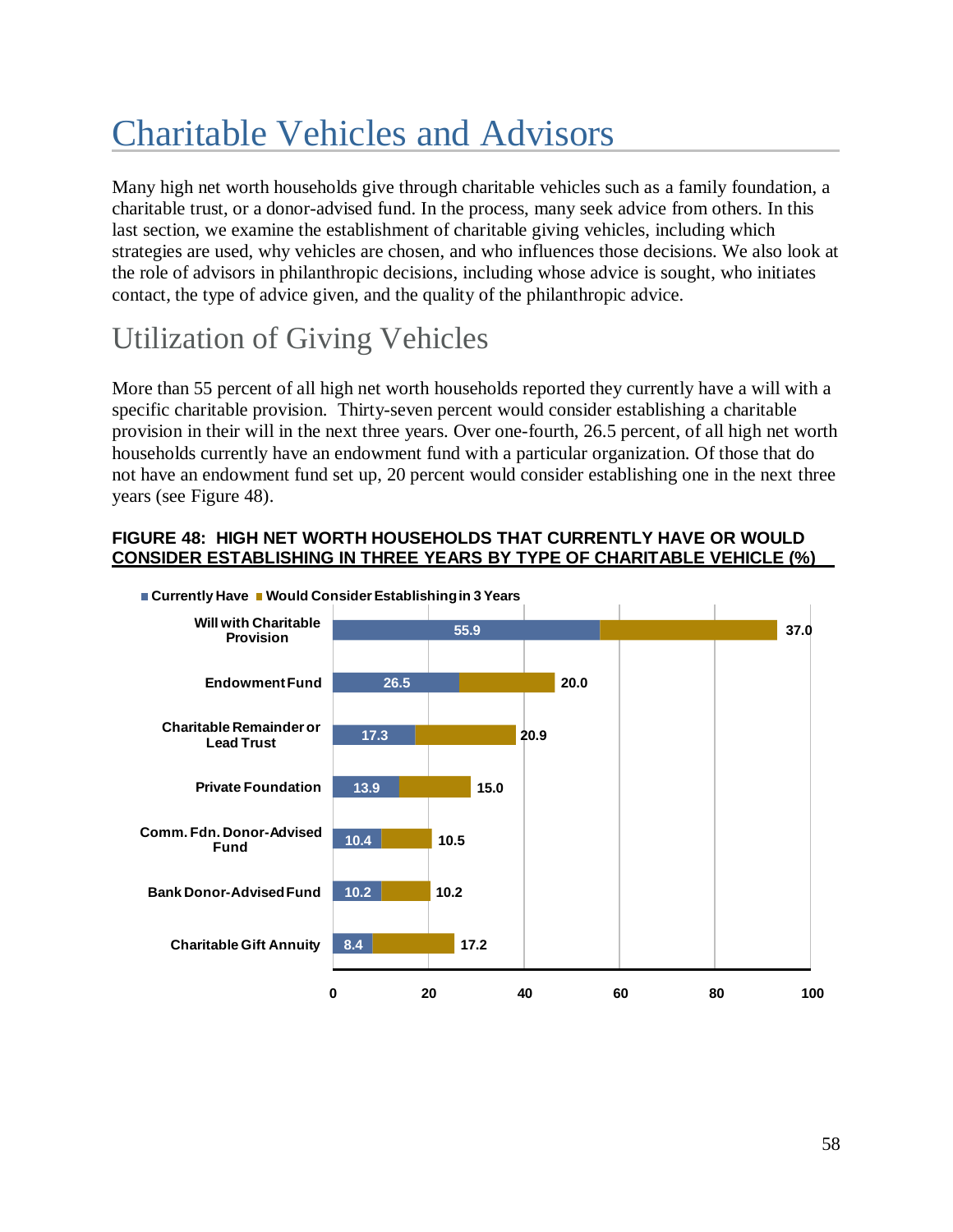#### **The Relationship Between Having a Charitable Vehicle and Establishing Another One or Considering One**

Having a charitable giving vehicle such as a private foundation or charitable trust, was correlated with having other types of charitable giving vehicles, with just a few exceptions. Having a charitable giving vehicle (such as a private foundation or a charitable trust) was not correlated with having a donor-advised fund. In addition, currently having a provision in your will for charity was associated with having other giving vehicles, but having a donor-advised fund at a bank was not.

Having a donor-advised fund at a community foundation was correlated with the possibility of creating a charitable trust in the next three years. Having a charitable provision in your will was correlated with the possibility of creating a donor-advised fund at a community foundation or creating a charitable trust. Finally, having a trust was correlated with the possibility of setting up a private foundation in the next three years.

### Why Donors Established a Vehicle

High net worth households that currently have or would consider establishing a private

foundation chose to do so to maximize their charitable deductions (50.9 percent) and to avoid capital gains (35.7 percent) (see Table 4). They were also most likely to establish a charitable trust to avoid estate or gift tax (47.2 percent). High net worth households that currently have or would consider establishing a will with specific charitable provisions chose to do so to avoid estate/gift taxes (44.3 percent) and to leave a charitable legacy (35.3 percent). They were less likely to have or consider establishing a will with a charitable provision for public recognition  $(2.9)$ percent).

#### **Being Widowed**

Widows and widowers are more likely to have an annuity and/or an endowment fund.

|                                          | <b>Private</b><br><b>Foundation</b> | Donor-<br><b>Advised</b><br><b>Fund</b> | <b>Charitable</b><br><b>Remainder/</b><br><b>Lead Trust</b> | <b>Provision</b><br>in Will | <b>Endowment</b><br><b>Fund</b> |
|------------------------------------------|-------------------------------------|-----------------------------------------|-------------------------------------------------------------|-----------------------------|---------------------------------|
| Maximize Charitable Deductions           | 50.9                                | 46.1                                    | 40.1                                                        | 27.8                        | 27.4                            |
| <b>Avoid Capital Gains</b>               | 35.7                                | 43.0                                    | 35.9                                                        | 16.2                        | 14.6                            |
| Greater Control over Use of              |                                     |                                         |                                                             |                             |                                 |
| Donations                                | 33.9                                | 27.3                                    | 12.7                                                        | 15.5                        | 13.4                            |
| Leave a Charitable Legacy                | 30.4                                | 20.3                                    | 21.8                                                        | 35.3                        | 26.2                            |
| <b>Avoid Estate/Gift Taxes</b>           | 30.4                                | 31.3                                    | 47.2                                                        | 44.3                        | 14.6                            |
| <b>Meet Societal Needs Strategically</b> | 23.2                                | 18.8                                    | 7.8                                                         | 9.4                         | 14.6                            |
| <b>Create Family Unity/Continuity</b>    | 23.2                                | 10.2                                    | 3.5                                                         | 9.1                         | 7.3                             |
| <b>Maintain Privacy of Giving</b>        | 18.8                                | 14.1                                    | 8.5                                                         | 11.3                        | 4.9                             |
| Support Orgs. through<br>Grantmaking     | 17.9                                | 27.3                                    | 17.6                                                        | 13.9                        | 22.0                            |
| <b>Advisor Recommended</b>               | 6.3                                 | 7.8                                     | 12.7                                                        | 8.7                         | 2.4                             |
| Receive Personal Benefit/Income          | 5.4                                 | 3.9                                     | 26.1                                                        | 2.3                         | 3.1                             |
| <b>Greater Public Recognition</b>        | 5.4                                 | 0.8                                     | 2.8                                                         | 2.9                         | 4.9                             |

#### **TABLE 4: WHY HIGH NET WORTH HOUSEHOLDS CHOSE TO HAVE OR CONSIDERED ESTABLISHING EACH TYPE OF VEHICLE BY EACH FACTOR CHOSEN (%)**

Note: Results for Charitable Gift Annuity are not statistically meaningful because the sample contains less than 100 respondents.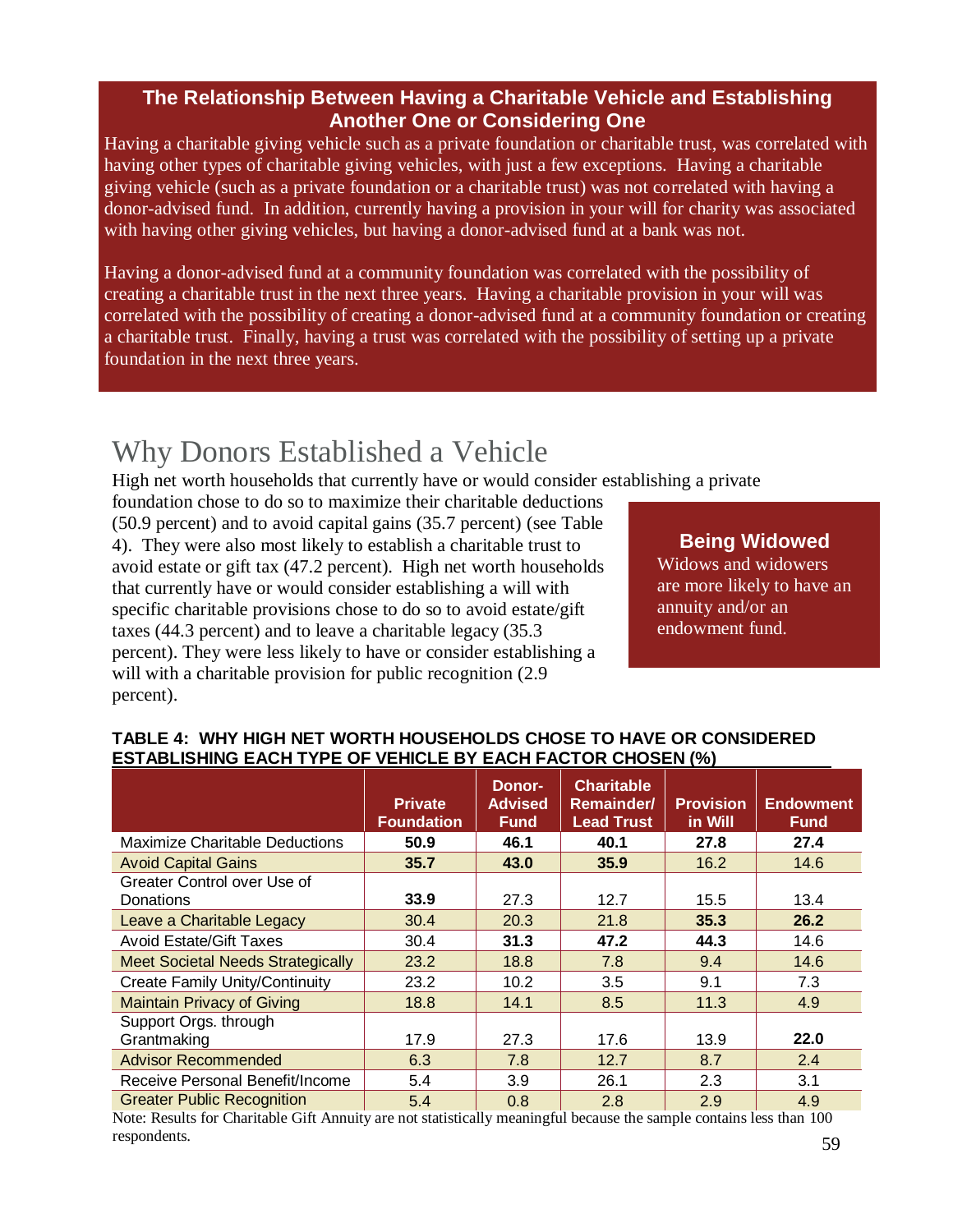# <span id="page-59-0"></span>Influence over the Establishment of the Vehicle

As shown in Table 5, the majority of high net worth households were influenced or were likely to be influenced to establish a charitable vehicle by a financial advisor, particularly in the creation of a charitable remainder or lead trust (61.0 percent) or a private foundation (51.8 percent). Nonprofit personnel were most likely to influence the establishment of a charitable remainder or lead trust (23.4 percent).

#### **TABLE 5: PERCENTAGE OF HIGH NET WORTH HOUSEHOLDS REPORTING INFLUENCE OF ADVISORS WHEN THEY CHOSE TO HAVE OR CONSIDERED ESTABLISHING EACH** TYPE OF VEHICLE BY TYPE OF INFLUENCE (%)

|                                                           | <b>Private</b><br><b>Foundation</b> | Donor-<br><b>Advised</b><br><b>Fund</b> | <b>Charitable</b><br><b>Remainder/</b><br><b>Lead Trust</b> | <b>Provision in</b><br><b>Will</b> | <b>Endowment</b><br><b>Fund</b> |
|-----------------------------------------------------------|-------------------------------------|-----------------------------------------|-------------------------------------------------------------|------------------------------------|---------------------------------|
| <b>Accountant/ Attorney/</b><br><b>Financial Advisor*</b> | 51.8                                | 47.6                                    | 61.0                                                        | 18.5                               | 21.3                            |
| <b>Family Advice</b>                                      | 23.7                                | 15.3                                    | 11.4                                                        | 7.9                                | 13.1                            |
| No Influence                                              | 18.4                                | 16.9                                    | 11.4                                                        | 9.9                                | 14.4                            |
| <b>Peers</b>                                              | 18.4                                | 19.4                                    | 12.1                                                        | 7.6                                | 7.5                             |
| <b>Philanthropic Consultant</b>                           | 10.5                                | 5.7                                     | 6.4                                                         | 3.3                                | 4.4                             |
| Nonprofit Personnel                                       | 9.7                                 | 10.5                                    | 23.4                                                        | 3.3                                | 18.1                            |
| <b>Banker/Trust Officer</b>                               | 5.3                                 | 5.7                                     | 7.8                                                         | 2.3                                | 1.9                             |
| Personal/Political Event                                  | 4.4                                 | 2.4                                     | 1.4                                                         | 1.0                                | 1.9                             |
| <b>Social Expectations</b>                                | 4.4                                 | 1.6                                     | 4.3                                                         | 1.3                                | 3.1                             |
| Other                                                     | 0.9                                 | 0.8                                     | 0.7                                                         | 0.7                                | 0.6                             |

Note: Results for Charitable Gift Annuity are not statistically meaningful because the sample contains less than 100 respondents.

<span id="page-59-1"></span>\*On this particular question in the survey, ‗attorney, accountant, and financial advisor' was a single choice; therefore, separate responses for each category of professional cannot be separated for analysis.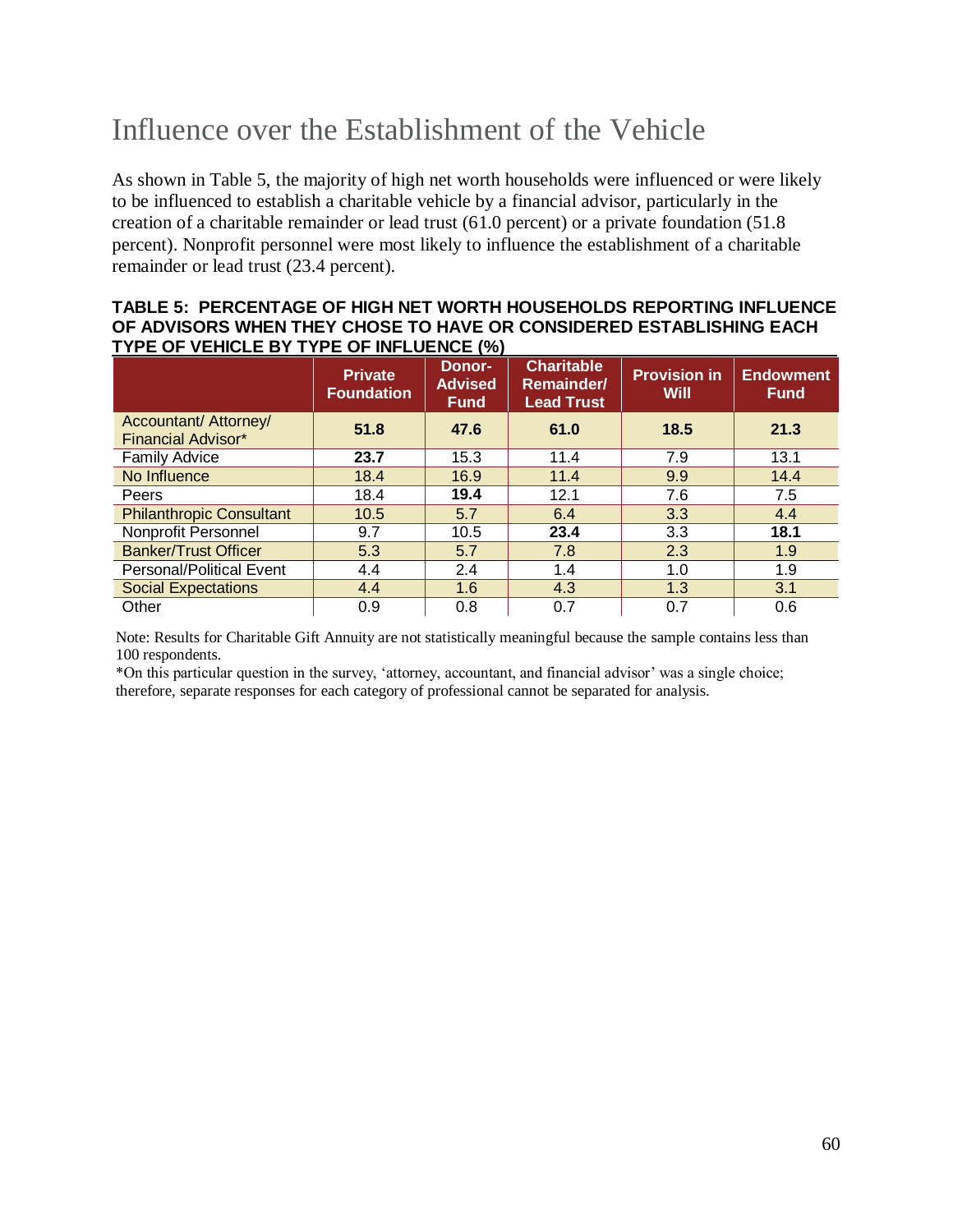# Trends in Charitable Advice Sought by Wealthy Donors

Among high net worth households 44.3 percent consulted accountants in 2007 and 42.9 percent consulted attorneys when making charitable decisions in 2007. High net worth households were least likely to consult independent philanthropy advisors (5.4 percent), coaching programs (4.0 percent) and other types of advisors (5.7 percent in 2005 and 3.3 percent in 2007) when making charitable contributions (see Figure 49).





<span id="page-60-0"></span>\*Note: 2007 data is not available because it was not included in the survey. #2005 data is not available because it was not included in the survey. See Methodology section on 2005 and 2007 comparison.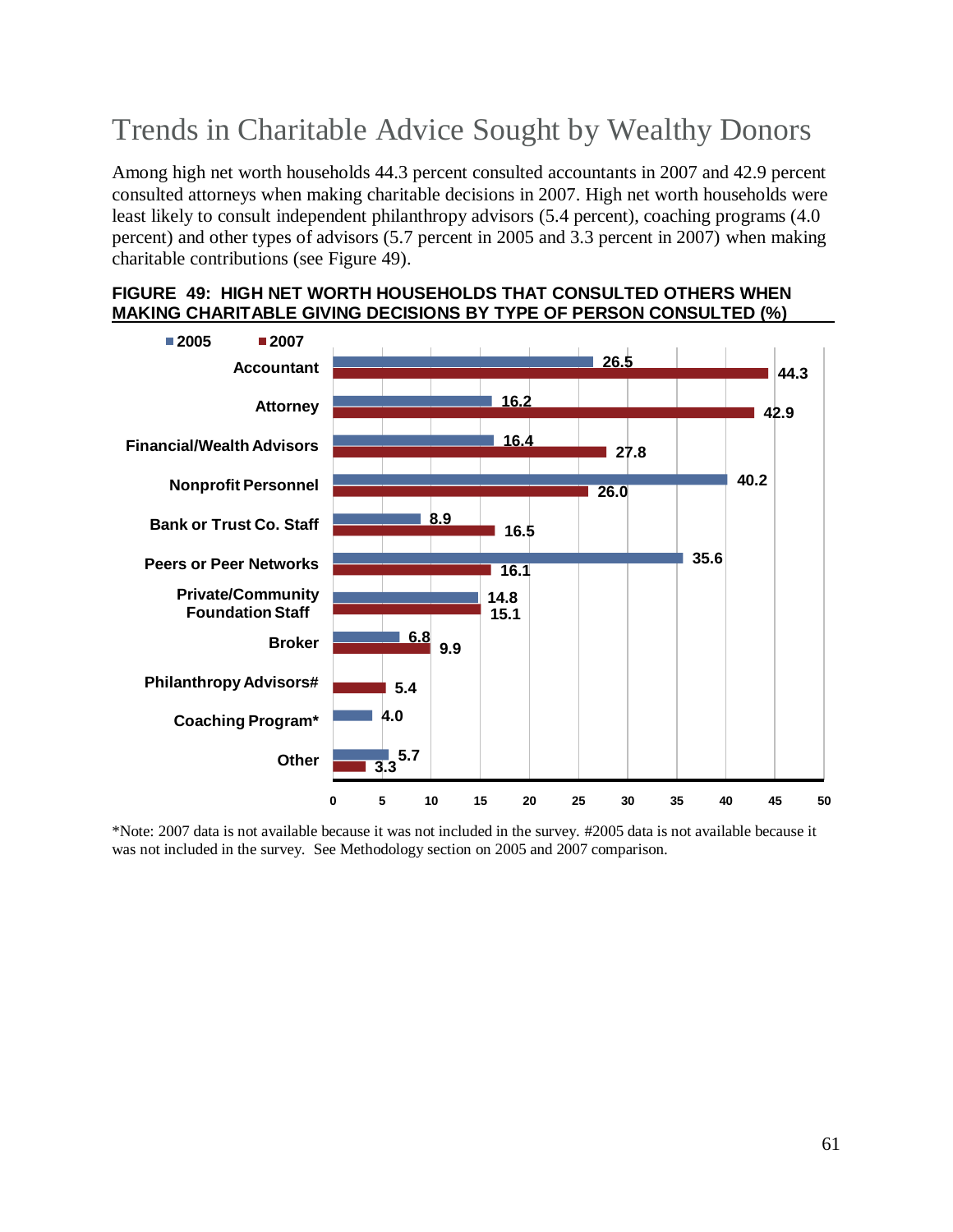# Type of Advice Given by Type of Advisor

Table 6 shows the type of advice or service given to high net worth households by the type of advisor consulted. Nearly 50 percent of high net worth households that consulted attorneys when making charitable decisions received tax or legal advice and 17.7 percent received advice on how to set up a private foundation or donor-advised fund. Peers and community foundation staff were most likely consulted for the philanthropic mission definition and creation. Of the 183 wealthy households that consulted bank or trust company staff when making charitable decisions, 30.1 percent received tax or legal advice and 21.9 percent received advice on mission definition and creation.

|                                                          | <b>Attorney</b> | <b>Nonprofit</b><br><b>Personnel</b> | <b>Accountant</b> | <b>Bank or</b><br><b>Trust Co.</b><br><b>Staff</b> | <b>Financial/</b><br><b>Wealth</b><br><b>Advisor</b> | Peers or<br><b>Peer</b><br><b>Networks</b> | <b>Comm</b><br>Fdn.<br><b>Staff</b> |
|----------------------------------------------------------|-----------------|--------------------------------------|-------------------|----------------------------------------------------|------------------------------------------------------|--------------------------------------------|-------------------------------------|
| Tax/Legal<br><b>Assistance</b>                           | 49.8            | 10.0                                 | 53.8              | 30.1                                               | 32.9                                                 | 10.8                                       | 8.1                                 |
| Advice/<br>Setup<br>Foundation,<br>Trust, or DAF         | 17.7            | 10.0                                 | 11.1              | 11.5                                               | 15.3                                                 | 13.1                                       | 9.9                                 |
| <b>Mission</b><br>Definition/<br>Creation                | 12.0            | 33.2                                 | 8.2               | 21.9                                               | 13.3                                                 | 40.8                                       | 34.2                                |
| Gift<br>Structure/<br>Timing                             | 11.7            | 19.0                                 | 17.7              | 8.7                                                | 14.5                                                 | 13.1                                       | 9.9                                 |
| <b>Back Office</b><br>Admin.                             | 3.3             | 10.0                                 | 5.7               | 9.3                                                | 6.8                                                  | 10.0                                       | 13.5                                |
| Grantmaking<br>Admin./<br>Research                       | 3.3             | 10.9                                 | 1.6               | 6.0                                                | 4.8                                                  | 6.9                                        | 14.4                                |
| Management<br>of Invested<br>Charitable<br><b>Assets</b> | 2.1             | 7.1                                  | 1.9               | 12.6                                               | 12.4                                                 | 5.4                                        | 9.9                                 |

#### **TABLE 6: HIGH NET WORTH HOUSEHOLDS THAT CONSULTED OTHERS WHEN MAKING CHARITABLE GIVING DECISIONS BY TYPE OF ADVICE OR SERVICE (%)**

<span id="page-61-0"></span>Note: Other types of advisors are not statistically meaningful because the sample contains fewer than 100 respondents.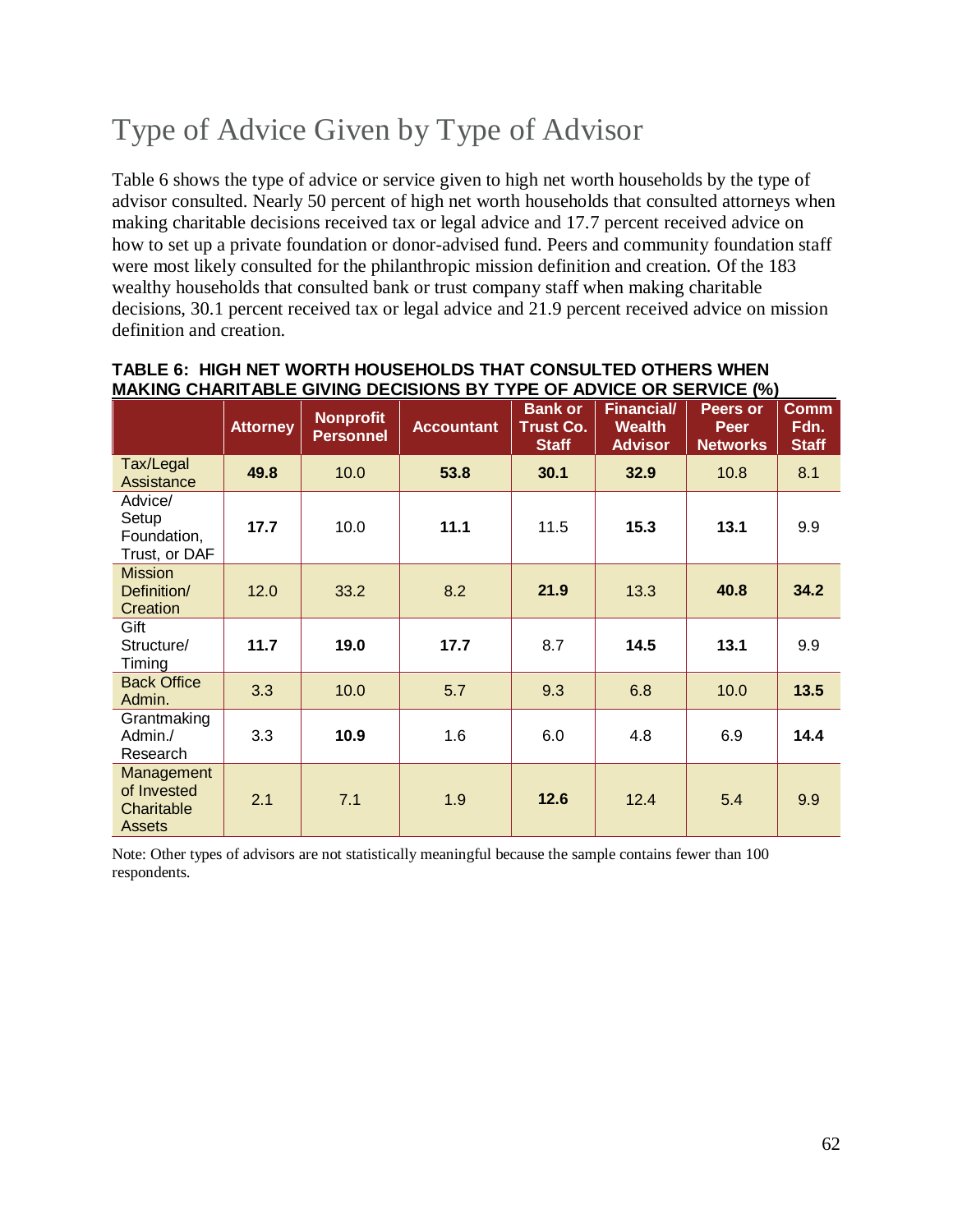## How Advice Was Initiated

Of the high net worth households that consulted an attorney when making charitable giving decisions, 93.1 percent initiated the discussion, while the attorney initiated the discussion in 6.9 percent of the consultations. Nonprofit personnel were the most likely to initiate discussions with high net worth households, 52 percent (see Table 7).

| TABLE 7:  HIGH NET WORTH HOUSEHOLDS THAT CONSULTED OTHERS WHEN      |  |
|---------------------------------------------------------------------|--|
| <b>MAKING CHARITABLE GIVING DECISIONS BY TYPE OF INITIATION (%)</b> |  |

|                            | <b>Client</b><br><b>Initiated</b> | <b>Advisor Initiated</b> |
|----------------------------|-----------------------------------|--------------------------|
| <b>Attorney</b>            | 93.1                              | 6.9                      |
| Accountant                 | 89.9                              | 10.2                     |
| Financial/Wealth Advisor   | 79.8                              | 20.2                     |
| Bank or Trust Co. Staff    | 67.5                              | 32.5                     |
| <b>Nonprofit Personnel</b> | 48.0                              | 52.0                     |

Note: Results for other types of advisors are not statistically meaningful because the sample contains fewer than 50 respondents.

## <span id="page-62-0"></span>Quality of Advice

Over 80 percent of high net worth households that received advice or services from accountants or attorneys rated the advice as being of high or very high quality (see Table 8). Almost twothirds of high net worth households that consulted bank or trust company staff rated the quality of advice as being of high or very high quality. More than half of high net worth households that received advice from fundraisers and other personnel at nonprofit organizations rated the advice as being of high or very high quality (51.6 percent).

| ITABLE GIVING DECISIONS BY QUALITY OF ADVICE (%): |                                 |     |                            |  |
|---------------------------------------------------|---------------------------------|-----|----------------------------|--|
|                                                   |                                 |     | Low Quality   High Quality |  |
|                                                   | Accountant                      | 2.3 | 82.8                       |  |
|                                                   | Attorney                        | 3.9 | 82.2                       |  |
|                                                   | <b>Financial/Wealth Advisor</b> | 5.2 | 77.0                       |  |
|                                                   | Bank or Trust Co. Staff         | 8.8 | 65.0                       |  |
|                                                   | <b>Peers or Peer Networks</b>   | 2.6 | 52.6                       |  |
|                                                   | Nonprofit Personnel             | 71  | 51.6                       |  |

#### **TABLE 8: HIGH NET WORTH HOUSEHOLDS THAT CONSULTED OTHERS WHEN MAKING CHAR**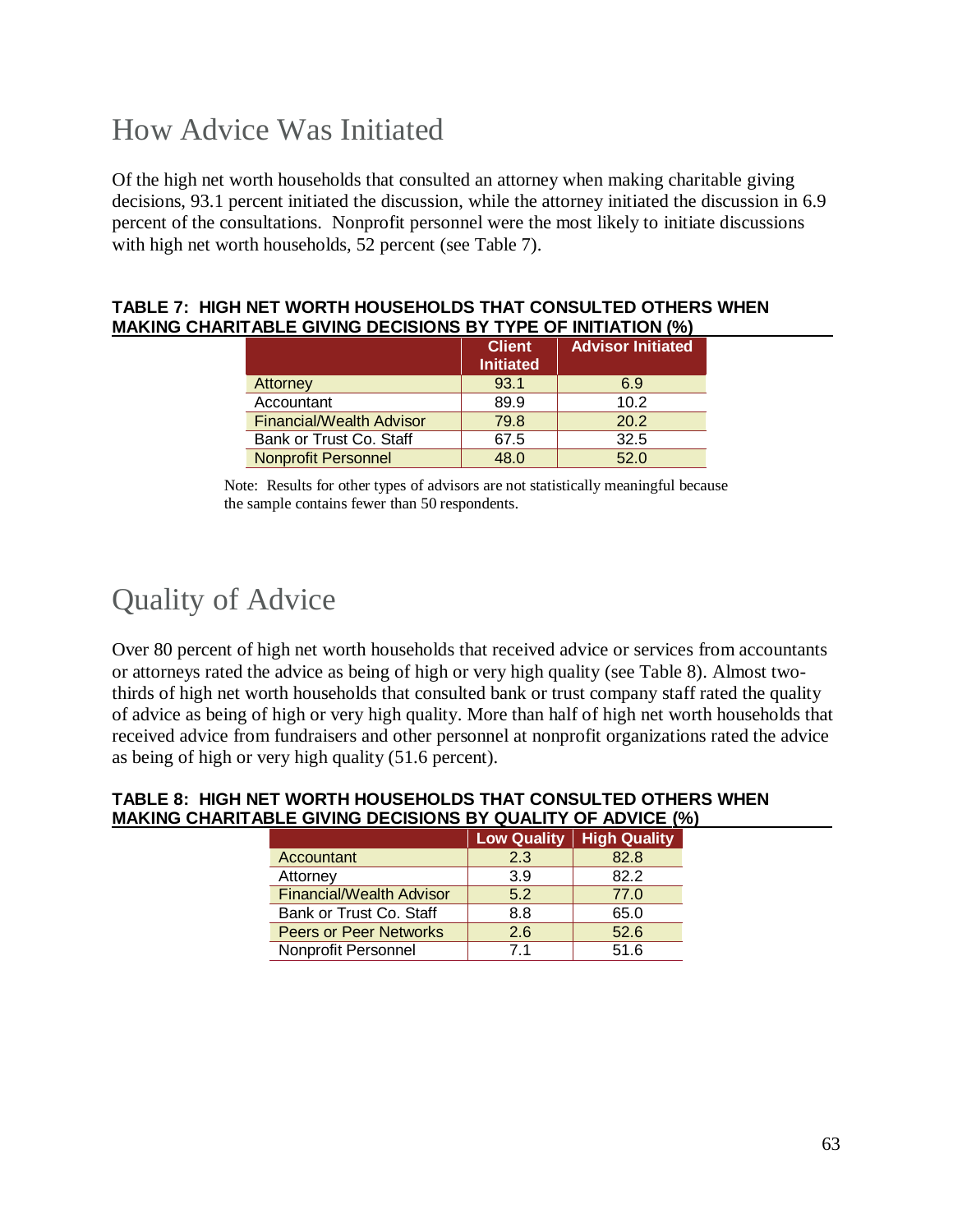# <span id="page-63-0"></span>Conclusion

Bank of America, one of the leading providers to both philanthropic individuals and institutions, partnered with the Center on Philanthropy at Indiana University, one of the nation's leading academic centers for the study and practice of philanthropy, to give you the *2008 Bank of America Study of High Net Worth Philanthropy.* High net worth households play an important role in the philanthropic landscape. Not only do they give from their own personal income or assets, many also establish charitable giving vehicles and give through private foundations or donor-advised funds. Wealthy individuals also give their time by volunteering and give their talent by serving on boards of directors and providing pro bono professional services. The wealthy invest in their local communities and invest in their children's philanthropic knowledge. Often they seek advice about their giving and do their own research to find out about nonprofits. In this report, we provided analysis of the philanthropy of high net worth households by looking at the wealthy as donors and as volunteers. We also examined the interaction between high net worth households and nonprofit organizations and between the wealthy and their charitable advisors.

As with the 2006 Study, the 2008 Study highlights how high net worth households continue to be drivers in American philanthropy. They give between 65 and 70 percent of all individual giving, and between 49 and 53 percent of giving from all sources, which includes giving from corporations, foundations, and both living and deceased individuals. [x]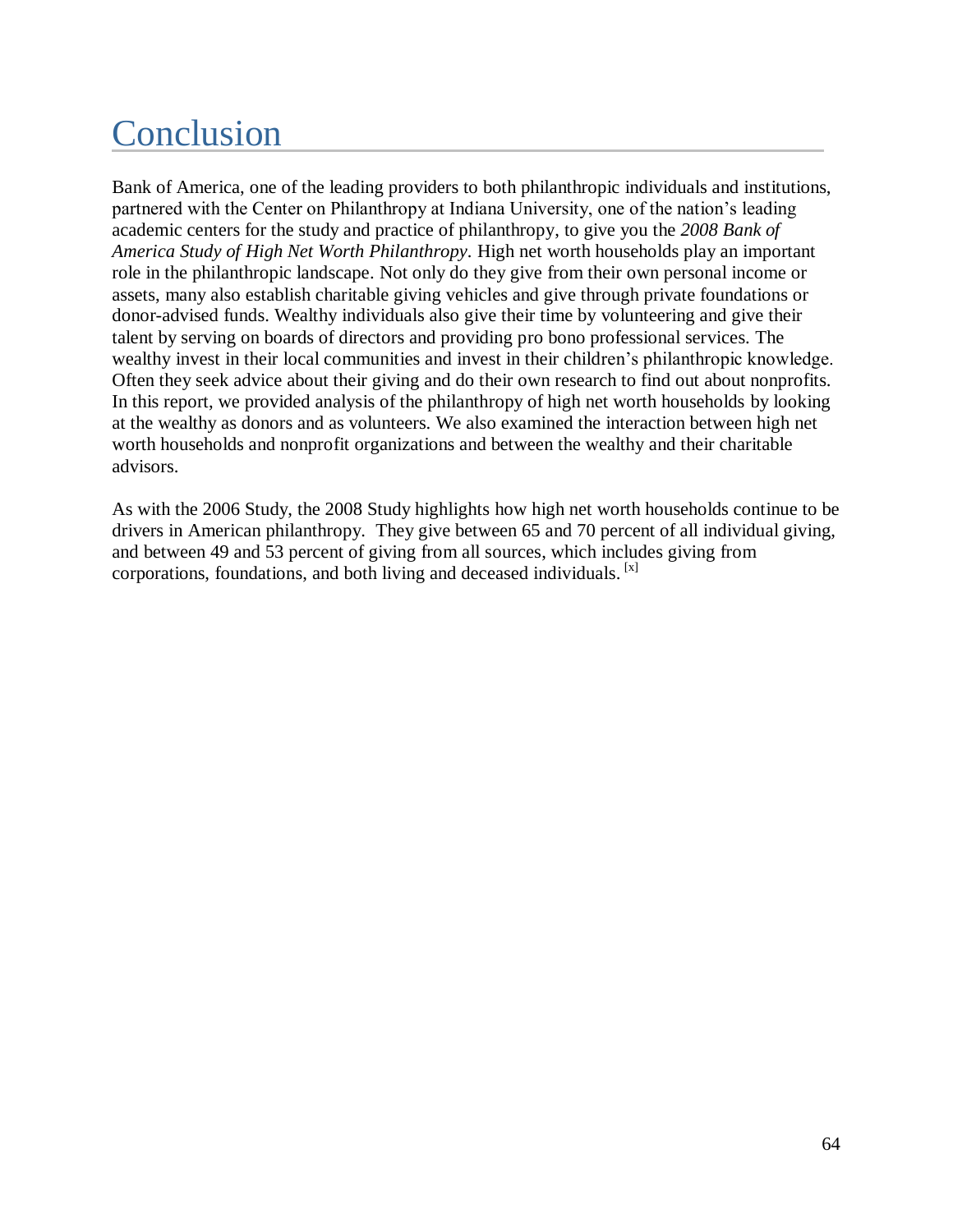# <span id="page-64-0"></span>Methodology

#### **Study Overview**

The purpose of the Bank of America Study of High Net Worth Philanthropy was to assess charitable giving and philanthropic activities of high-income and high net worth households. The study consisted of mail surveys randomly distributed to 20,000 households in high net worth areas of the United States (those where the average amount of investable net assets were \$3 million or more). The Indiana University Center for Survey Research in Bloomington, IN (CSR) implemented the survey. Dr. Patrick Rooney, interim executive director, and Una Osili, interim director of research, both at the Center on Philanthropy at Indiana University, oversaw analysis procedures. Heidi Frederick, assistant director of research at the Center on Philanthropy was the project manager.

#### **The Questionnaire**

For this report, the CSR mailed and received questionnaires between July and August 2008. Total giving questions were modeled after the philanthropy questions from the Center on Philanthropy Panel Study (COPPS), a module of the Panel Study on Income Dynamics conducted at the University of Michigan. This modeling was intended to provide comparable national averages on giving data. The *2008 Bank of America Study of High Net Worth Philanthropy* asks about giving in 2007. Questions on the motivations for giving were modeled after questions asked on regional giving studies conducted by the Center on Philanthropy.

In order to improve our understanding of high net worth philanthropy over the previous study, charitable giving from the wealthy was divided into two sections: giving from high net worth households' own personal assets, and giving from high net worth households' charitable giving vehicles such as a family foundation, fund, or trust. Unless otherwise separated, charitable giving information is the combination of high net worth households' personal assets and giving from foundations, funds, and trusts, referred to as aggregate giving. In addition, giving to youth or family services, environment/animal care, and international causes are included separately in the 2008 Study but were incorporated into the category for "other" giving in the 2006 Study about giving in 2005.

#### **Final Disposition Summary**

The following table characterizes the disposition of sample cases.

| <b>Disposition</b>         | <b>Short Survey</b><br><b>Confidential</b> |
|----------------------------|--------------------------------------------|
| <b>Paper Completion</b>    | 742                                        |
| <b>Web Completion</b>      | 98                                         |
| <b>Bad address</b>         | 572                                        |
| Refused                    | 122                                        |
| Deceased                   | 67                                         |
| Physically/Mentally Unable | 2                                          |
| No response                | 18,397                                     |
| Total                      | 20,000                                     |